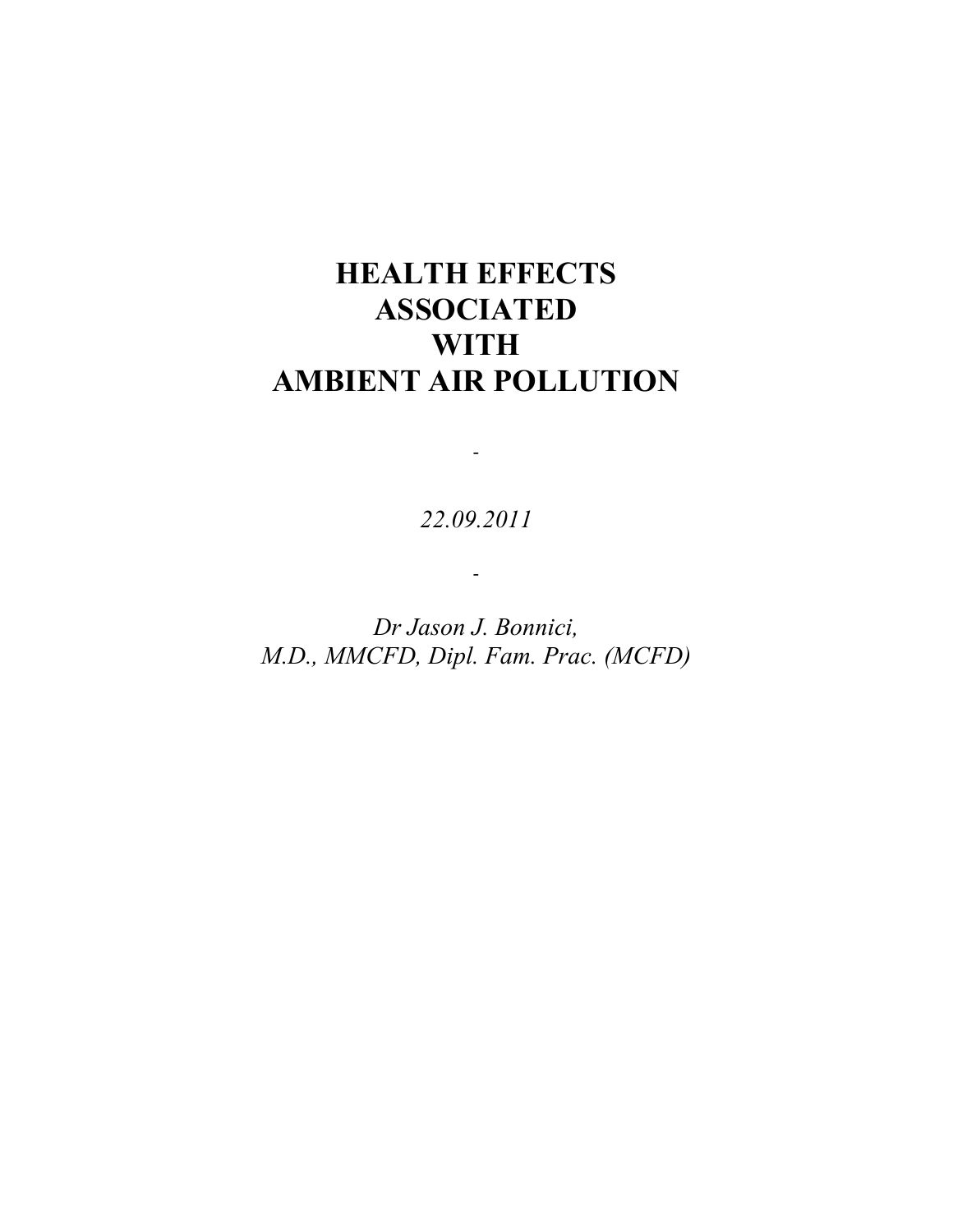## **Contents**

Introduction Components of ambient air pollution Single pollutants and their health effects Pathophysiology General pathophysiological effects of inhaled pollutants Postulated Mechanism of effects General pathophysiological effects of pollutants on the cardiovascular system Postulated Mechanism of effects Susceptibility to Health Effects Susceptibility Factors High-Risk Groups for cardiovascular effects of ambient air pollution The Pyramid of Health Outcomes Short-term Health Effects of Ambient Air Pollution Increased daily mortality from cardiovascular and respiratory diseases Increased hospitalization for cardiovascular causes Acute Myocardial Infarction Cardiovascular Mortality Exacerbations in susceptible people Long-term Effects Air Pollution and Life Expectancy Respiratory Health in Children Respiratory Health in Adults Cardiovascular Health Lung Cancer Reproductive Outcomes Neurodevelopment, Neurodegeneration and Traffic Pollution The Burden of Disease Studies from Malta Public Health Benefits of Improved Air Quality Benefit of Clean Air Policies Air-Quality Regulation Framework in Europe References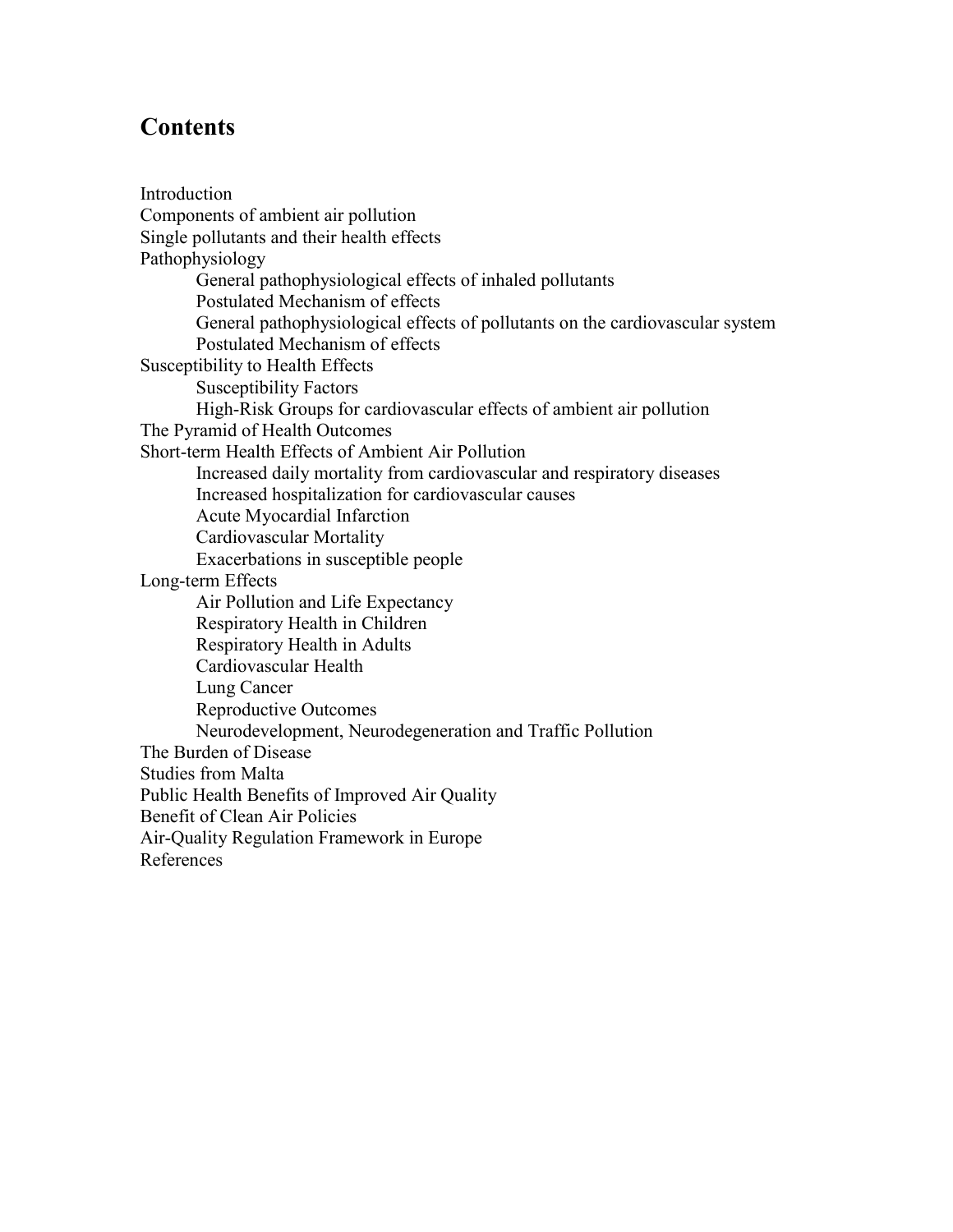## **Introduction**

*Ambient air pollution is an established cause of morbidity and mortality, like tobacco smoke. Even more than passive smoking, air pollution is not a lifestyle choice but a ubiquitous involuntary environmental exposure, which can affect 100% of the population, from womb to death.* 

The first studies conducted to evaluate a possible association between air pollution and mortality date back to the serious events that occurred in the Mosa Valley, Belgium (1930), in the small city of Donora, Pennsylvania ("killer fog" incident of 1948) and in London, United Kingdom (where more than 4000 people were killed in 4 days in December 1952). The latter episode led to the introduction of air pollution control policies.

Despite legislation, leading to dramatic decreases in levels of air pollution, a large body of epidemiological evidence has demonstrated that **pollution continues to have adverse effects on human health**.

Subsequently numerous epidemiological studies have confirmed that **short-term exposure to air pollution** is related to **morbidity and mortality** and that **chronic exposure to air pollution** is associated with **several health outcomes**.

Until the 1990s, population studies focused mainly on **respiratory health**, as the **airways are the primary gateway** for pollution to the human body. The principal

epidemiological studies, e.g. the **National Mortality, Morbidity and Air Pollution Study with data from 90 United States cities**, and **APHEA-1 (Air Pollution and Health, a European Approach) and APHEA-II, in 15 and 34 European cities respectively**, begun in the 1990s. These first examined the respiratory effects of atmospheric pollution.

Subsequently the **systemic effects** of pollution became known and the way pollution affects the cardiovascular system was recognised. The epidemiological studies then focused on how pollution peaks affected cardiovascular risk.

There are nowadays **a number of health outcomes** for which there is at least some evidence of an association with air pollution.

## 1. **Acute Effects:**

- a. daily mortality,
- b. respiratory hospital admissions,
- c. cardiovascular hospital admissions,
- d. emergency room visits for respiratory and cardiac problems,
- e. primary care visits for respiratory and cardiac conditions,
- f. use of respiratory and cardiovascular medications,
- g. days of restricted activity,
- h. work absenteeism,
- i. school days missed,
- j. self-medication,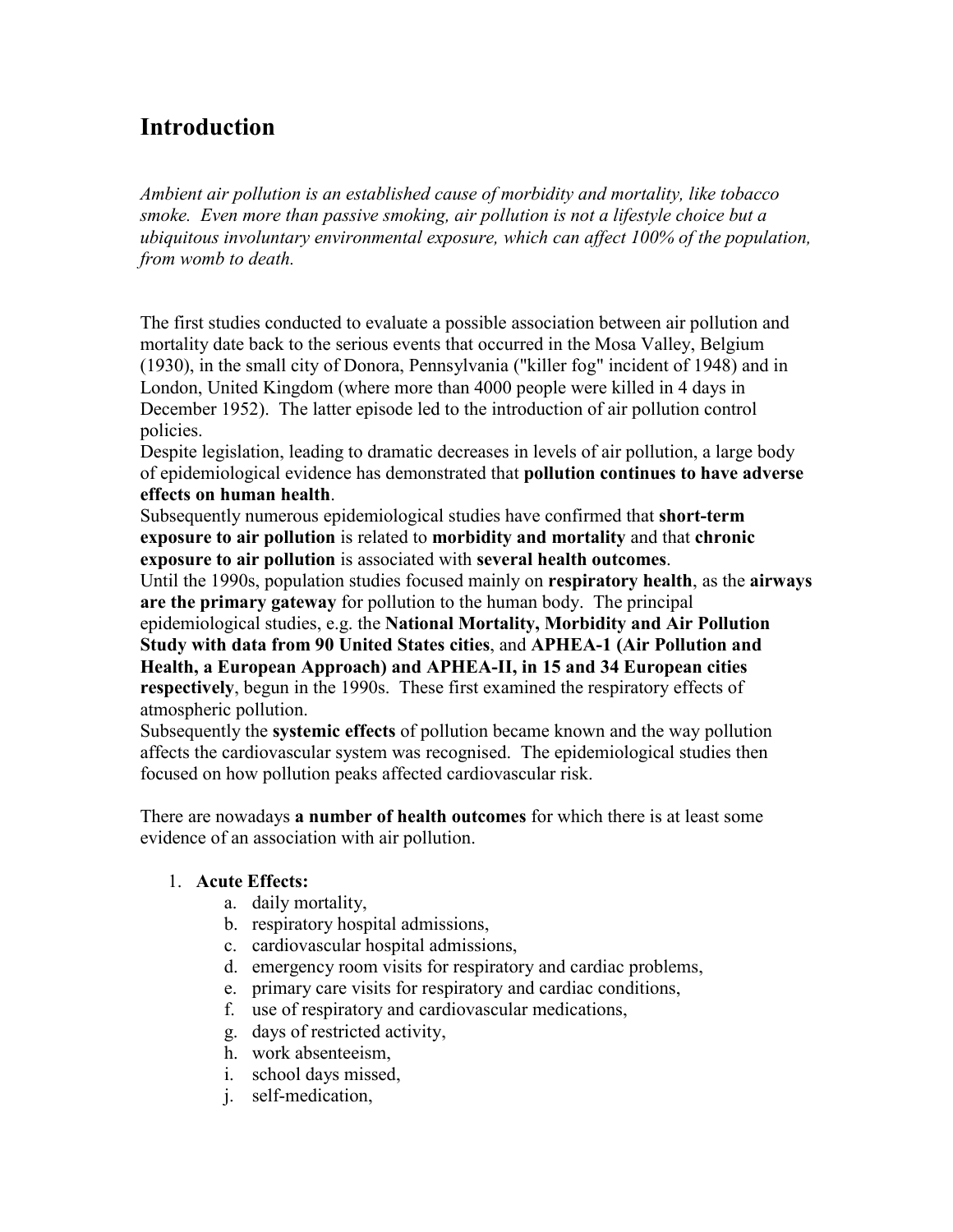- k. avoidance behaviour,
- l. acute symptoms,
- m. physiological changes, e.g. in lung function.

## 2. **Chronic Effects:**

- a. mortality from chronic cardiorespiratory disease,
- b. chronic respiratory disease incidence and prevalence (asthma, COPD),
- c. chronic change in physiological function (e.g. lung function),
- d. lung cancer,
- e. chronic cardiovascular disease

### 3. **Other Effects:**

- a. low birth weight,
- b. pre-term delivery,
- c. adversely affected cognitive development in infants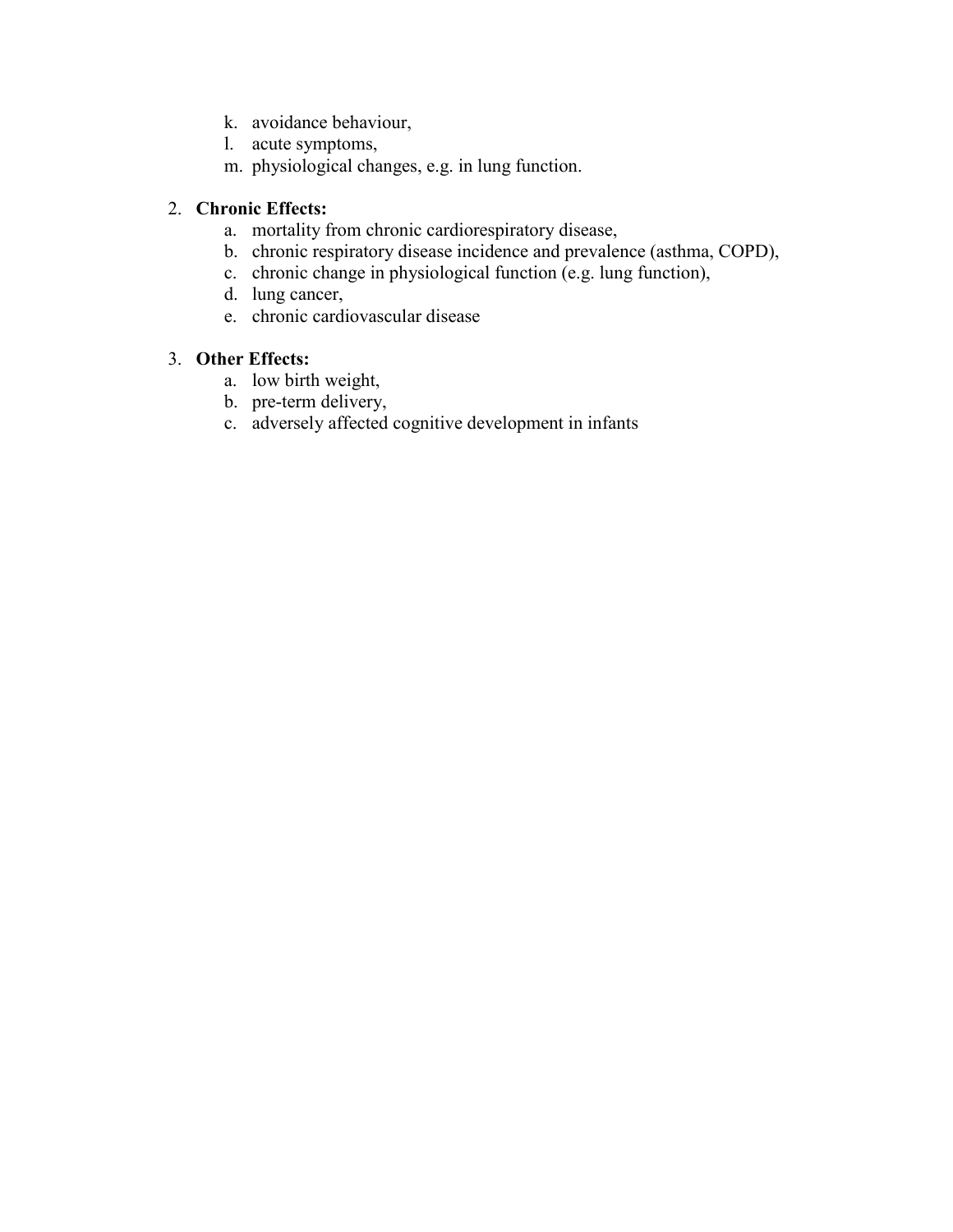## **Components of ambient air pollution**

| produced by human activity are:   |                 |
|-----------------------------------|-----------------|
| Sulphur oxides/Sulphur dioxide    | $SO_x/SO_2$     |
| Nitrogen oxides/Nitrogen dioxide  | $NO_x/NO_2$     |
| Carbon monoxide                   | CΟ              |
| Carbon dioxide                    | CO <sub>2</sub> |
| <b>Volatile Organic Compounds</b> | <b>VOCs</b>     |
| Particulate Matter                | <b>PM</b>       |
| Ammonia                           | NH <sub>3</sub> |
| Lead                              | Pb              |
| Persistent Organic Pollutants     | <b>POPs</b>     |
| )zone                             |                 |
|                                   |                 |

**Ambient air pollution is a ubiquitous and complex exposure. Major pollutants** 

*On one hand, it is to be noted that the health effects of pollution are likely to be caused by a range of pollutants rather than by single constituents of the mixture. On the other hand, among all air pollutants, particulate matter is the type of air pollution that causes the most numerous and serious effects on human health, because of the broad range of diverse toxic substances it contains.* 

The following **Particulate Matter fractions** are commonly defined, based on their aerodynamic diameter, as:

- **TSP (Total Suspended Particles)** including all particles up to 30 um in diameter;

- **PM10**, with a diameter of <10um

- **Coarse particles**, with a diameter of 2.5 – 10 um

- **PM2.5 or "fine particles"** with a diameter < 2.5 um. Fine particles are derived primarily from **direct emissions from combustion processes**, such as power generation and vehicle use of gasoline and diesel. Fine particles also consist of **transformation products**, including sulphate and nitrate particles, which are generated by conversion from primary sulphur and NOx emissions and secondary organic aerosol from VOCs emissions.

- **Ultrafine (UF) particles or PM0.1** with a diameter of < 0.1 um (typically in the range of 1-100 nm). UF particles are typically **fresh emissions from combustion-related sources**, such as vehicle exhaust, and atmospheric photochemical reactions. Primary UF particles have a very short life (minutes to hours) and grow rapidly through coagulation and/or condensation to **form larger complex aggregates in the PM2.5 range**.

- **Nanoparticles** cover the same size range as UF but the term is more commonly used for engineered material rather than ambient PM.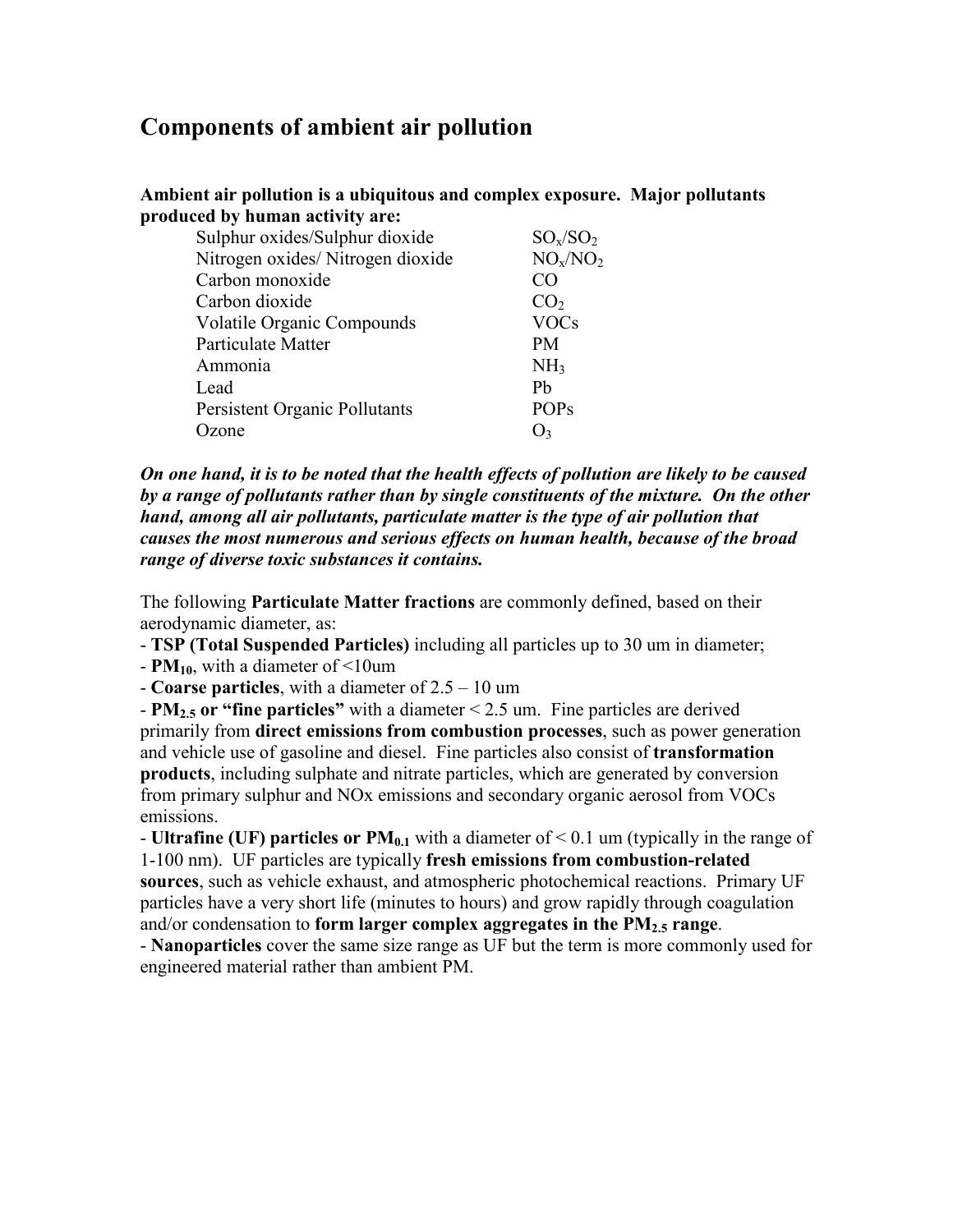## **Single pollutants and their health effects**

**A consequence of the complexity of air pollution is that its health effects are also complex** ranging across numerous and unspecific ailments.

The nose and lungs are where pollution first comes into contact with the human body. Depending on

- the **physical and chemical characteristics** of the pollutants,
- the **anatomical or physiological state** of the person and
- the **breathing pattern or level of activity** of the person,

pollutants may impact at various depths within the respiratory system.

Coarse particles affect the upper airways in particular, while fine particles reach the smaller airways and alveoli, although they are also deposited in the nose. Water-soluble gases, e.g.  $SO_2$ , react with the mucus layer of the upper airways, while less soluble gases, e.g.  $NO<sub>2</sub>$ , are more likely to reach the alveoli.

**Various toxicological and human studies suggest that fine particles may play a dominant role in affecting human health. Their toxicity may be due to sulphates, nitrates, acids and metals.** From a number of studies, some of the metals bound to PM<sub>10</sub> include aluminum, iron, strontium, magnesium, silicon, arsenic, barium, zinc, copper, and cadmium; some of the metals bound to  $PM_{2.5}$  include magnesium, iron, strontium, arsenic, cadmium, zinc, aluminum, mercury, barium, and copper. The various chemicals adsorbed onto the surfaces of PM may be relevant at **all size fractions**. Unlike larger particles,  $PM_{2.5}$  typically **reach the small airways and alveoli**. The fine fractions also remain suspended for longer periods of time, and are thus **transported over much longer distances** and penetrate more readily into indoor environments.

New studies also suggest that UF particles may be more likely than larger particles to **directly translocate from the lung to the blood** and other parts of the body, giving them possible particular relevance for **cardiovascular outcomes**.

The role and sources of coarse particles have been less investigated but more recent studies confirm that adverse health effects are associated with this size fraction too. Both emission- and air quality-based policy approaches focus on single pollutants; however health effects are likely to be the result of concurrent exposures to complex mixtures. **In fact, the current epidemiological and toxicological literature provides no evidence that any single pollutant or source is responsible for the full range of observed health effects.** For example, the associations between daily mortality rates and both ozone and PM appear to be stronger when both pollutants are present.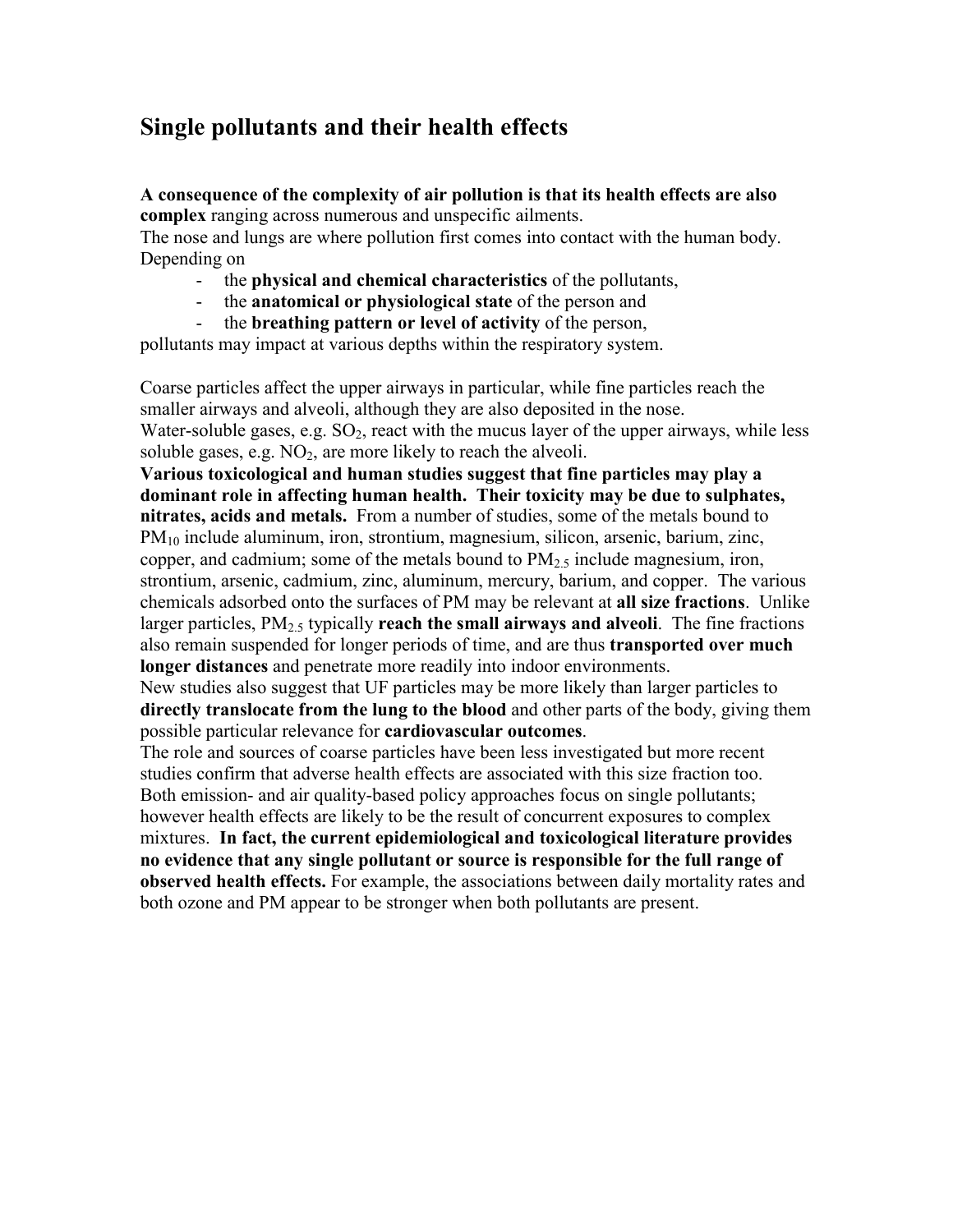## **Pathophysiology**

### **General pathophysiological effects of inhaled pollutants**

#### **Particles <10um, SO**2**, NO**2 **and ozone penetrate to the trachea and bronchi.**  There they cause:

- irritation of mucous membranes, local inflammation, changes in mucous compounds, immigration of inflammatory and immune defence cells;
- impairment of cilia activity, impairment of epithelial clearance, e.g. of upward transport of particles, bacteria, etc;
- constriction of bronchi through muscular spasm and swelling of mucosa.

## **Particles <2-3um, NO**2 **and ozone penetrate to the pulmonary alveoli.**

There they cause:

- impairment of ability of immune cells to ingest and dissolve foreign material and debri;
- local inflammation, change in permeability of cell membranes;
- transfer of inflammatory proteins and of ultrafine particles in the pulmonary tissue and the circulation

## **Ultrafine Particles <0.1um penetrate to the pulmonary tissue and into the circulation.**

There they cause:

- inflammation in endothelia of blood vessels, enhanced formation of plaques, coagulation, thrombosis.

## **Postulated Mechanism of effects**

A great number of a range of studies have brought forward postulated mechanisms for the found health impacts of ambient air pollution:

- A range of experiments focus on the ability of ambient particles to induce redox cycling, confirming the contribution of PM to oxidative stress as a relevant pathway for a broad range of health effects. **Oxidative stress is suggested as the main mechanism leading to local and systemic inflammation following inhalation of pollutants**.
- Animal studies revealed that rabbits, mice or rats chronically exposed to concentrated ambient particles **develop atherosclerosis**.
- Human chamber studies observed **greater allergic inflammation** among sensitized subjects exposed to both allergens and diesel particles compared with those exposed to allergen alone. The adjuvant effect of diesel particles was particularly strong among subjects with a deficiency in two genes relevant in the antioxidant defence in the airways, namely the gluthatione transferases GSTM and GSTP.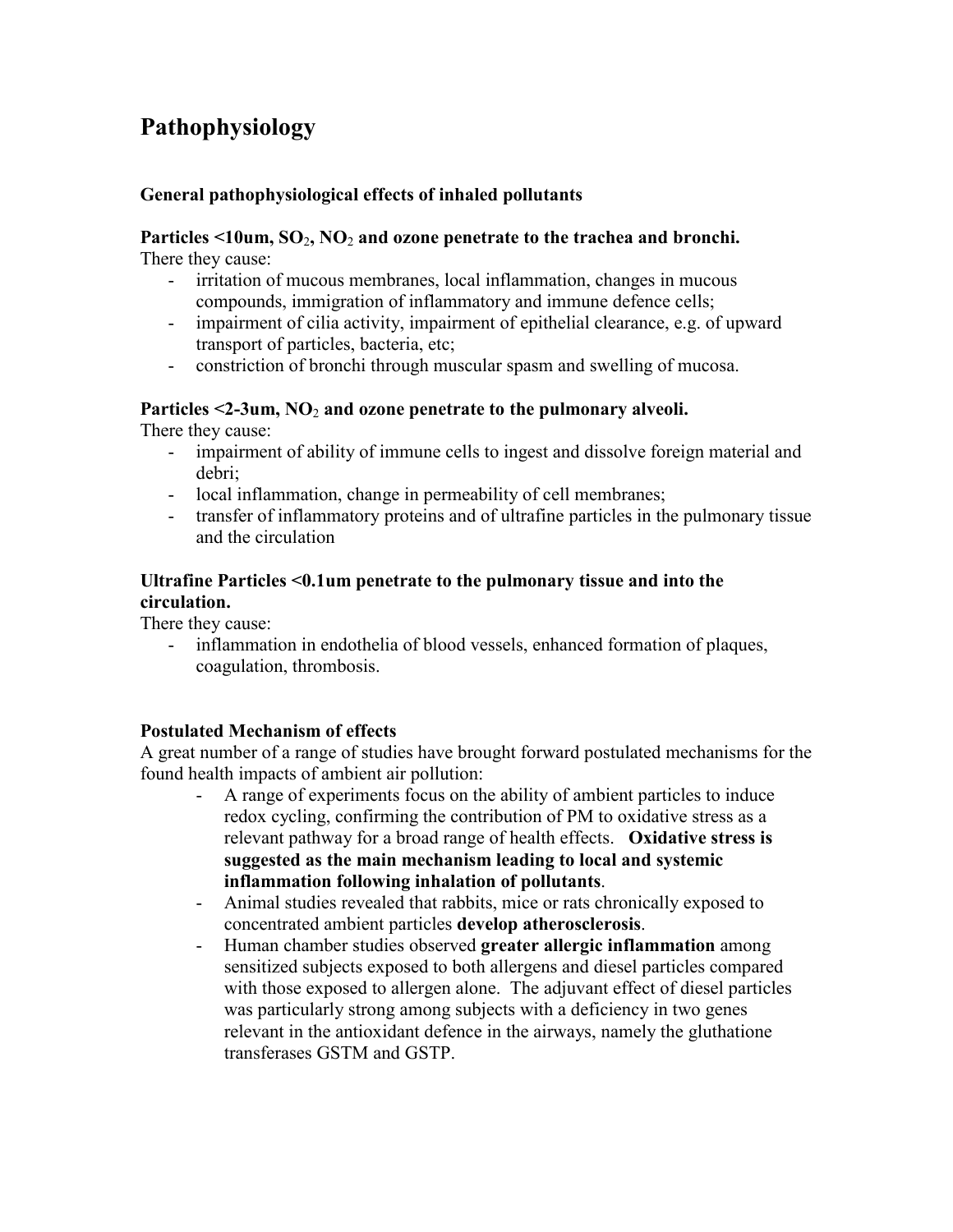## **General pathophysiological effects of pollutants on the cardiovascular system**

A number of physiological processes are examined to pathologically link air pollution with cardiovascular effects:

## **enhanced coagulation/thrombosis.**

The principal pollutant currently identified as responsible for prothrombotic effects is particulate matter. Exposure to wood smoke increased the levels of serum amyloid A, a cardiovascular risk factor, as well as factor VIII in plasma and the factor VIII/von Willebrand factor ratio.

UFPs and accumulation mode particles are associated with an immediate increase in plasma sCD40L, also known as CD154, a marker for platelet activation that can cause increased coagulation and inflammation.

 $PM_{2.5}$  and  $O_3$  also exert prothrombotic effects. Higher ambient air concentrations of  $PM_{10}$ , CO and NO<sub>2</sub> are associated with a shorter Prothrombin time, suggesting a tendency towards hypercoagulability after short-term exposure to air pollution.

## **altered cardiac autonomic function with a propensity for arrhythmias**

Decreased Heart Rate Variability has been linked with exposures to  $PM_{10}$ ,  $PM_{2.5}$ ,  $NO_2$ , SO2, O3 and coarse particles. Elderly patients seem to be more susceptible. Additionally, in normal youngsters  $PM<sub>2.5</sub>$  accumulative exposure showed a significant negative association with the percentage of differences between adjacent normal RR intervals larger than 50 ms (pNN50). Spectral analysis of R-R intervals after  $SO_2$  exposure was associated with an increase in total power (TP) and high (HF) and low frequency (LF) power in normal subjects.

UFPs,  $NO<sub>2</sub>$  and CO were at lags of 0-2 days consistently and significantly associated with decreased low-to-high frequency ratio (LF/HF), a measure of sympathovagal balance, in a large multicenter study of elderly subjects.

Particulate air pollution seems to have an immediate effect on repolarization duration, morphology, and variability representing myocardial substrate and vulnerability, key factors in the mechanisms of cardiac death.

## **acute arterial vasoconstriction.**

Short-term inhalation of fine particulate air pollution and ozone at concentrations that occur in the urban environment causes acute conduit artery vasoconstriction. Inhalation of diesel exhaust causes an immediate (within 2 hours) and sustained (up to 24 hours) impairment of vascular and endothelial function in man due to a selective and persistent impairment of endothelium-dependent vasodilatation that occurs in the presence of mild systemic inflammation. Diesel exhaust increased plasma cytokine concentrations (tumor necrosis factor-alpha and interleukin-6) but appeared to reduce acetylcholine and bradykinin induced forearm vasodilatation.

Particulate Matter may activate the angiotensin type 1 receptor (AT1R), a G proteincoupled receptor that regulates inflammation and vascular function. Urban particles activated extracellular signal-regulated kinases 1 and 2 (ERK1/2) and p38 mitogenactivated protein kinases (MAPKs) in human pulmonary artery endothelial cells. Urban Particles at 1-100 microg/mL induced acute vasoconstriction in pulmonary artery. Urban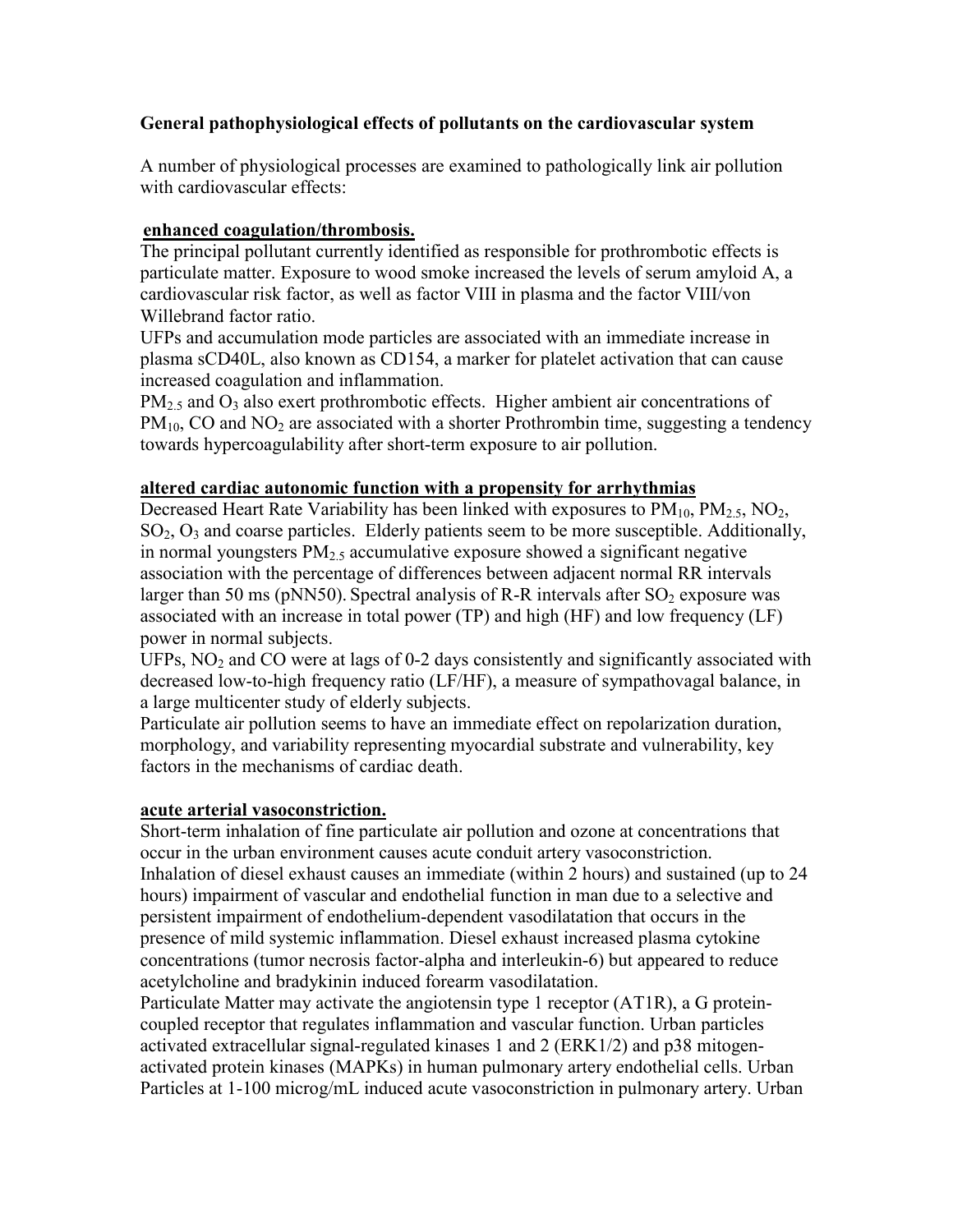Particles also produced a time- and dose-dependent increase in phosphorylation of ERK1/2 and p38 MAPK.

### **pulmonary and systemic inflammatory responses**

 $PM<sub>2.5</sub>$  and  $O<sub>3</sub>$  are responsible for proinflammatory effects, firstly localized in the lungs, but then become systemic.

PM<sub>10</sub> may interact with cigarette smoking and increase plasma homocysteine in healthy subjects. Mild hyperhomocysteinemia is independently associated with an increased risk of cardiovascular disease.

Increases in accumulation mode particles, UFPs and  $PM_{10}$  exposure caused increased levels of C-reactive protein in males with coronary heart disease, with a 2-day delayed response.

In healthy subjects, inhalation of elemental carbon UFPs alters peripheral blood leukocyte distribution and expression of adhesion molecules, in a pattern consistent with increased retention of leukocytes in the pulmonary vascular bed.

## **the chronic promotion of atherosclerosis**

Carbon Black, a component of diesel exhaust particles, directly affects the endothelium, causing cytotoxic injury (such as cytosolic vacuole formation, cell disorientation and decreased density), inflammatory responses, and inhibition of cell growth. It induced monocyte chemoattractant protein-1, reduced the expressions of connexin37 and endothelial nitric oxide synthase and induced pro-inflammatory molecules. Endothelial cell injury/inflammation and membrane disintegration are related to the initiation of atherosclerosis, and Nitric Oxide is anti-atherogenic and anti-thrombogenic.  $PM<sub>25</sub>$  was associated with an increase in the carotid intima-media thickness, a measure of subclinical atherosclerosis.

## **Oxidative Stress**

The physical characteristics and the chemical composition of PM play a key role in reactive oxygen species generation in vitro and in vivo. According to the hierarchical oxidative stress hypothesis, antioxidant phase II enzymes protect against PM-induced inflammation and cytotoxicity.

Exposure to wood smoke increased urinary excretion of free 8-iso-prostaglandin2alpha, a major F2-isoprostane; this indicates a temporary increase in free radical-mediated lipid peroxidation, inducing oxidative stress.

Transition metals, including iron, bound to ambient particles and the related oxidative stress may play an important role in cardiac toxicity of particles.

## **Postulated Mechanism of Effects**

Evidence is accumulating in support of two mechanistic hypotheses:

- <sup>q</sup> inhalation of pollutants might provoke a **local inflammatory response** with the consequent release into the circulation of pro-thrombotic and inflammatory cytokines. A **systemic response** of this nature would put individuals with coronary atheroma at increased risk of cardiac events;
- <sup>q</sup> exposure to pollutants may have an **adverse effect on cardiac autonomic control**, leading to an increased risk of arrhythmia in susceptible patients.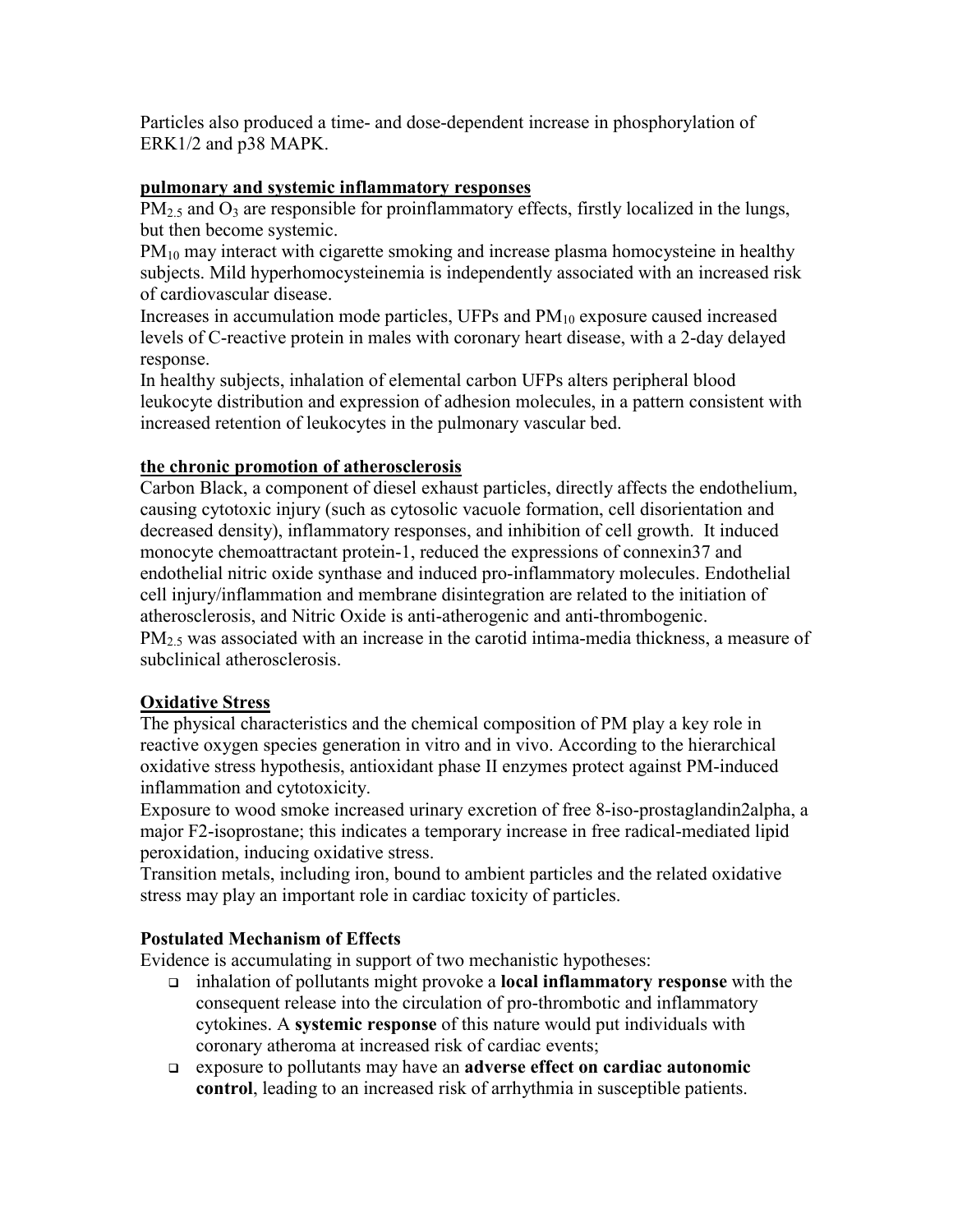## **Susceptibility to Health Effects**

In any given population, susceptibility to adverse effects of air pollution is expected to **differ widely between people, and within the same person**, over time.

For example, while the least susceptible may experience no symptoms at all or only clinically irrelevant changes, similar exposure may trigger serious exacerbations of health problems among the frail.

Similarly, some asthmatics may suffer attacks once air pollution increases while other asthmatics remain stable.

### **Susceptibility Factors**

While some factors modify the level of exposure, other characteristics may determine how an individual will be affected by exposure to ambient air pollution:

- the **increase in ventilation rate during physical activity results in higher exposure** to pollutants. This is important for people who exercise to keep fit or to decrease weight or as part of their therapy for various medical conditions. Depending on where people engage in physical activity, they may face a trade-off between the health benefits of the activity and higher exposure to toxicants.
- As a general rule, **children are more affected due to their relatively higher ventilation and metabolic turnover** during childhood and adolescence.
- some studies suggest that **genetic deficiencies in the detoxification of xenobiotics**, such as the null variant of glutathione S-transferase Mu 1, amplify the adverse effects of ambient air pollution.
- **Pre-existing diseases** may determine susceptibility. This is particularly well established for the acute effects of ambient air pollution.
	- o e.g. air pollution can cause exacerbations among **people with asthma or Chronic Obstructive Pulmonary Disease**;
	- o e.g. people who suffer from **ischaemic heart disease or atherosclerosis** may suffer a heart attack or stroke after exposure to ambient air pollution;
	- o e.g. a few studies have shown **diabetics** to be more strongly affected by acute cardiovascular effects of ambient air pollution.
	- o e.g. experimental studies indicate that **obesity and diabetes (situations of chronic subclinical systemic inflammation)** are associated with stronger effects of air pollution.

#### **High-Risk Groups for cardiovascular effects of ambient air pollution**

- o Smokers: Although smoking is a much larger risk factor for cardiovascular disease mortality, exposure to fine PM imposes additional effects that seem to be at least additive to if not synergistic with smoking.
- o Elderly  $(\geq)$  = 65 years of age): There are significant associations of CO,  $NO<sub>2</sub>$  and PM with adult cardiovascular hospital admissions for cardiac failure, ischaemic heart disease and myocardial infarction, possibly at lower pollution levels than for the general population. There are also significant associations of ambient sulfate and ozone with supraventricular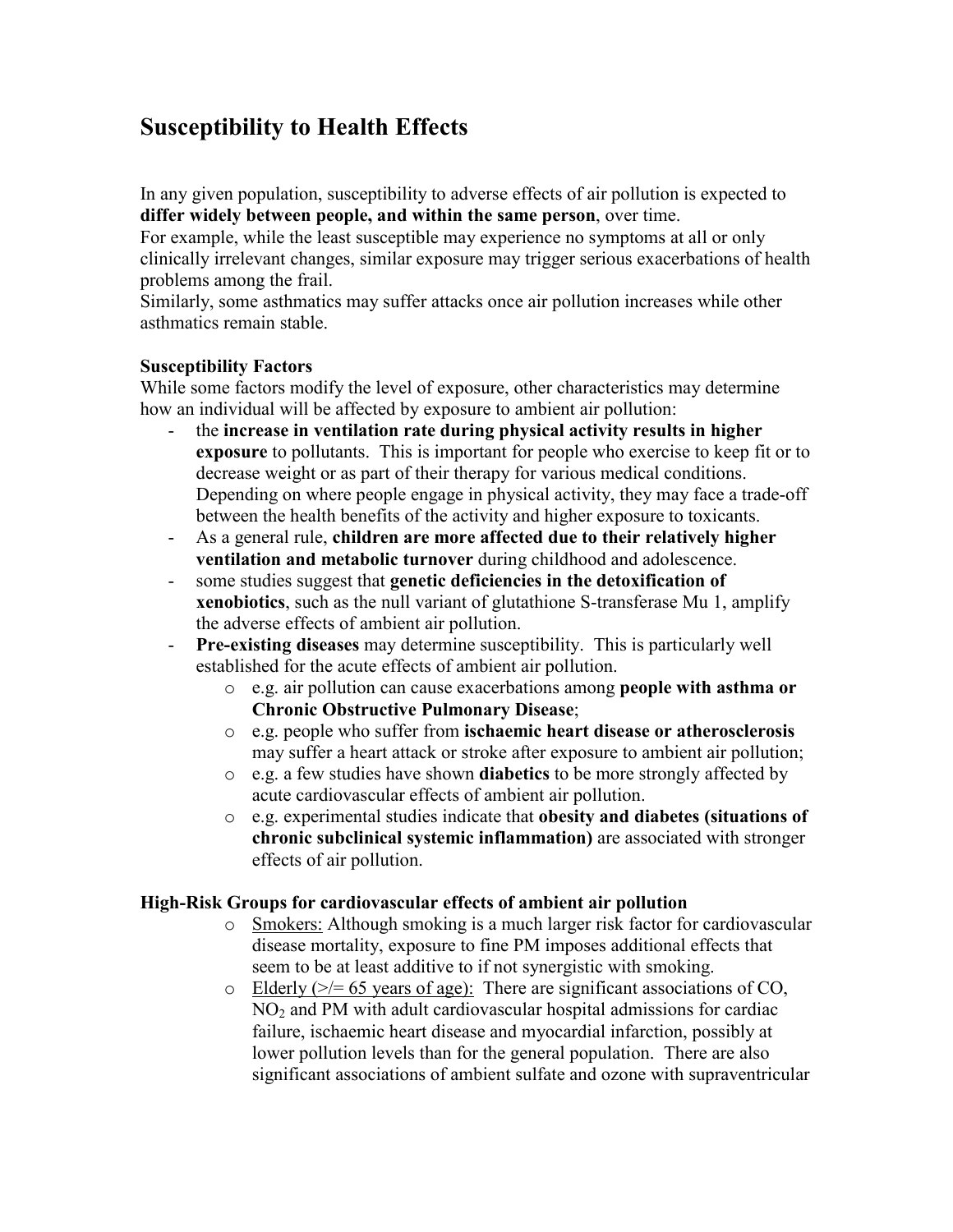dysrrhythmia; and additionally a statistically significant synergistic effect between  $O_3$  and temperature for cardiovascular mortality.

- o Patients with pre-existing coronary heart disease or hypertension: Studies show significant association between air pollution and cardiovascular morbidity and mortality, particularly  $PM<sub>2.5</sub>$  and  $PM<sub>10</sub>$ . Elderly participants reporting cardiovascular conditions (for example, previous myocardial infarction or hypertension) were the most susceptible to sulfate and ozone pollution induced Supraventricular Ectopics. There is evidence of stronger associations of dysrhythmia and congestive heart failure visits with comorbid hypertension in relation to increased air pollution levels  $(PM_{10}$ , NO<sub>2</sub> and CO) compared with visits without comorbid hypertension. Other studies show that elevated concentrations of  $NO<sub>2</sub>$ ,  $PM<sub>2.5</sub>$  and UFPs increased the risk of arrhythmia (supraventricular and ventricular tachycardia) in men with coronary heart disease.
- o Diabetes: Diabetics with and without cardiovascular disease may be susceptible to the short-term effects of air pollution, including  $PM_{2.5}$ ,  $PM_{10}$ , NO<sub>2</sub> and CO.
- o COPD: Patients with COPD are more susceptible to adverse cardiovascular events associated with ambient air pollution, whether  $NO<sub>2</sub>$ , CO,  $PM_{10}$  and  $O_3$ .
- $\circ$  People exercising in environments pervaded by air contaminants (PM<sub>2.5</sub>) and UFPs) are probably at increased risk, due to an exercise-induced amplification in respiratory uptake, lung deposition and toxicity of inhaled pollutants.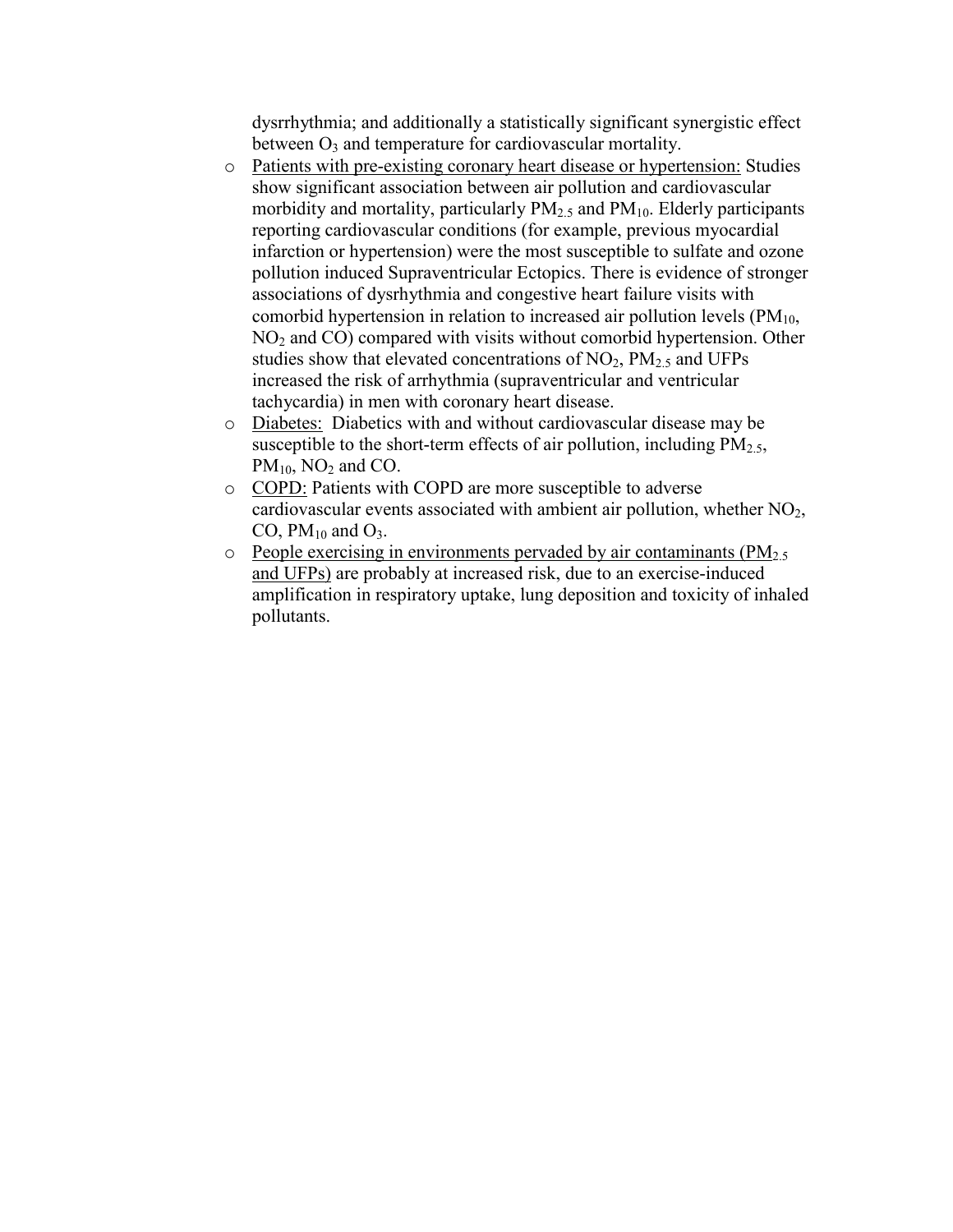## **The Pyramid of Health Outcomes**

Air pollution epidemiology has shown a broad range of health outcomes, ranging from minor changes to mortality: unnoticed physiological changes, symptoms, use of medication, restricted activity and reduced performance, visits to doctor, emergency department visits, hospital admissions and premature mortality. This range is depicted as a pyramid, with the **number of people affected by the most extreme effects being much smaller than those affected by less severe outcomes**. The coherence of results observed across this broad range of interrelated outcomes provides a very strong argument for a causal role of pollution on public health.

> premature mortality hospital admissions emergency department visits visits to doctor /restricted activity and reduced performance\ use of medication symptoms / unnoticed physiological changes \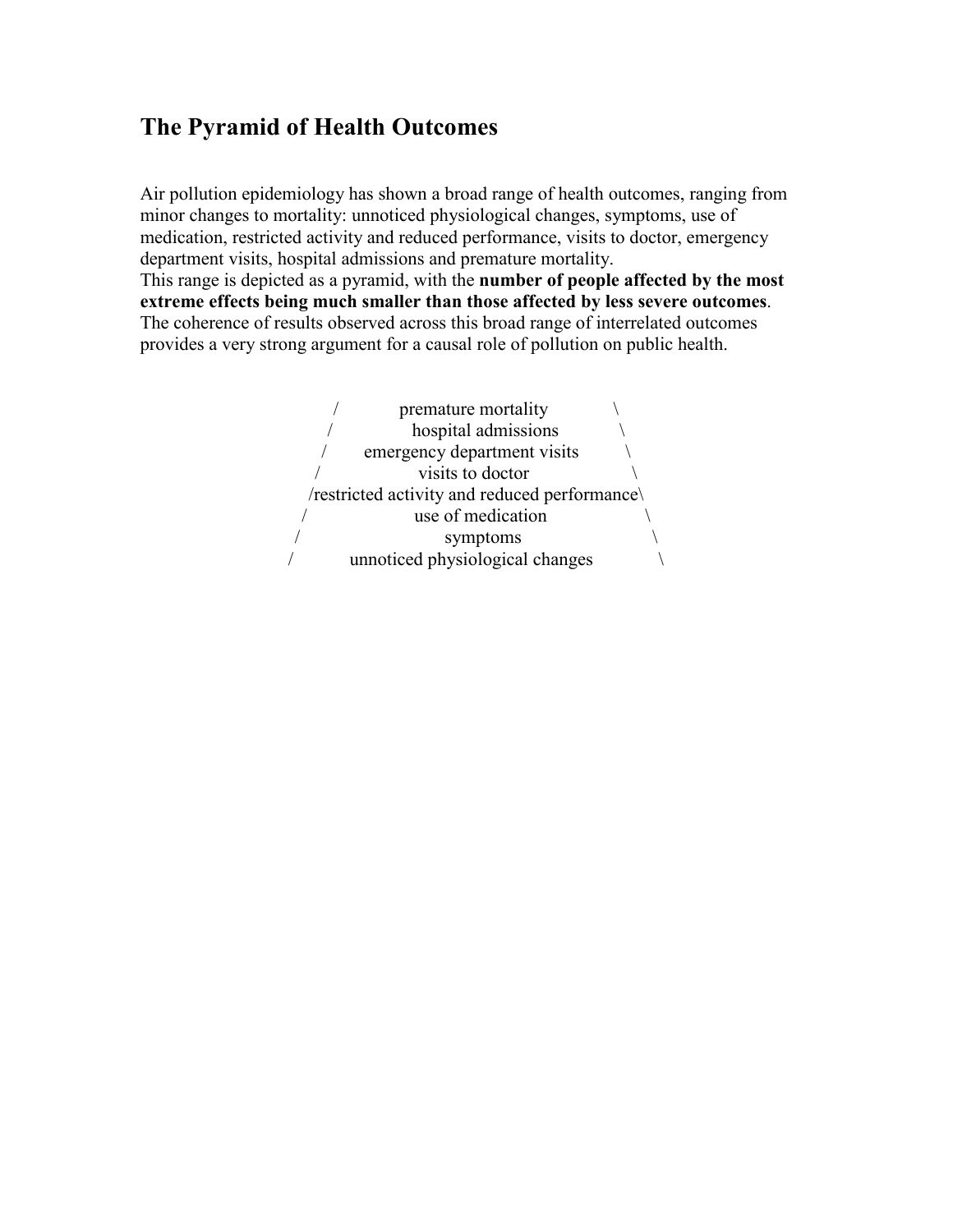## **Short-term Health Effects of Ambient Air Pollution**

#### **Increased daily mortality from cardiovascular and respiratory diseases:**

*Typically, the acute effects of ambient air pollution are particularly small. A large body of studies, for instance, indicates that a 10ug/m<sup>3</sup> increase in daily ambient PM2.5 is associated with a 0.5-1.0% increase in daily mortality, corresponding to an extremely small, but highly significant and relevant, relative risk of 1.005-1.010.* 

A large number of epidemiological studies have shown that the **daily mortality, mainly from cardiovascular and respiratory diseases, follows the daily fluctuation of air pollution.**

For example, the **APHEA analysis** carried out in 29 mostly European study centres found an **increase of deaths from illness of 0.6% per 10ug/m<sup>3</sup> increase in PM<sup>10</sup> concentration** (mean of the day of death versus the day before). **Deaths from cardiovascular diseases increased by 0.7%.**

For example, the **CALFINE analysis from 9 heavily populated California counties** revealed associations of PM<sub>2.5</sub> levels with several mortality categories. **Specifically, a 10ug/m<sup>3</sup> change in 2-day average PM2.5 concentration corresponded to a 0.6% increase in all-cause mortality**, with similar or greater effect estimates for several other subpopulations and mortality subcategories, including respiratory disease, cardiovascular disease, diabetes, age >65 years, females, deaths out of the hospital, and non-high school graduates.

These results are similar to those of a previous meta-analysis conducted on behalf of the World Health Organisation, which found the same effect size for **total mortality (0.6% per 10ug/m<sup>3</sup> increase in PM10 concentration)** and a slightly higher effect size for **cardiovascular deaths (0.9% per 10ug/m<sup>3</sup> increase in PM10 concentration)**.

#### **Increased hospital admissions from cardiovascular and respiratory diseases:**

## APHEA found an increase in **cardiac admissions of 0.7% per 10ug/m<sup>3</sup> increase in PM10 concentration**.

APHEA also found an **increase in respiratory admissions**. The increases were:

- 1.2% for asthma in children;

- 1.1% for asthma in adults aged up to 64 years; and

- 0.9% for all respiratory diseases (including COPD, asthma and other respiratory diseases) in the elderly.

In studies of COPD, asthma and respiratory admissions, **coarse PM has a stronger or as strong short-term effect as fine PM**, suggesting that coarse PM may lead to adverse responses in the lungs triggering processes leading to hospital admissions. There is also support for an association between coarse PM and cardiovascular admissions.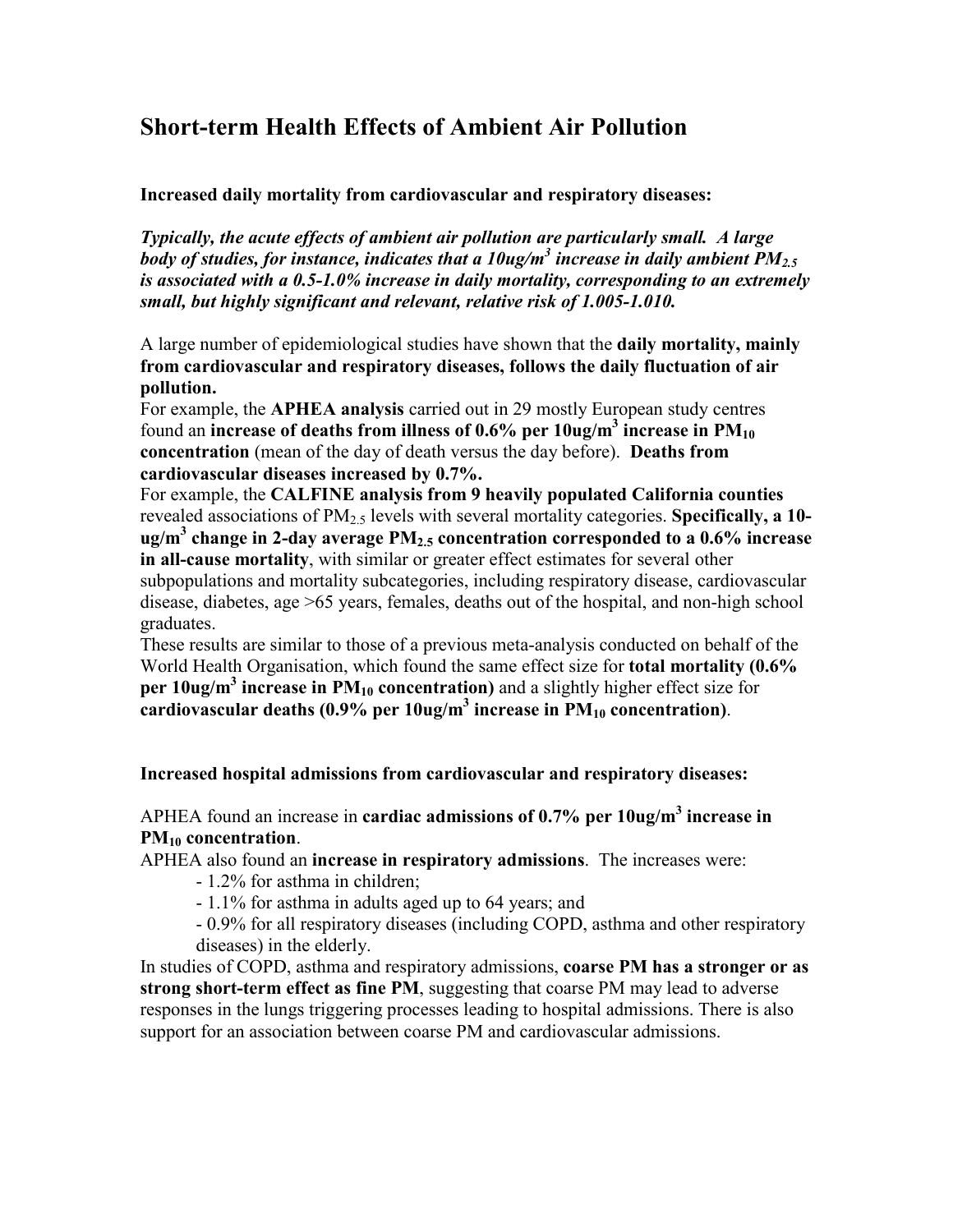#### **Increased hospitalization for cardiovascular causes**

Hospital admissions for cardiovascular disease were positively correlated to particles,  $SO_2$ ,  $NO_2$ ,  $O_3$  and CO in a number of European cities.

PM<sub>10</sub> was significantly associated with admissions for congestive heart failure and admissions for total cardiovascular diseases. In the Spanish study, effects were higher among female group for most of the analyzed outcomes.

In a study of 204 US urban counties (population >200,000) with 11.5 million Medicare enrollees (aged >65 years) **PM2.5 was significantly associated with admissions for primary diagnosis of cerebrovascular, peripheral, and ischemic heart diseases, heart rhythm and heart failure**. The largest association was for heart failure.

#### **Acute Myocardial Infarction**

Acute myocardial infarction (AMI) is the leading cause of death attributed to cardiovascular diseases. An association between traffic related air pollution and AMI has been suggested. The principal causal polluter is not clear.

**Particulate air pollution appears to increase susceptibility to myocardial ischaemia.**  In a study using observational data short-term  $O_3$  exposure within a period of 1 to 2 days is related to acute myocardial infarction in middle-aged (55-64 years of age) adults without heart disease, whereas  $NO<sub>2</sub>$  and  $SO<sub>2</sub>$  are not.

A study in 2 French cities shows that at a 5 day lag the association between NO air pollution and myocardial infarction was statistically significant, for  $O_3$  a weak positive association was found but for  $CO$ ,  $SO<sub>2</sub>$ , and particulate matter no association was found.

#### **Cardiovascular Mortality**

Studies show that **NO2 had a significant positive association** with daily mortality, all causes and cardiovascular.

Other studies show that **O3 was associated with cardiovascular daily mortality** and there is evidence for a statistically significant synergistic effect between  $O_3$  and temperature for cardiovascular mortality, particularly in elderly people.

**SO2 was associated with a statistically significant increase of mortality** from all causes, including cardiovascular in studies researching the Polish cities of Krakow, Lodz, Poznan and Wroclaw, in Beijing, China and in the APHEA projects.

**PM was significantly associated with cardiovascular mortality. PM2.5 was associated with several mortality categories including cardiovascular disease.**  Exposure to combustion-derived air pollution is associated with an early (1-2 hours) and sustained (24 hour) rise in cardiovascular morbidity and mortality. The daily mean coarse fraction ( $PM_{10-2.5}$ ) was associated with increased cardiovascular mortality.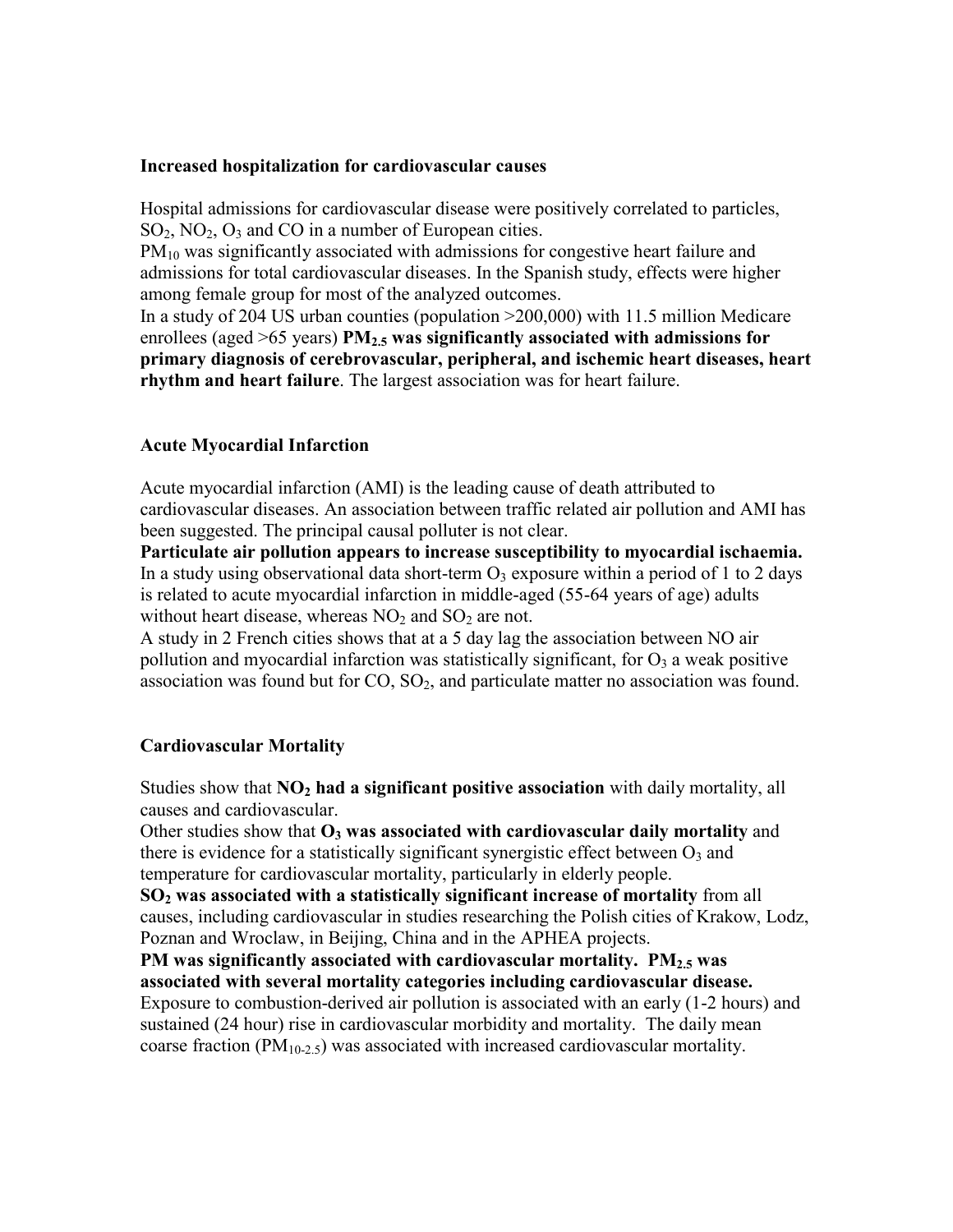## **Exacerbations in susceptible people.**

People are not affected equally by ambient air pollution.

**People with asthma, especially children without anti-inflammatory or**

**bronchodilator therapy,** suffer more on or after days with higher pollution levels. Panel studies on asthmatics have found increased wheezing, cough and attacks of breathlessness, accompanied by a lower lung function and need of additional relief medication, associated with daily variation in levels of PM and NO<sub>2</sub>.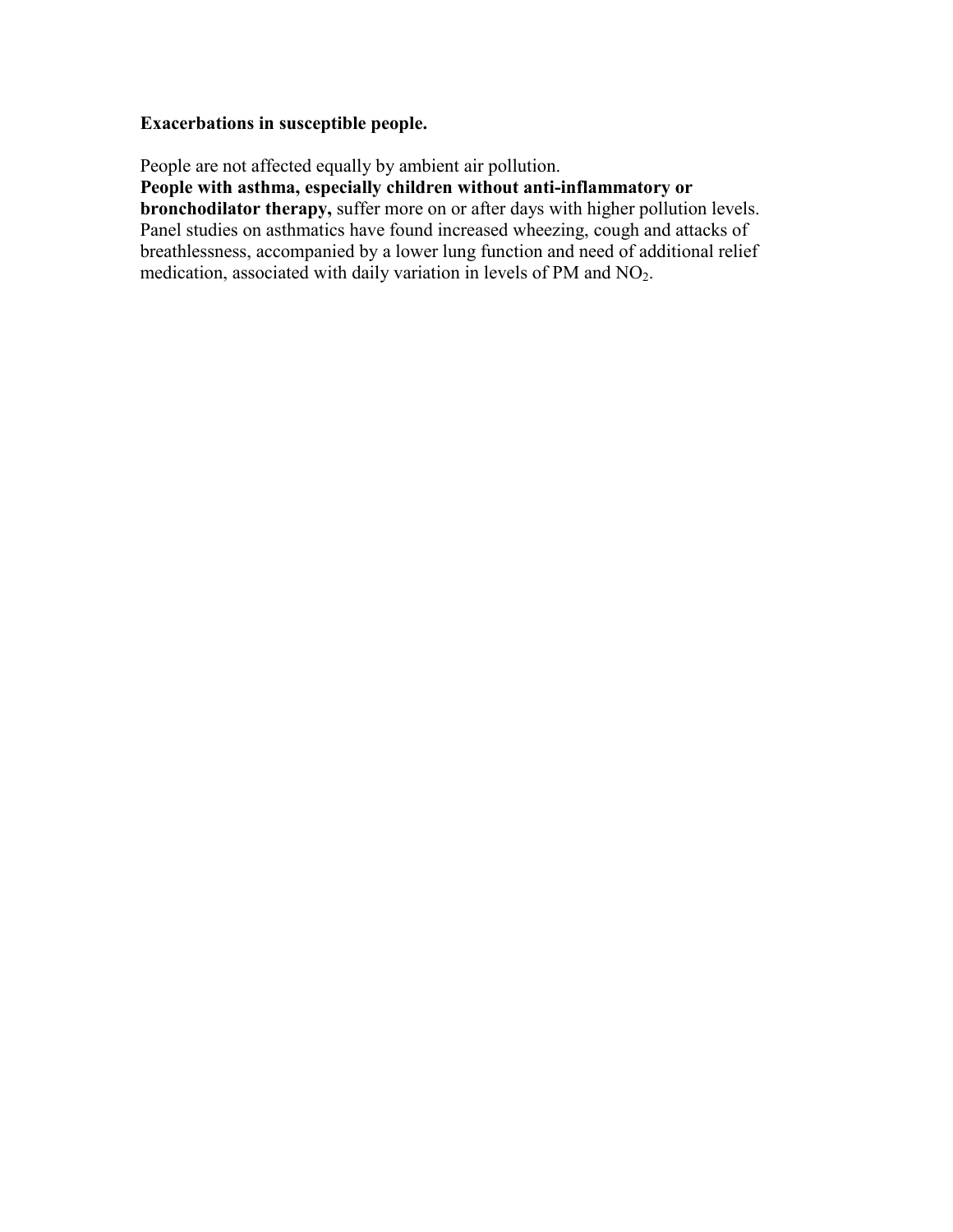## **Long-term Health Effects of Ambient Air Pollution**

*In the past 10 years many studies have confirmed the adverse effects of even moderate levels of air pollution. The levels of ambient air pollution previously thought to have no effect on health have been found to impact health, and the latest levels recommended by the World Health Organisation are lower than they used to be in the previous decade and lower than what is legislated for in the European Union..* 

#### **Air Pollution and Life Expectancy**

**While death is in itself an acute event, life expectancy and time to death are the result of both acute and chronic pathologies.** 

Several cohort studies have estimated losses or gains in life expectancy related to changes in air quality. **Estimates include reductions in life expectancy of 1.11 years in the Netherlands, 1.37 years in Finland and 0.80 years in Canada resulting from increases in ambient PM2.5 concentrations of 10ug/m<sup>3</sup> .** 

An ecological study investigated the **association between life expectancy across the USA and changes in the community-level air quality.** This study produced **very similar results** to cohort studies, **attributing a 7-month gain in life expectancy to a 10 ug/m<sup>3</sup> improvement in ambient PM2.5 concentration.**

Studies conducted in Europe, USA and Canada all confirm that the **overall effects of pollution on mortality are far larger than the fraction attributed to acute exposures**. Cardiopulmonary mortality (i.e. respiratory and cardiovascular disease contributing to mortality) was associated with long-term differences in PM and sulphate concentrations between cities in the **Harvard Six Cities Study** and in the **American Cancer Society study**.

Comparison of community-level concentrations of fine PM with death rates among more than 500,000 participants in the **American Cancer Society** study showed **a 6% increase in cardiopulmonary deaths 16 years later per 10ug/m<sup>3</sup> of PM2.5.** The estimate for **total mortality was 4%**. The range of the lowest to highest long-term average  $PM_{2.5}$ concentration across communities was only up to three-fold and **the risk of death during follow-up varied by 10-15% across the range (the Relative Risks were 1.10 to 1.15)**. As expected, **heavy smokers,** as compared with never-smokers, had a larger risk of death during follow-up, with **Relative Risks exceeding 2.0**. Due to the large sample size, the findings related to air pollution were **clearly statistically significant**.

In a reanalysis of 18 years of **American Cancer Society follow-up from the Los Angeles area**, with improved exposure assignment to each residence, the estimates were higher. **Cardiopulmonary mortality increased by 20% and death due to ischaemic heart diseases by 49% per 10ug/m<sup>3</sup> increase in PM2.5.** Many other cohort studies exist from the USA showing an association with mortality.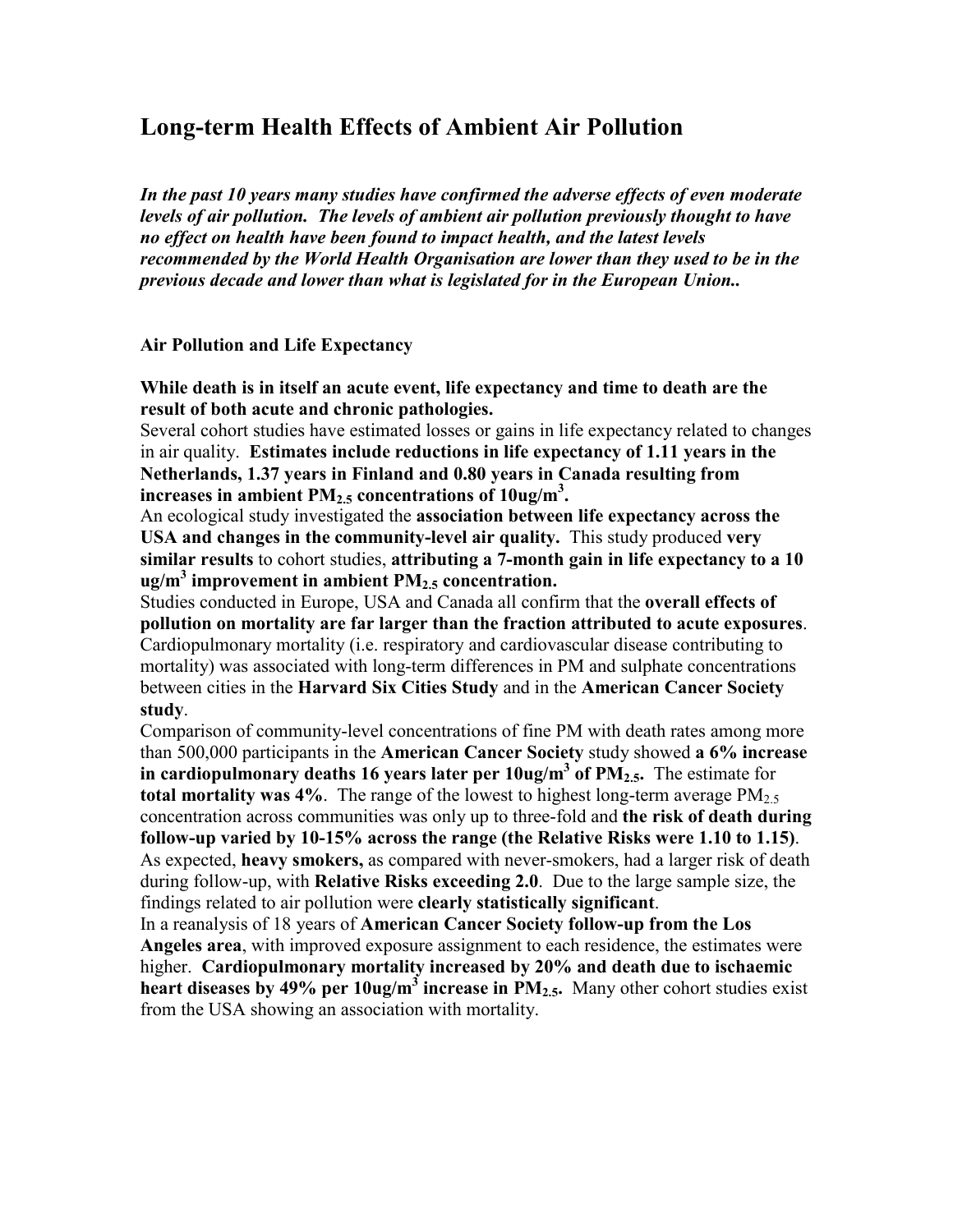## **Respiratory Health in Children**

**Children are more susceptible** to the effects of air pollution than adults, for several reasons:

- They are more active and have more outdoor activities.
- they breathe faster and their metabolic rate is higher than adults'.
- their immune systems are not fully developed, so the incidence of respiratory infections is high.

Several cross-sectional studies from Germany, Switzerland, France and the USA found as early as the 1980s that **school-age or pre-school children in communities exposed to higher levels of dust, SO2 and NO2 suffered more from cough and acute bronchitis** compared with children in less polluted region.

More recently, many cross-sectional studies have reported **lower lung volumes in children living in more polluted areas.** It is likely that a child suffering a pollutionrelated lung function deficit will continue to have less healthy lungs throughout his/her life.

Large amounts of data are available about the development of asthma in children as a function of proximity to traffic. For example, the **Californian Children's Health Study** gave strong evidence that **traffic-related pollutants contribute to the development of childhood asthma**, at least among children who are genetically susceptible.

A review of the studies of the evidence for the possible impact of ambient air pollution on the fetus and the infants (i.e. less than 1 year of age) published during the decade, 1994-- 2003, showed an outstanding consistence in the magnitude of the effects, despite the different designs used. As a whole, data show that **an increase in 10 ug/m<sup>3</sup> of PM10 is associated with about 5% increase in post-neonatal mortality for all causes and around 22% for post-neonatal mortality for respiratory diseases**.

Regarding damage in foetal health, although results are not always consistent, most studies show associations with exposure to air pollution during pregnancy. However, the precise mechanisms of action of air pollutants on adverse reproductive results are still unknown, so is the period of exposure most relevant during pregnancy and the specific pollutant which may represent a higher risk.

## **Respiratory Health in Adults**

**Chronic cough and phlegm as well as lung function decrement** have been associated with long-term ambient inhalable PM exposure in several repeated cross-sectional studies in the USA and Europe.

A number of studies give evidence of **an association of several correlated gaseous and particulate pollutants, including ozone, NO2, CO, PM, and organic carbon, with specific respiratory conditions**, such as upper and lower respiratory tract infections, pneumonias, exacerbations of Chronic Obstructive Pulmonary Disease and exacerbations of asthma.

A few studies have supported the notion that air pollution itself **contributes to Chronic Obstructive Pulmonary Disease**.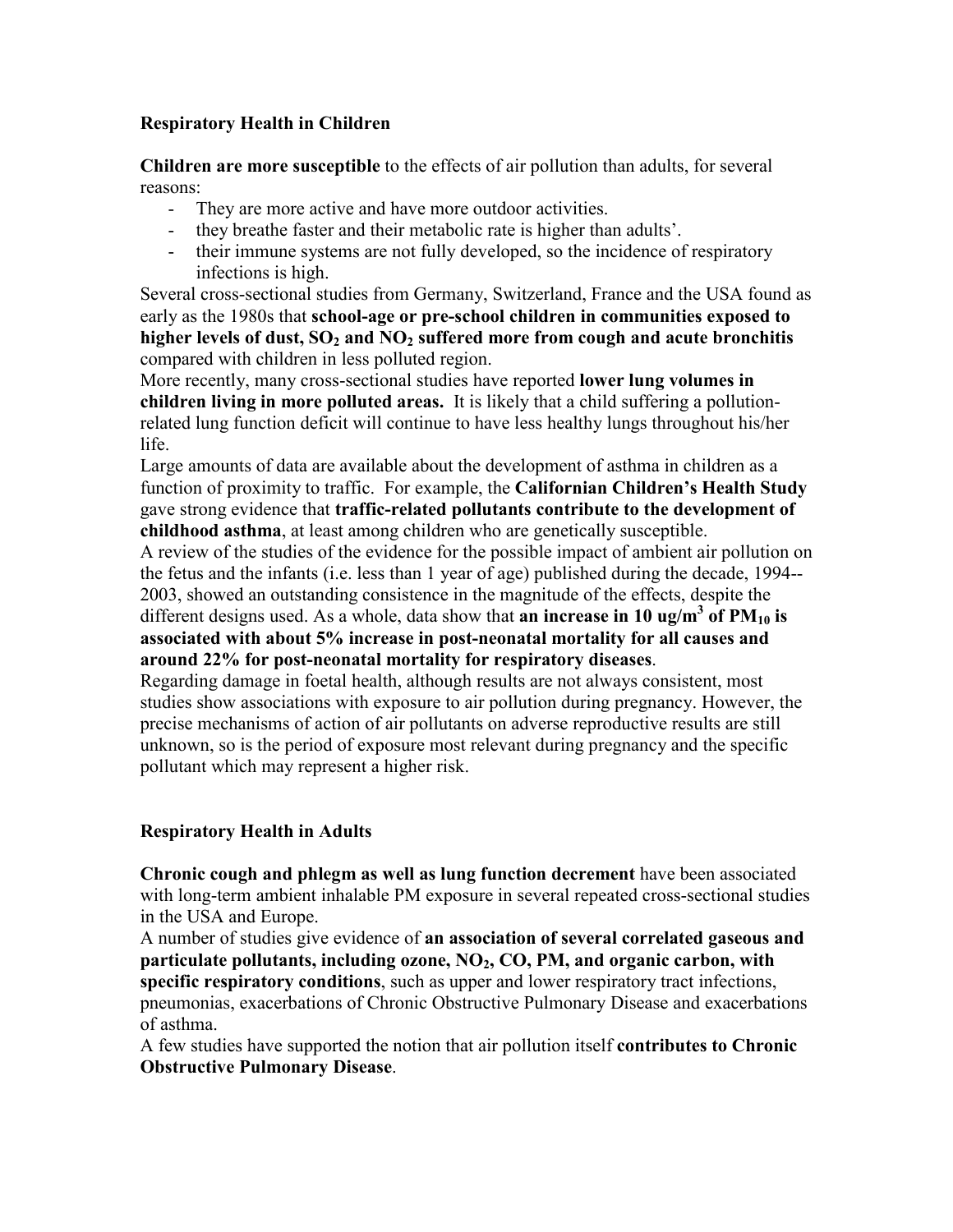Epidemiological studies of air pollution and lung function reveal **a difference of a few per cent in lung function for a difference in exposure of, for instance, 10ug/m<sup>3</sup> in fine particle concentrations**. This represents **an overall "leftward" shift in the distribution of lung function** occurring in populations with higher levels of exposure i.e. an increase in the number of people with clinically relevant decrements in lung function. This results in an increase in the number of people with pathological degrees of lung function deficit, with the concomitant increase in morbidity, costs and premature mortality.

## **Cardiovascular Health**

In recent years, the **main focus of pollution research has shifted from respiratory to cardiovascular diseases,** because the associations between air pollution and cardiovascular health appear to be stronger than first thought.

A cross-sectional study in Germany found an effect of traffic on the prevalence of coronary heart disease independent of  $PM<sub>2.5</sub>$  (Heinz Nixdorf RECALL study), where myocardial infarction, stent and bypass interventions were more prevalent in people living close to high concentrations of road traffic.

The most important pathology in cardiovascular disease is atherosclerosis. Atherogenesis, the development of atherosclerosis, is the result of a long-term process. Studies conducted in animals gave the first evidence of a link between pollution and atherogenesis: the **animals developed atherosclerosis after long-term exposure to concentrated urban PM**. Moving on to human studies, a study in Germany found that a **50% reduction in the distance between subject's residence and the nearest major road was associated with a 7% higher calcification score**, independent of background  $PM<sub>2.5</sub>$  levels.

## *Cardiovascular Mortality*

Fine Particulate Matter is associated with increased risk of cardiovascular mortality; in some studies the association was most strong with mortality attributable to ischemic heart disease, dysrhythmias, heart failure, and cardiac arrest, and comparable or larger risks are observed for smokers relative to nonsmokers.

 $PM<sub>2.5</sub>$  and  $PM<sub>10</sub>$  were associated with increase in the risk of death from cardiovascular disease Gaseous pollution, like  $CO$ ,  $SO_2$  and  $NO_2$  had an effect on cardiovascular causes of death in both younger and older age groups.

### **Cardiovascular causes seemed to have threshold effects in some studies and a linear relationship in most studies.**

A systematic review of **all studies published between 1950 and 2007** of associations between long-term exposure to ambient air pollution and the risks in adults of nonaccidental mortality and the incidence and mortality from cancer and cardiovascular and respiratory diseases showed that **long-term exposure to PM2.5 increases the risk of non-accidental mortality by 6% per a 10 ug/m<sup>3</sup> increase**, independent of age, gender, and geographic region. Exposure to PM2.5 was also associated with an **increased risk of total cardiovascular mortality of 12-14% per a 10 ug/m<sup>3</sup> increase in PM2.5**.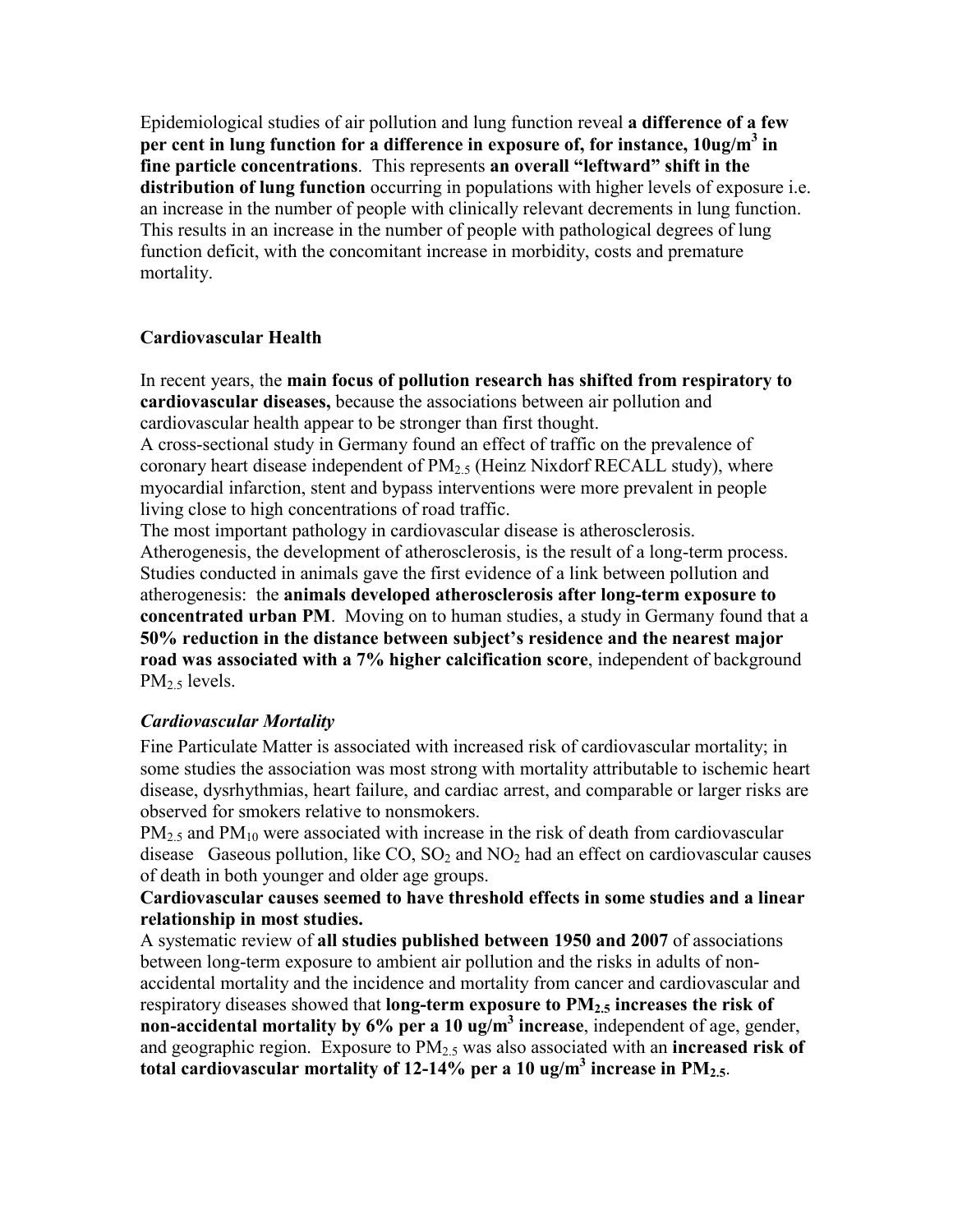Cardiovascular mortality was associated with living near a major road and, less consistently, with the estimated ambient background concentration in a study of 5,000 people participating in the Netherlands Cohort study on Diet and Cancer, (age 55-69 years) from 1986 to 1994.

 $O<sub>3</sub>$  was significantly associated with cardiovascular mortality in the cold season but not in the warm season in a study in Shanghai, China.

## *Coronary Heart Disease*

Traffic related air pollution, in a study of 3,399 participants from two German cities, is significantly associated with prevalence of Coronary Heart Disease. Subgroup analysis showed stronger effects for men, participants younger than 60 years and never-smokers. **PM2.5 was associated with an increase in the risk of a cardiovascular** event in a study of 65,893 postmenopausal women without previous cardiovascular disease in 36 U.S. metropolitan areas from 1994 to 1998.

## *Acute Myocardial Infarction*

CO and UFPs are associated with a first Acute Myocardial Infarction in the three European cities of Helsinki, Rome and Stockholm; effects of air pollution were more pronounced during the warm than the cold season.

Long-term average air pollution exposure was associated with an increased risk of fatal AMI, especially for out-of-hospital death, but not with overall AMI, in a case-control study in Stockholm county in 1992 to 1994. NO<sub>2</sub>, CO, and  $PM<sub>10</sub>$  were used as indicators of traffic emissions and  $SO<sub>2</sub>$  as an indicator of emissions from residential heating.

## *Cardiovascular Hospitalizations*

 $PM$ ,  $NO<sub>2</sub>$  and  $CO$  were significantly associated with cardiovascular disease hospitalizations. Changes in ozone concentrations were not significantly associated with any disease outcomes.

## **Lung Cancer**

Based mostly on experimental and occupational data, the International Agency for Research on Cancer has evaluated:

- benzene, benzo(a)pyrene, 1,3-butadiene and Polycyclic Aromatic Hydrocarbons (PAH) containing soot as carcinogens for humans (group 1);
- diesel engine exhaust and other hydrocarbons as probably carcinogenic to humans (group 2A); and
- gasoline engine exhaust as possibly carcinogenic to humans (group 2B).

The California Environment Protection Agency also considers diesel exhaust to be carcinogenic.

In the **American Cancer Society cohort study, lung cancer incidence increased by 8% per 10 ug/m<sup>3</sup> increase in PM2.5 levels** measured as between-city difference. A systematic review of **all studies published between 1950 and 2007** of associations between long-term exposure to ambient air pollution and the risks in adults of nonaccidental mortality and the incidence and mortality from cancer and cardiovascular and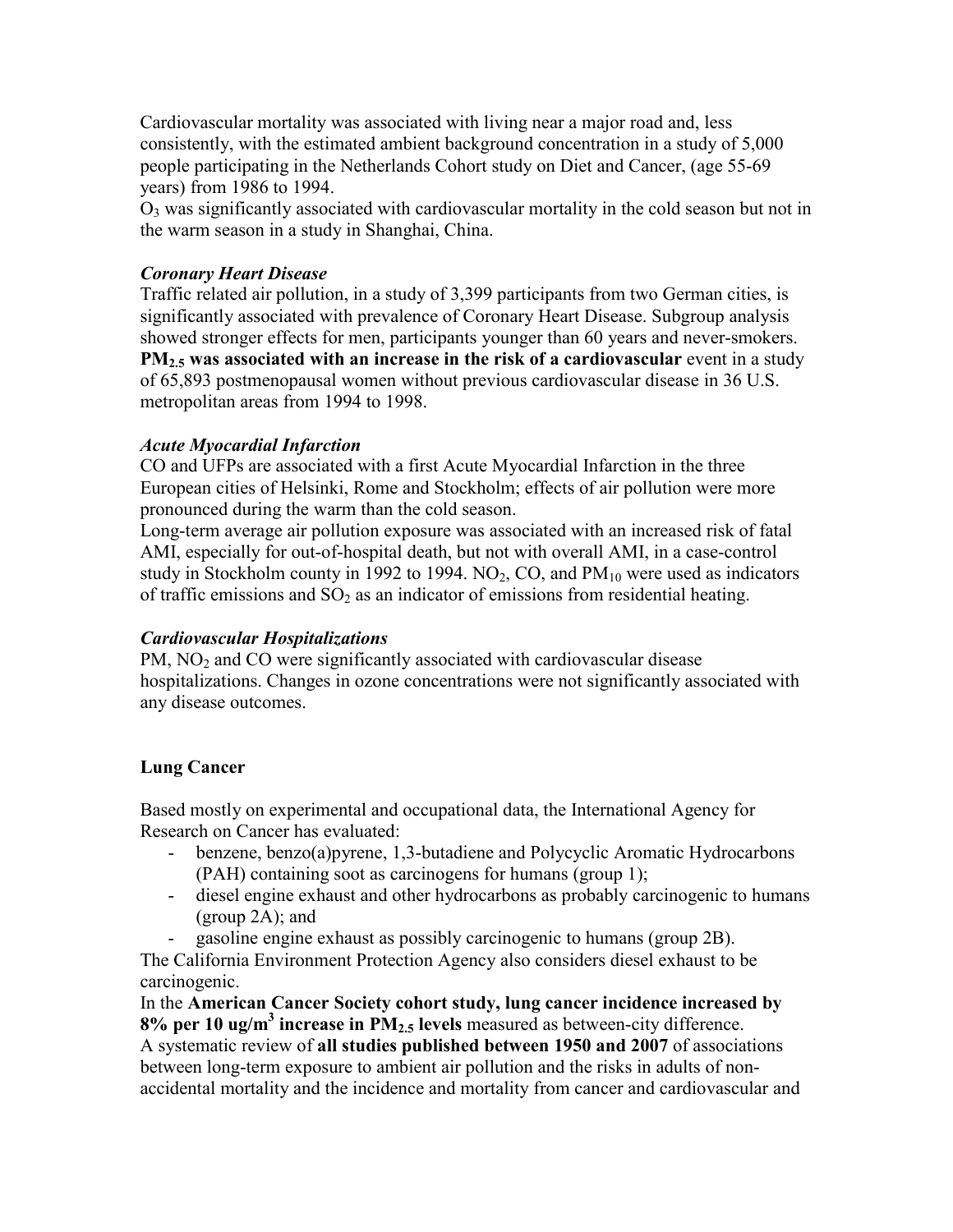respiratory diseases showed that **long-term exposure to PM2.5 was associated with an increased risk of mortality from lung cancer (range: 15% to 21% per a 10 ug/ m<sup>3</sup> increase)**.

In a Norwegian cohort study lung cancer incidence increased by 11% per 10 ug/m<sup>3</sup> increase in  $NO<sub>x</sub>$  from traffic.

However not all long-term epidemiological studies have shown a link between ambient air pollution and lung cancer risk.

## **Reproductive Outcomes**

A review of studies on low birthweight, intrauterine growth retardation and pre-term birth concluded that the **evidence for an adverse effect of PM pollution was still inconsistent**. Since then, several large registry studies in the USA, Canada and East Asia have found associations of fetal growth and duration of pregnancy with traffic-related pollutants, and **less consistently with PM2.5**.

### **Neurodevelopment, Neurodegeneration and Traffic Pollution**

Ultrafine particles from combustion processes have been shown in animals to translocate from the nose through the olfactory nerve to the brain, resulting in inflammatory processes resembling degenerative diseases.

A Mexican research team observed more brain inflammation and accumulation of amyloid in post mortem examination of individuals from areas with heavy air pollution compared with individuals from areas of better air quality. Intelligence score has also been shown to be lower in children with higher PAH exposure in pregnancy. However, in these studies all exposure indicators were strongly correlated with social indicators as education and race of mothers, income and noise exposure, and the cohorts had high dropout rates. Therefore, **it is not yet possible to conclude that these effects are truly the consequence of ultrafine particles**.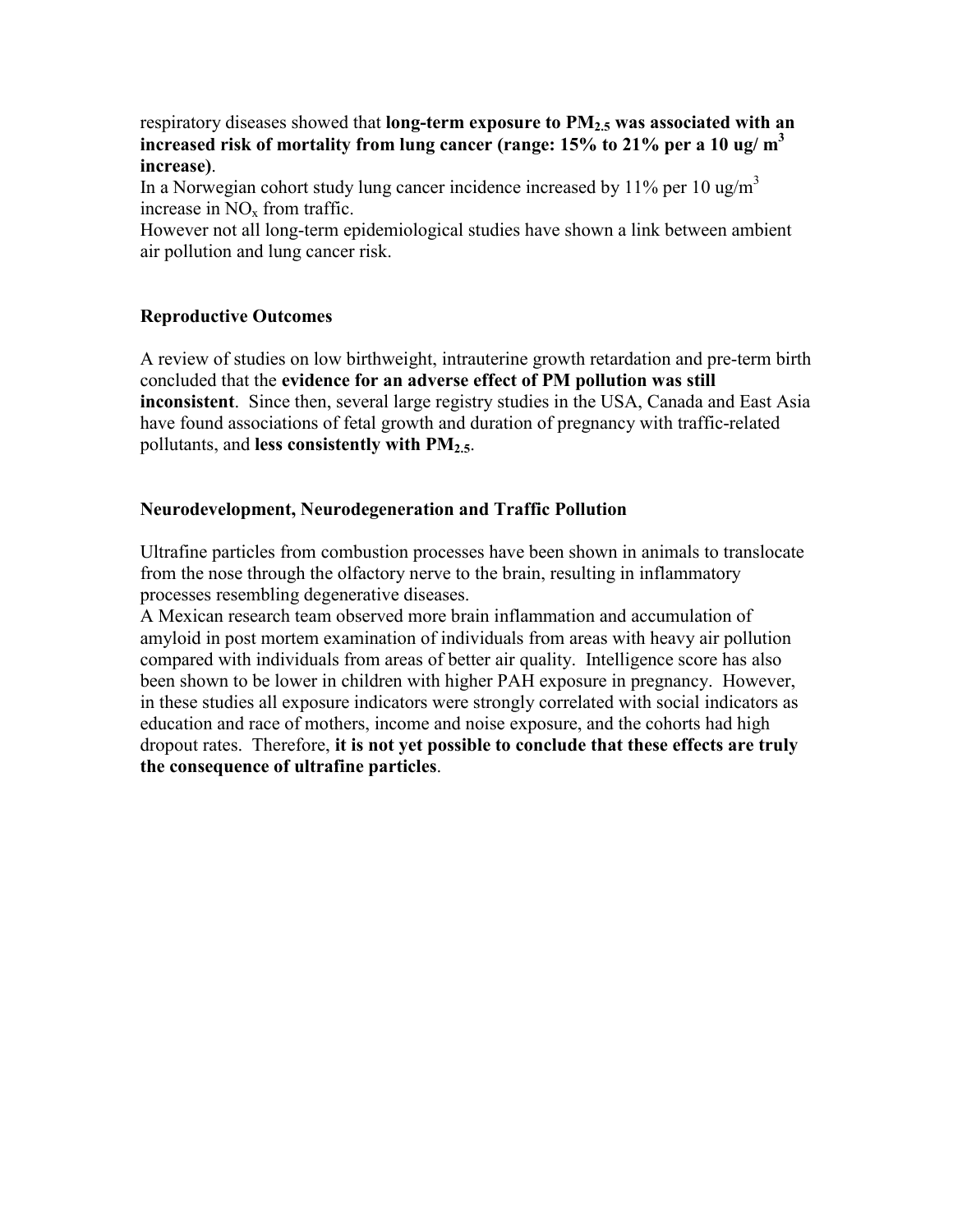# **The Burden of Disease**

*Alteration of the air we breathe, due mainly to the environment being transformed by the activities of humans, is a increasing cause of concern for physicians, public health decision makers and governmental agencies responsible for environmental protection because the modifications of air composition have a proven harmful effect on health and provoke symptoms, predominantly respiratory but also dermatological and cardiac.* 

As part of the World Health Organization (WHO) Global Burden of Disease Comparative Risk Assessment, the burden of disease attributable to urban ambient air pollution was estimated in terms of deaths and disability-adjusted life years (DALYs).

Air pollution is associated with a broad spectrum of acute and chronic health effects, the nature of which may vary with the pollutant constituents.

**Particulate air pollution is consistently and independently related to the most serious effects, including lung cancer and other cardiopulmonary mortality.** Ambient air pollution, in terms of **fine particulate air pollution (PM2.5), causes**:

- about 3% of mortality from cardiopulmonary disease,
- about 5% of mortality from cancer of the trachea, bronchus, and lung, and

- about 1% of mortality from acute respiratory infections in children under 5 years,

worldwide. This amounts to about **0.8 million (1.2%) premature deaths and 6.4 million (0.5%) years of life lost**. This burden occurs predominantly in developing countries; 65% in Asia alone.

These estimates consider only the impact of air pollution on mortality (i.e., years of life lost) and not morbidity (i.e., years lived with disability). If air pollution multiplies both incidence and mortality to the same extent (i.e., the same relative risk), then the DALYs for cardiopulmonary disease increase by 20% worldwide.

A significant attempt to estimate, on an annual basis, the negative effects of air pollution from  $PM_{10}$  has been carried out on data from Austria, France, and Switzerland. For example, in France, air pollution from PM<sub>10</sub> is responsible annually for:

- 31,700 deaths in adults,

. .

- 36,700 new cases of chronic bronchitis in adults
- 577,000 attacks of asthma in adults,
- 450,000 cases of acute bronchitis in children and
- 243,000 attacks of asthma in children.

A study on the long-term effects of air pollution on about 500,000 residents in metropolitan US areas evidenced that **each 10 ug/m<sup>3</sup> elevation in fine particulate air pollution is associated** with:

- approximately a 4% increased risk of all-cause mortality,
- approximately a 6% increased risk of cardiopulmonary mortality, and
- approximately an 8% increased risk of lung cancer mortality.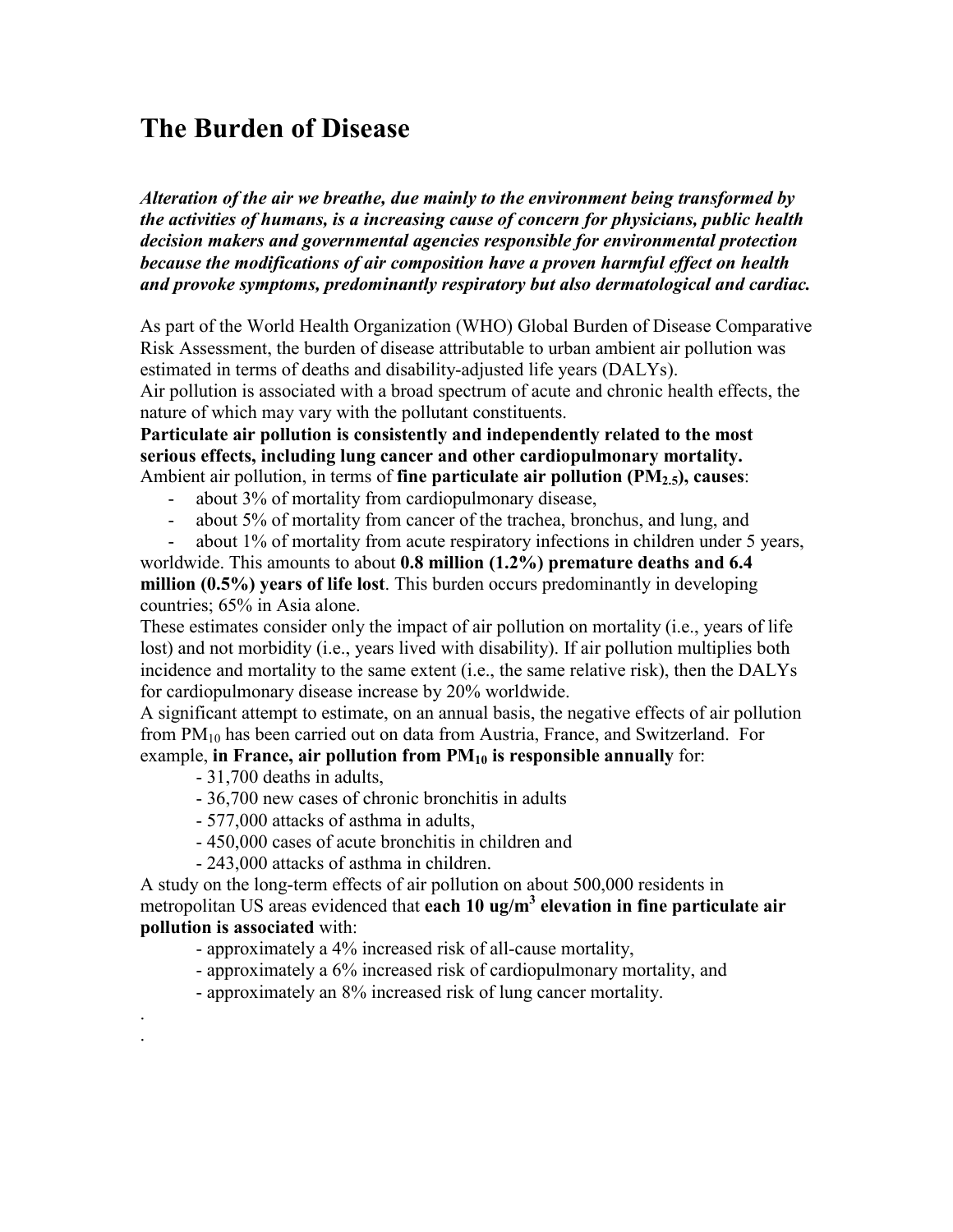# **Studies from Malta**

**A number of medical studies in the Maltese Islands have looked at the health impacts on the population living around major environmental polluters.**

The studies referenced for this document are:

- ISAAC study Phase I (1994);
- ISAAC study Phase III (2001/2);
- ECRHS in Fgura and Zejtun (2001);
- Increased prevalence in asthma-related symptoms on exposure to heavy traffic (2002);

- Investigation of possible risk of congenital anomalies in the vicinity of the Maghtab Landfill and the Marsa Power Station (2002);

- Investigation of possible higher cancer rates around the Maghtab Landfill and the Marsa Power Station (2005).

*Asthma is considered as a disease resulting from complex interactions between genetic and environmental factors. Since asthma-related morbidity and mortality have risen constantly over the past decades, many studies were conducted to identify and evaluate the factors responsible for the onset and/or aggravation of the underlying inflammation. Various atmospheric toxic compounds appear to be responsible, and some experts think that asthmatics are excellent indicators for atmospheric pollution and its intensity.* 

## **The International Study of Asthma & other Allergies in Childhood [I.S.A.A.C.]**

The International Study of Asthma & other Allergies in Childhood [I.S.A.A.C.] was done in **153 centres in 56 countries in 6 regions using standardised methodology**. A written questionnaire was given to parents of at least 3000 6–7 yr old children per centre and a written and video questionnaire was given to at least 3000 13–14 yr old children per centre. **The study was repeated after 7 years.**

**Among the 6-7 year olds** the results showed that:

- **diagnosed asthma increased from 7.5% in 1994 to 14.8% in 2002**;
- If trucks pass almost all the time through child's road then s/he was **more likely to have a nocturnal cough** in the absence of a chest infection in 2001;
- **diagnosed rhinitis increased from 14.7% in 1994 to 22.2% in 2001**;
- **diagnosed eczema increased from 4.4% in 1994 to 11.2% in 2001**;
- The geographical distribution of wheezing, rhinitis and eczema showed an **increased prevalence in the Great Harbour, south-eastern and southern parts of Malta**.

**Among the 13-14 year olds** the results showed that:

- **diagnosed asthma increased from 11.1% in 1995 to 14.1% in 2002**;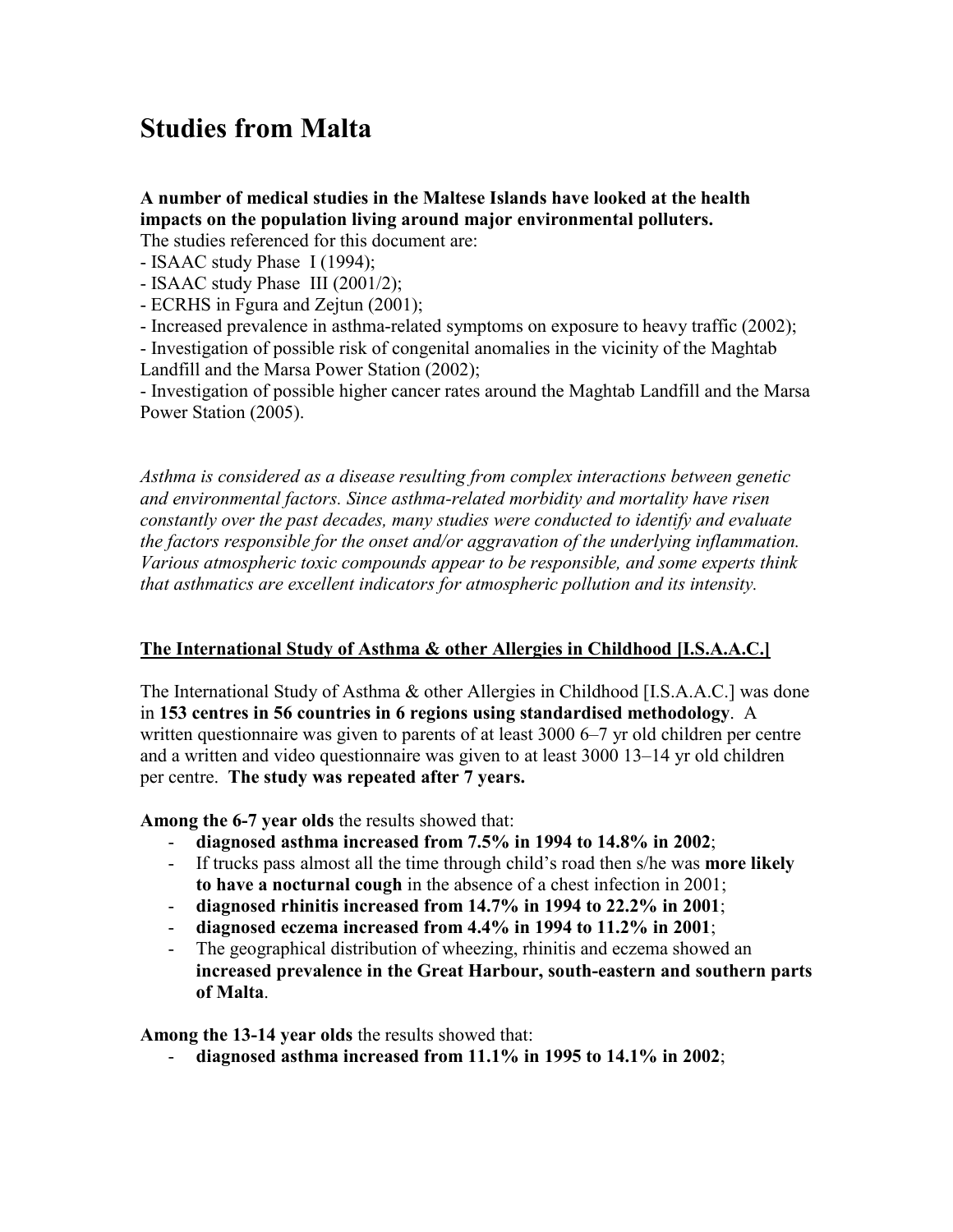- If trucks pass almost all the time through child's road then s/he was **more likely to have wheezed sometime in his life and suffer from a nocturnal cough** in the absence of a chest infection in 2002;
- **diagnosed rhinitis increased from 32.2% in 1994 to 40.7% in 2002**;
- **diagnosed eczema increased from 8.8% in 1994 to 11.5% in 2002**;
- The geographical distribution of wheezing, rhinitis and eczema showed an **increased prevalence in the outer harbour, inner harbour, south-eastern and southern parts of Malta**.

## **The European Community Respiratory Health Survey (ECRHS)**

The European Community Respiratory Health Survey (ECRHS) was held in **an urban (Fgura) and a suburban area (Zejtun)** of the island of Malta in 2001.

**The first part of the study aimed to investigate the prevalence of asthma-related and allergic rhinitis-related symptoms and to compare the results** in respect to their urban and suburban location along a south-east direction from the Marsa Power Station and with Fgura, the urban location, being traversed by a major artery of traffic. The ECRHS questionaire used in other studies, and with further questions added, was sent to one-third of the population of Fgura and Zejtun aged 20-44 years. The results showed that:

- **One in 8 residents in Fgura and one in 10 residents in Zejtun had been diagnosed with asthma** by their doctor;
- **One in 4 residents in Fgura and one in 5 residents in Zejtun had asthma-like symptoms** without their knowledge;
- **One in 2 residents in Fgura and one in 3 residents in Zejtun had symptoms of nasal allergy**.

### **The second part of the study aimed to establish if there was any variation in the prevalence of asthma symptoms within the urban area itself in the relation to the traffic artery.**

The Urban area was divided into four equal rectangular areas 250m wide, A, B, C and D. Area B carried the area with the traffic artery, A was upwind from area B while C, D were downwind. The suburban area was labeled Z.

## **The results concluded that:**

- **living close to a main traffic artery increases the risk of asthma-related symptoms.** Area D which is 250-500 m away from the main traffic artery showed lower levels of asthma-related symptoms when comparable to 3 areas within 250m of the main traffic artery. Prevalence of symptoms is area D was comparable to lower traffic suburban area Z.
- **The levels of nasal allergy symptoms were similar across the urban area.**  Area D showed the levels of allergic rhinitis similar to the urban areas A, B and C but lower than suburban area Z.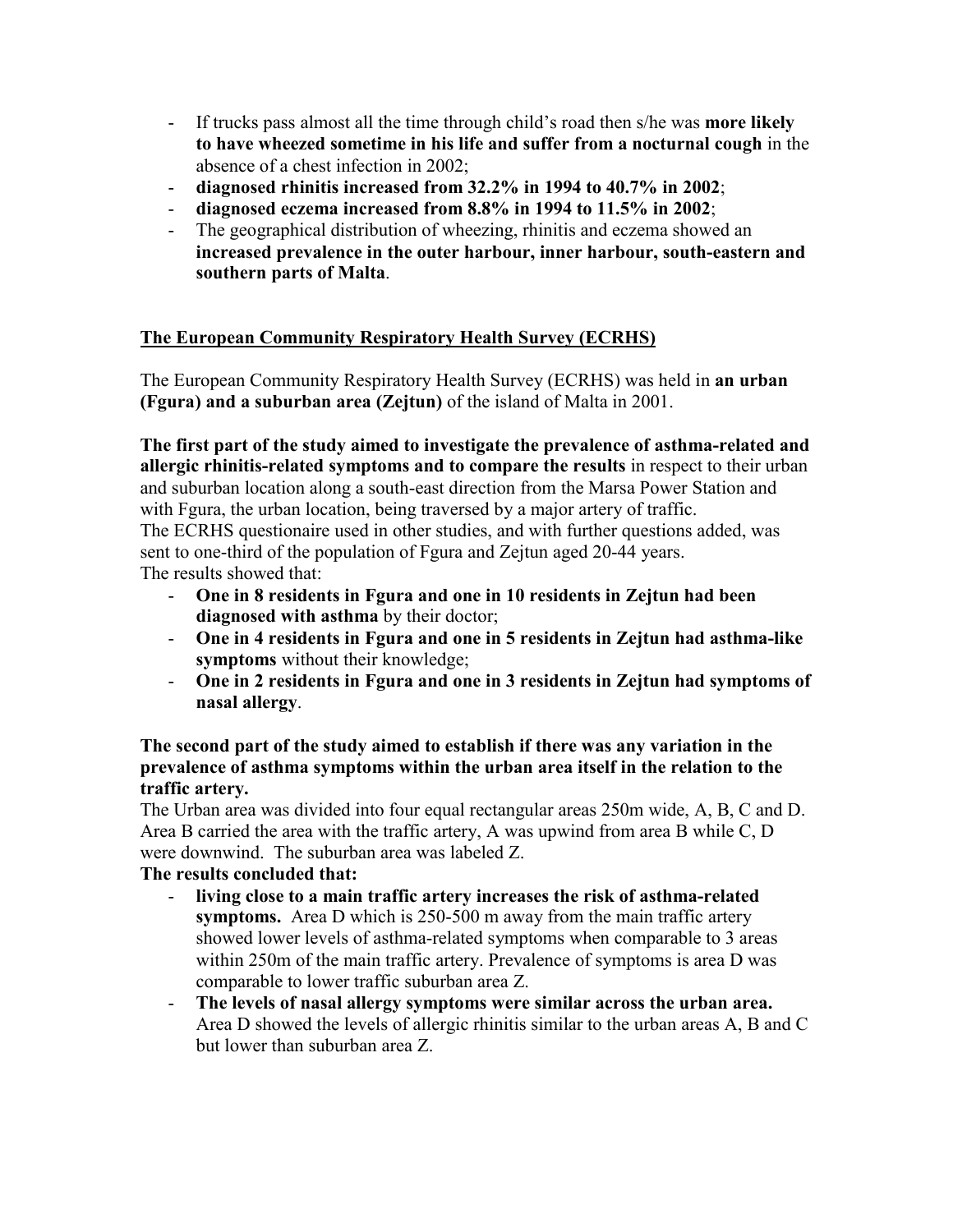## **Investigation of possible risk of congenital anomalies in the vicinity of the Maghtab Landfill and the Marsa Power Station**

A descriptive study looking at how adjusted congenital anomaly rates vary with distance from the Marsa Power Station was done in 2002.

- **The results showed that:** 
	- **there was no association between the Marsa power source and the prevalence of congenital anomalies.** There was a slightly higher proportion of babies with multiple anomalies involving 2 or more systems in the 1km zone and the 2km zone as compared to the proportion for the other zones but the differences were not statistically significant.
	- **there was no particular trend for the distribution of congenital anomalies for zones at increasing distance from Marsa Power Station.** Prevalence rates for congenital anomalies ranged from 3.1 to 5.5 per 100 births throughout the zones.
	- **However, it did show a higher frequency of foetal deaths among babies**  with anomalies in the first zone (1 km) and the second zone (2 km), **around the Marsa plant.** In these two zones the **proportions of foetal deaths were 8.8% for the first zone (1 km) and 8.1% for the second zone (2 km),** while the proportions of foetal deaths among babies with anomalies for the other zones was 2.4%.

## **Investigation of possible higher cancer rates around the Maghtab Landfill and the Marsa Power Station**

A descriptive study looking at how adjusted cancer rates vary with distance from the Marsa Power Station was done in 2005.

**The results show:** 

- **a statistically significant change in the rate of cancer of the lungs with increasing distance from the Marsa power station.**
- No association between the other specific cancer rates and distance from the power station was found.
- **The relative risk is greatest at the point source (RR: 1.15)** and **remained significantly raised for a distance of 2 km from the Marsa Power Station.**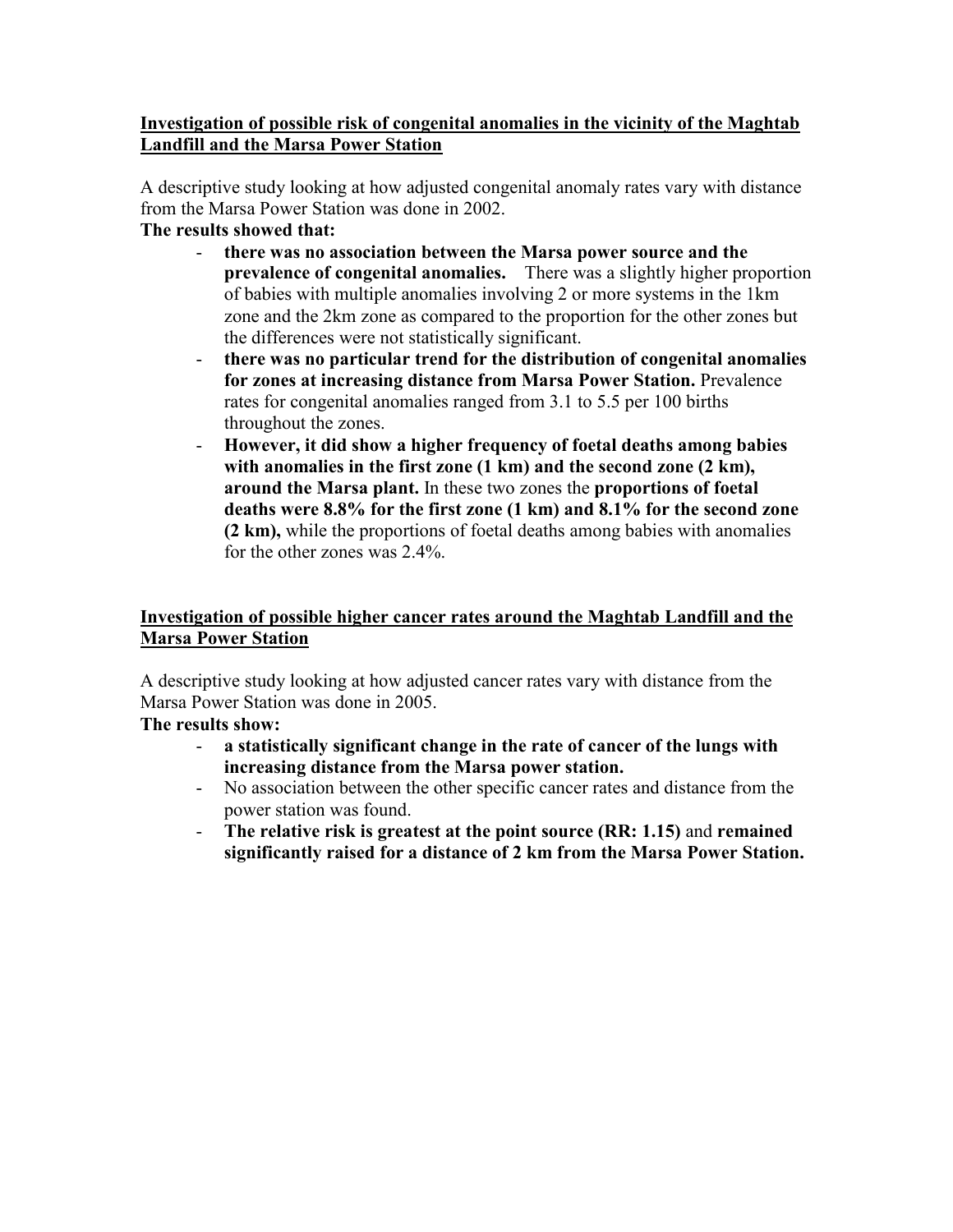## **Public Health Benefits of Improved Air Quality**

Concerted policies implemented in **Switzerland and neighbouring countries in the 1990s** resulted in a decrease in air pollution and a range of health improvements.

- repeated cross-sectional investigations in school classes observed a **decrease in irritative symptoms and respiratory disease in children**. This change was correlated with **a decline in PM levels**.
- The Swiss cohort study SAPALDIA followed lung function decline among adults during the same time span. Age-related lung function decline was associated with air quality: in particular, the **11-year decrease in individually estimated home outdoor PM10 levels was associated with attenuated decline in lung function**.
- Air-quality improvements had a beneficial effect on respiratory symptoms: a mean **decline of PM10 of 6ug/m3 coincided with 259 fewer people with regular cough, 179 fewer people with chronic cough or phlegm and 137 fewer people with wheezing and breathlessness per 10,000 adults.** Additionally, the change in pollution was associated with a decline in new onset of asthma in adults, indicated by chronic cough.

Studies conducted **before and after the Olympic Games** provide an opportunity to assess the public health benefits of air pollution reduction in a city.

- in **1996, Atlanta, USA**, implemented several drastic measures to reduce pollution. During the 3 weeks of the games ozone peak-hour levels fell  $28\%$ , NO<sub>2</sub> peak-hour levels fell 7%, carbon monoxide 8-hour levels fell 19% and  $PM_{10}$  daily mean fell 16% compared with the 3-week periods before and after the games. The results in health impact were a **>40% reduction of consultations in medical practices for asthma in children, and a decline of 11-19% of asthma-related visits to emergency departments.** Over the same period, children's medical visits for other reasons barely changed.
- In **2008, for the summer Olympic Games in Beijing, China, mean PM2.5 and PM10 concentrations were lower by 31% and 35%, respectively**, during the Olympic period compared with the non-Olympic period. Several studies are underway to examine the association between air pollution and subclinical health outcomes before, during and after the 2008 games.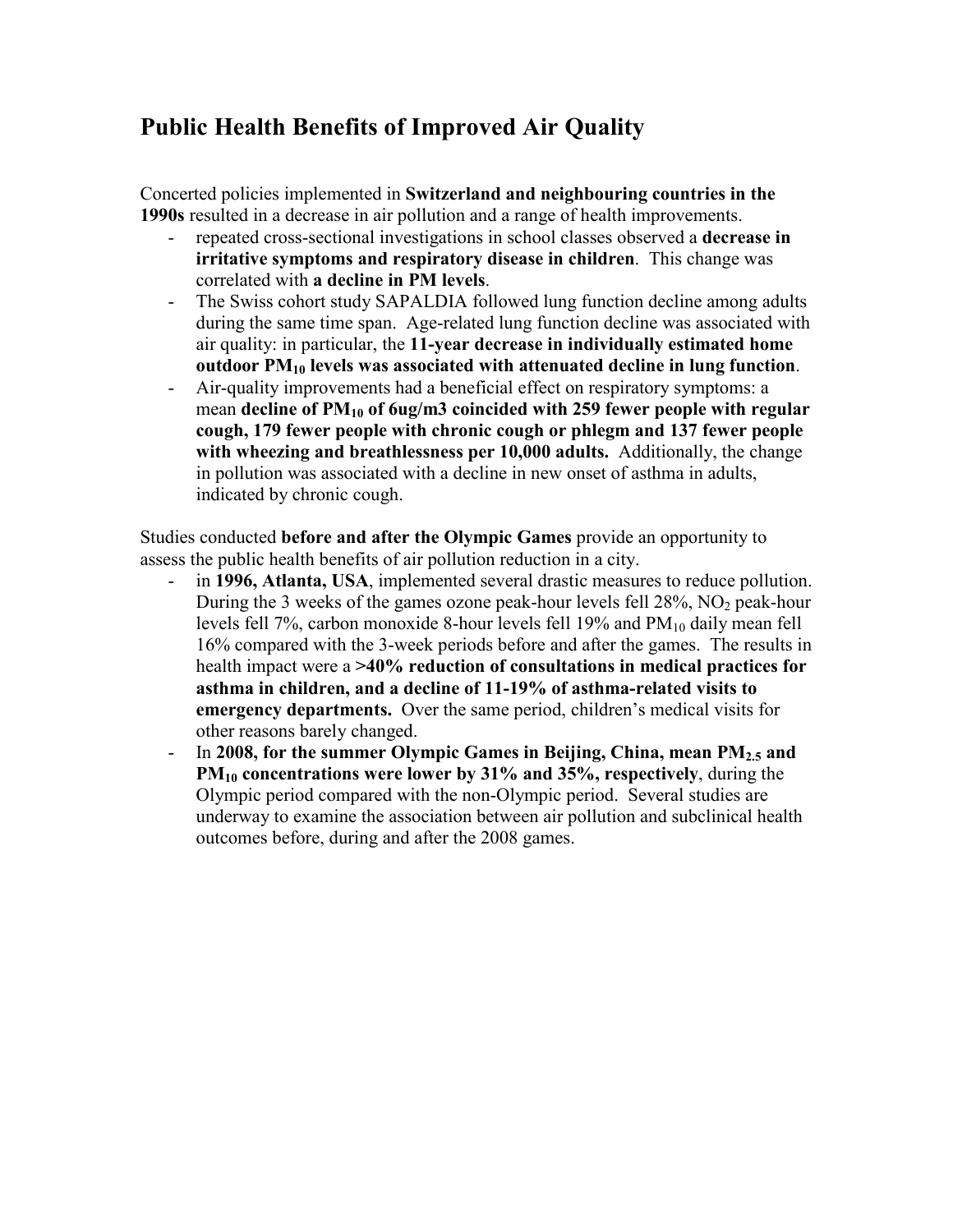## **Benefit of Clean Air Policies**

**While the relative risks associated with current levels of ambient air pollution are usually quite small, the overall impact of air pollution on public health is substantial, and thus the benefit of clean air policies can be very large. Air Pollution and Health: a European Information System (APHEIS)** was created in 1999 to provide policy- and decision-makers, environmental and health professional, the general public and the media with resources on air pollution. A recent evaluation of APHEIS, APHEIS-3, covered 23 cities with a total population of almost 39 million people. It estimated that:

- **11,000 premature deaths** could be prevented annually if long-term exposure to **PM2.5 were reduced to 20ug/m<sup>3</sup>** .
- The **mean life expectancy of a 30-year-old person** could be prolonged, depending on the geographical area, by **2-13 months if PM2.5 concentrations were restricted to <15 ug/m<sup>3</sup>** .

The project provided evidence that the current air-quality standards legislated by the European Union were insufficiently stringent to protect a large part of the European population.

In **APHEIS: Health Impact Assessment of Air Pollution Communication Strategy** the 26 European cities had an annual mean level of  $PM_{10}$  of  $54ug/m<sup>3</sup>$  with an exposed population of about 41.5 million. It is estimated that **reducing the annual level to 40 ug/m3 means a beneficial reduction of 8,550 deaths** due to long-term exposure. In a study of the health benefits attributed to air pollution reduction in **Austria, France and Switzerland**, with an exposed population of around 80 million people and an annual **mean PM10 level of 21 ug/m<sup>3</sup>** , it was estimated that **reducing the PM10 level to 7.5ug/ m 3 would mean 40,600 less deaths, 18,508 less hospital admissions for respiratory causes, 29,500 less hospital admissions for cardiovascular causes and 47,100 less cases of chronic bronchitis in adults**.

In a health impact assessment of **13 cities in Italy**, with an exposed population of around 10 million people and an **annual mean PM10 level of 45 ug/m<sup>3</sup>** , it was estimated that **reducing the annual level to 40 ug/m<sup>3</sup> would mean 2,270 less deaths, 225 less hospital admissions for respiratory causes, 176 less hospital admissions for cardiovascular causes and 1,114 less cases of chronic bronchitis in adults**.

In a health impact assessment of the **Barcelona metropolitan area in Spain**, with an exposed population of around 3.9 million people and an **annual mean PM**<sub>10</sub> level of 50 **ug/m<sup>3</sup>** , it was estimated that **reducing the annual level to 40 ug/m<sup>3</sup> would mean 1,200 less deaths, 390 less hospital admissions for respiratory causes, 210 less hospital admissions for cardiovascular causes and 1,900 less cases of chronic bronchitis in adults**.

Another health impact assessment in Spain (the entire Iberian Peninsula, the Balearic Islands, Ceuta and Melilla) estimated that **1,720 all-cause deaths (6 per 100,000 population) in the over-30 age group** and **1,450 all-cause deaths (5 per 100,000 population) in the 25-74 age group** could be prevented annually if **an average annual reduction of 0.7 µg/m<sup>3</sup> in PM2.5 levels** were achieved,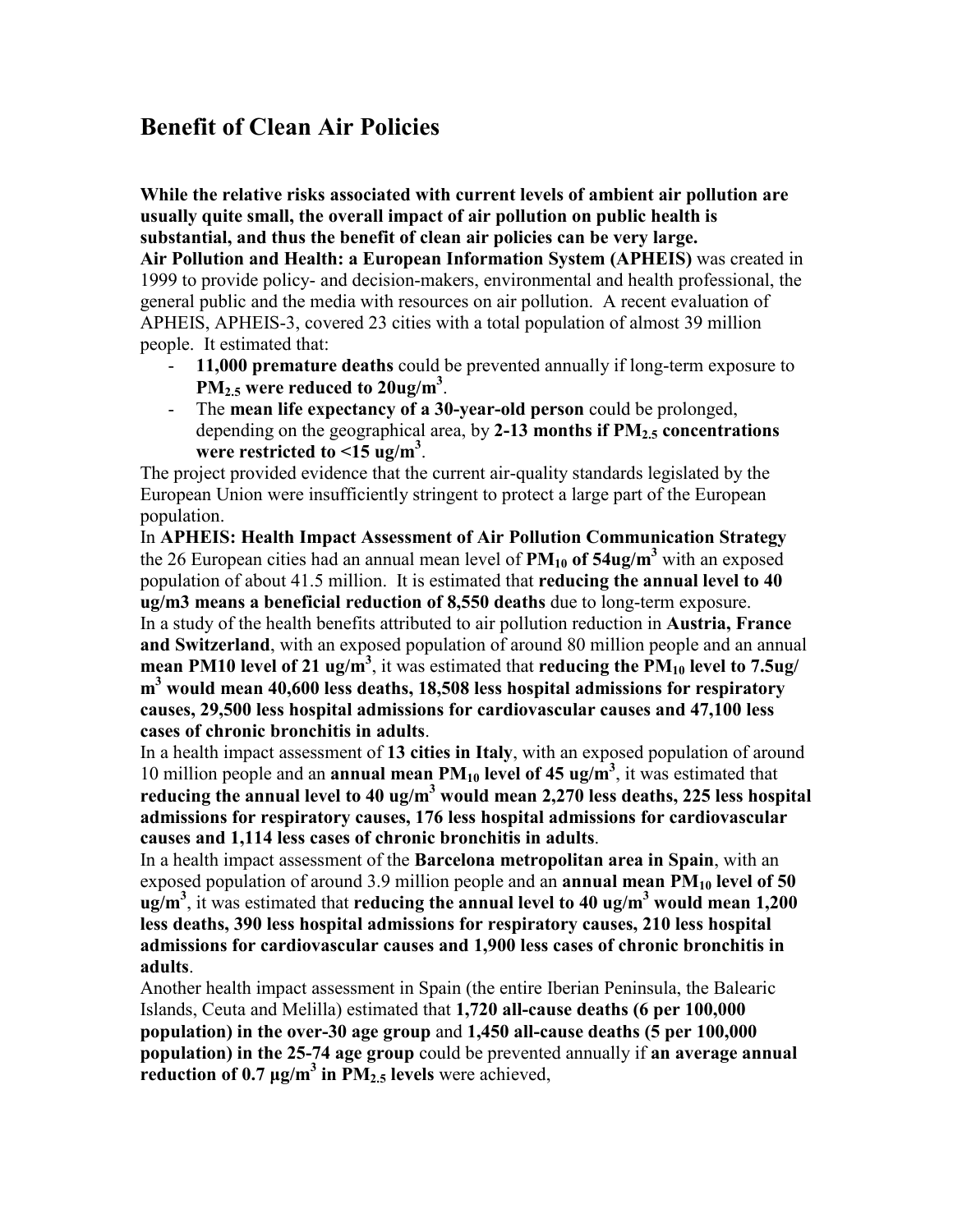## **Air-Quality Regulation Framework in Europe**

Air-quality regulation in Europe is currently legislated by the existing EU air-quality policy framework. This legislation has established health-based standards and objectives for a number of air pollutants. **Specifically, council Directive 1999/30/EC relates to**  limit values for  $SO_2$ ,  $NO_2$  and  $NO_x$ ,  $PM_{10}$  and lead in ambient air.

In 2008, the EU adopted a **new air-quality directive**, the Directive on Ambient Air Quality and Cleaner Air for Europe (Directive 2008/50/EC). **It is the first EU directive to include limits on ambient concentrations of PM2.5. In addition, it requires reducing exposure to PM2.5 in urban areas by an average of 20% by 2020 based on 2010 levels.**

Although the new air-quality directive is a step forward towards reducing air pollution in Europe, the **current scientific evidence calls for much more stringent standards**. **The new directive does not follow the guidelines developed by the World Health Organisation in 2005.**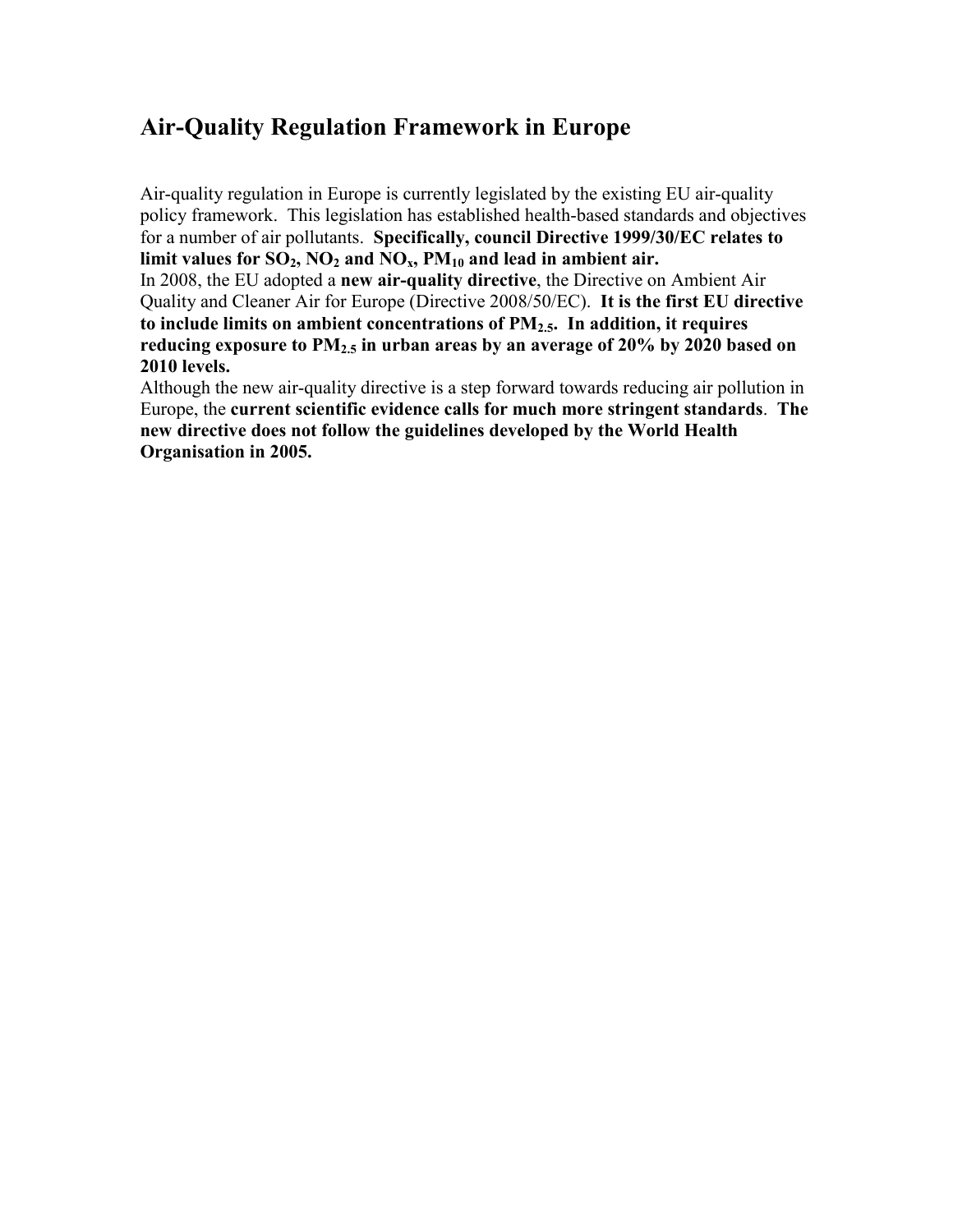## **References**

- [Analitis A,](http://www.ncbi.nlm.nih.gov/entrez/query.fcgi?db=pubmed&cmd=Search&itool=pubmed_AbstractPlus&term=%22Analitis+A%22%5BAuthor%5D) [Katsouyanni K,](http://www.ncbi.nlm.nih.gov/entrez/query.fcgi?db=pubmed&cmd=Search&itool=pubmed_AbstractPlus&term=%22Katsouyanni+K%22%5BAuthor%5D) [Dimakopoulou K,](http://www.ncbi.nlm.nih.gov/entrez/query.fcgi?db=pubmed&cmd=Search&itool=pubmed_AbstractPlus&term=%22Dimakopoulou+K%22%5BAuthor%5D) [Samoli E,](http://www.ncbi.nlm.nih.gov/entrez/query.fcgi?db=pubmed&cmd=Search&itool=pubmed_AbstractPlus&term=%22Samoli+E%22%5BAuthor%5D) [Nikoloulopoulos AK,](http://www.ncbi.nlm.nih.gov/entrez/query.fcgi?db=pubmed&cmd=Search&itool=pubmed_AbstractPlus&term=%22Nikoloulopoulos+AK%22%5BAuthor%5D) [Petasakis Y,](http://www.ncbi.nlm.nih.gov/entrez/query.fcgi?db=pubmed&cmd=Search&itool=pubmed_AbstractPlus&term=%22Petasakis+Y%22%5BAuthor%5D) [Touloumi G](http://www.ncbi.nlm.nih.gov/entrez/query.fcgi?db=pubmed&cmd=Search&itool=pubmed_AbstractPlus&term=%22Touloumi+G%22%5BAuthor%5D), [Schwartz J](http://www.ncbi.nlm.nih.gov/entrez/query.fcgi?db=pubmed&cmd=Search&itool=pubmed_AbstractPlus&term=%22Schwartz+J%22%5BAuthor%5D), [Anderson HR](http://www.ncbi.nlm.nih.gov/entrez/query.fcgi?db=pubmed&cmd=Search&itool=pubmed_AbstractPlus&term=%22Anderson+HR%22%5BAuthor%5D), [Cambra K,](http://www.ncbi.nlm.nih.gov/entrez/query.fcgi?db=pubmed&cmd=Search&itool=pubmed_AbstractPlus&term=%22Cambra+K%22%5BAuthor%5D) [Forastiere F](http://www.ncbi.nlm.nih.gov/entrez/query.fcgi?db=pubmed&cmd=Search&itool=pubmed_AbstractPlus&term=%22Forastiere+F%22%5BAuthor%5D), [Zmirou D,](http://www.ncbi.nlm.nih.gov/entrez/query.fcgi?db=pubmed&cmd=Search&itool=pubmed_AbstractPlus&term=%22Zmirou+D%22%5BAuthor%5D) [Vonk JM](http://www.ncbi.nlm.nih.gov/entrez/query.fcgi?db=pubmed&cmd=Search&itool=pubmed_AbstractPlus&term=%22Vonk+JM%22%5BAuthor%5D), [Clancy L,](http://www.ncbi.nlm.nih.gov/entrez/query.fcgi?db=pubmed&cmd=Search&itool=pubmed_AbstractPlus&term=%22Clancy+L%22%5BAuthor%5D) [Kriz B](http://www.ncbi.nlm.nih.gov/entrez/query.fcgi?db=pubmed&cmd=Search&itool=pubmed_AbstractPlus&term=%22Kriz+B%22%5BAuthor%5D), [Bobvos J,](http://www.ncbi.nlm.nih.gov/entrez/query.fcgi?db=pubmed&cmd=Search&itool=pubmed_AbstractPlus&term=%22Bobvos+J%22%5BAuthor%5D) [Pekkanen J.](http://www.ncbi.nlm.nih.gov/entrez/query.fcgi?db=pubmed&cmd=Search&itool=pubmed_AbstractPlus&term=%22Pekkanen+J%22%5BAuthor%5D) Short-term effects of ambient particles on cardiovascular and respiratory mortality. Epidemiology. 2006 Mar; 17(2):230-3.
- [Baccarelli A](http://www.ncbi.nlm.nih.gov/entrez/query.fcgi?db=pubmed&cmd=Search&itool=pubmed_AbstractPlus&term=%22Baccarelli+A%22%5BAuthor%5D), [Zanobetti A](http://www.ncbi.nlm.nih.gov/entrez/query.fcgi?db=pubmed&cmd=Search&itool=pubmed_AbstractPlus&term=%22Zanobetti+A%22%5BAuthor%5D), [Martinelli I,](http://www.ncbi.nlm.nih.gov/entrez/query.fcgi?db=pubmed&cmd=Search&itool=pubmed_AbstractPlus&term=%22Martinelli+I%22%5BAuthor%5D) [Grillo P](http://www.ncbi.nlm.nih.gov/entrez/query.fcgi?db=pubmed&cmd=Search&itool=pubmed_AbstractPlus&term=%22Grillo+P%22%5BAuthor%5D), [Hou L](http://www.ncbi.nlm.nih.gov/entrez/query.fcgi?db=pubmed&cmd=Search&itool=pubmed_AbstractPlus&term=%22Hou+L%22%5BAuthor%5D), [Giacomini S,](http://www.ncbi.nlm.nih.gov/entrez/query.fcgi?db=pubmed&cmd=Search&itool=pubmed_AbstractPlus&term=%22Giacomini+S%22%5BAuthor%5D) [Bonzini M](http://www.ncbi.nlm.nih.gov/entrez/query.fcgi?db=pubmed&cmd=Search&itool=pubmed_AbstractPlus&term=%22Bonzini+M%22%5BAuthor%5D), [Lanzani G,](http://www.ncbi.nlm.nih.gov/entrez/query.fcgi?db=pubmed&cmd=Search&itool=pubmed_AbstractPlus&term=%22Lanzani+G%22%5BAuthor%5D) [Mannucci PM](http://www.ncbi.nlm.nih.gov/entrez/query.fcgi?db=pubmed&cmd=Search&itool=pubmed_AbstractPlus&term=%22Mannucci+PM%22%5BAuthor%5D), [Bertazzi PA,](http://www.ncbi.nlm.nih.gov/entrez/query.fcgi?db=pubmed&cmd=Search&itool=pubmed_AbstractPlus&term=%22Bertazzi+PA%22%5BAuthor%5D) [Schwartz J](http://www.ncbi.nlm.nih.gov/entrez/query.fcgi?db=pubmed&cmd=Search&itool=pubmed_AbstractPlus&term=%22Schwartz+J%22%5BAuthor%5D). Effects of exposure to air pollution on blood coagulation. J Thromb Haemost. 2007 Feb; 5(2):252-60. Epub 2006 Nov 1.
- [Baccarelli A](http://www.ncbi.nlm.nih.gov/entrez/query.fcgi?db=pubmed&cmd=Search&itool=pubmed_AbstractPlus&term=%22Baccarelli+A%22%5BAuthor%5D), [Zanobetti A](http://www.ncbi.nlm.nih.gov/entrez/query.fcgi?db=pubmed&cmd=Search&itool=pubmed_AbstractPlus&term=%22Zanobetti+A%22%5BAuthor%5D), [Martinelli I,](http://www.ncbi.nlm.nih.gov/entrez/query.fcgi?db=pubmed&cmd=Search&itool=pubmed_AbstractPlus&term=%22Martinelli+I%22%5BAuthor%5D) [Grillo P](http://www.ncbi.nlm.nih.gov/entrez/query.fcgi?db=pubmed&cmd=Search&itool=pubmed_AbstractPlus&term=%22Grillo+P%22%5BAuthor%5D), [Hou L](http://www.ncbi.nlm.nih.gov/entrez/query.fcgi?db=pubmed&cmd=Search&itool=pubmed_AbstractPlus&term=%22Hou+L%22%5BAuthor%5D), [Lanzani G,](http://www.ncbi.nlm.nih.gov/entrez/query.fcgi?db=pubmed&cmd=Search&itool=pubmed_AbstractPlus&term=%22Lanzani+G%22%5BAuthor%5D) [Mannucci](http://www.ncbi.nlm.nih.gov/entrez/query.fcgi?db=pubmed&cmd=Search&itool=pubmed_AbstractPlus&term=%22Mannucci+PM%22%5BAuthor%5D) [PM,](http://www.ncbi.nlm.nih.gov/entrez/query.fcgi?db=pubmed&cmd=Search&itool=pubmed_AbstractPlus&term=%22Mannucci+PM%22%5BAuthor%5D) [Bertazzi PA,](http://www.ncbi.nlm.nih.gov/entrez/query.fcgi?db=pubmed&cmd=Search&itool=pubmed_AbstractPlus&term=%22Bertazzi+PA%22%5BAuthor%5D) [Schwartz J](http://www.ncbi.nlm.nih.gov/entrez/query.fcgi?db=pubmed&cmd=Search&itool=pubmed_AbstractPlus&term=%22Schwartz+J%22%5BAuthor%5D). Air pollution, smoking, and plasma homocysteine. Environ Health Perspect. 2007 Feb; 115(2):176-81. Epub 2006 Nov.
- [Bae S](http://www.ncbi.nlm.nih.gov/pubmed?term=%22Bae%20S%22%5BAuthor%5D), [Pan XC,](http://www.ncbi.nlm.nih.gov/pubmed?term=%22Pan%20XC%22%5BAuthor%5D) [Kim SY,](http://www.ncbi.nlm.nih.gov/pubmed?term=%22Kim%20SY%22%5BAuthor%5D) [Park K](http://www.ncbi.nlm.nih.gov/pubmed?term=%22Park%20K%22%5BAuthor%5D), [Kim YH,](http://www.ncbi.nlm.nih.gov/pubmed?term=%22Kim%20YH%22%5BAuthor%5D) [Kim H](http://www.ncbi.nlm.nih.gov/pubmed?term=%22Kim%20H%22%5BAuthor%5D), [Hong YC.](http://www.ncbi.nlm.nih.gov/pubmed?term=%22Hong%20YC%22%5BAuthor%5D) Exposures to particulate matter and polycyclic aromatic hydrocarbons and oxidative stress in schoolchildren. [Environ Health Perspect.](http://www.ncbi.nlm.nih.gov/pubmed/20368125##) 2010 Apr; 118(4):579-83.
- [Ballester F](http://www.ncbi.nlm.nih.gov/entrez/query.fcgi?db=pubmed&cmd=Search&itool=pubmed_AbstractPlus&term=%22Ballester+F%22%5BAuthor%5D), [Rodriguez P,](http://www.ncbi.nlm.nih.gov/entrez/query.fcgi?db=pubmed&cmd=Search&itool=pubmed_AbstractPlus&term=%22Rodriguez+P%22%5BAuthor%5D) [Iniguez C,](http://www.ncbi.nlm.nih.gov/entrez/query.fcgi?db=pubmed&cmd=Search&itool=pubmed_AbstractPlus&term=%22Iniguez+C%22%5BAuthor%5D) [Saez M](http://www.ncbi.nlm.nih.gov/entrez/query.fcgi?db=pubmed&cmd=Search&itool=pubmed_AbstractPlus&term=%22Saez+M%22%5BAuthor%5D), [Daponte A,](http://www.ncbi.nlm.nih.gov/entrez/query.fcgi?db=pubmed&cmd=Search&itool=pubmed_AbstractPlus&term=%22Daponte+A%22%5BAuthor%5D) [Galan I,](http://www.ncbi.nlm.nih.gov/entrez/query.fcgi?db=pubmed&cmd=Search&itool=pubmed_AbstractPlus&term=%22Galan+I%22%5BAuthor%5D) [Taracido M,](http://www.ncbi.nlm.nih.gov/entrez/query.fcgi?db=pubmed&cmd=Search&itool=pubmed_AbstractPlus&term=%22Taracido+M%22%5BAuthor%5D) [Arribas F,](http://www.ncbi.nlm.nih.gov/entrez/query.fcgi?db=pubmed&cmd=Search&itool=pubmed_AbstractPlus&term=%22Arribas+F%22%5BAuthor%5D) [Bellido J](http://www.ncbi.nlm.nih.gov/entrez/query.fcgi?db=pubmed&cmd=Search&itool=pubmed_AbstractPlus&term=%22Bellido+J%22%5BAuthor%5D), [Cirarda FB](http://www.ncbi.nlm.nih.gov/entrez/query.fcgi?db=pubmed&cmd=Search&itool=pubmed_AbstractPlus&term=%22Cirarda+FB%22%5BAuthor%5D), [Canada A,](http://www.ncbi.nlm.nih.gov/entrez/query.fcgi?db=pubmed&cmd=Search&itool=pubmed_AbstractPlus&term=%22Canada+A%22%5BAuthor%5D) [Guillen JJ](http://www.ncbi.nlm.nih.gov/entrez/query.fcgi?db=pubmed&cmd=Search&itool=pubmed_AbstractPlus&term=%22Guillen+JJ%22%5BAuthor%5D), [Guillen-Grima F](http://www.ncbi.nlm.nih.gov/entrez/query.fcgi?db=pubmed&cmd=Search&itool=pubmed_AbstractPlus&term=%22Guillen%2DGrima+F%22%5BAuthor%5D), [Lopez](http://www.ncbi.nlm.nih.gov/entrez/query.fcgi?db=pubmed&cmd=Search&itool=pubmed_AbstractPlus&term=%22Lopez+E%22%5BAuthor%5D) [E,](http://www.ncbi.nlm.nih.gov/entrez/query.fcgi?db=pubmed&cmd=Search&itool=pubmed_AbstractPlus&term=%22Lopez+E%22%5BAuthor%5D) [Perez-Hoyos S](http://www.ncbi.nlm.nih.gov/entrez/query.fcgi?db=pubmed&cmd=Search&itool=pubmed_AbstractPlus&term=%22Perez%2DHoyos+S%22%5BAuthor%5D), [Lertxundi A](http://www.ncbi.nlm.nih.gov/entrez/query.fcgi?db=pubmed&cmd=Search&itool=pubmed_AbstractPlus&term=%22Lertxundi+A%22%5BAuthor%5D), [Toro S](http://www.ncbi.nlm.nih.gov/entrez/query.fcgi?db=pubmed&cmd=Search&itool=pubmed_AbstractPlus&term=%22Toro+S%22%5BAuthor%5D). Air pollution and cardiovascular admissions association in Spain: results within the EMECAS project. J Epidemiol Community Health. 2006 Apr; 60(4):328-36.
- Balzan M. and Bonnici J. ECRHS in Fgura and Zejtun (2001).
- Balzan M. and Bonnici J. Increased prevalence in asthma related symptoms on exposure to heavy traffic (2002).
- [Barnett AG,](http://www.ncbi.nlm.nih.gov/entrez/query.fcgi?db=pubmed&cmd=Search&itool=pubmed_AbstractPlus&term=%22Barnett+AG%22%5BAuthor%5D) [Williams GM](http://www.ncbi.nlm.nih.gov/entrez/query.fcgi?db=pubmed&cmd=Search&itool=pubmed_AbstractPlus&term=%22Williams+GM%22%5BAuthor%5D), [Schwartz J](http://www.ncbi.nlm.nih.gov/entrez/query.fcgi?db=pubmed&cmd=Search&itool=pubmed_AbstractPlus&term=%22Schwartz+J%22%5BAuthor%5D), [Best TL](http://www.ncbi.nlm.nih.gov/entrez/query.fcgi?db=pubmed&cmd=Search&itool=pubmed_AbstractPlus&term=%22Best+TL%22%5BAuthor%5D), [Neller AH,](http://www.ncbi.nlm.nih.gov/entrez/query.fcgi?db=pubmed&cmd=Search&itool=pubmed_AbstractPlus&term=%22Neller+AH%22%5BAuthor%5D) [Petroeschevsky AL,](http://www.ncbi.nlm.nih.gov/entrez/query.fcgi?db=pubmed&cmd=Search&itool=pubmed_AbstractPlus&term=%22Petroeschevsky+AL%22%5BAuthor%5D) [Simpson RW](http://www.ncbi.nlm.nih.gov/entrez/query.fcgi?db=pubmed&cmd=Search&itool=pubmed_AbstractPlus&term=%22Simpson+RW%22%5BAuthor%5D). The effects of air pollution on hospitalizations for cardiovascular disease in elderly people in Australian and New Zealand cities. Environ Health Perspect. 2006 Jul; 114(7):1018-23.
- [Barregard L](http://www.ncbi.nlm.nih.gov/entrez/query.fcgi?db=pubmed&cmd=Search&itool=pubmed_AbstractPlus&term=%22Barregard+L%22%5BAuthor%5D), [Sallsten G,](http://www.ncbi.nlm.nih.gov/entrez/query.fcgi?db=pubmed&cmd=Search&itool=pubmed_AbstractPlus&term=%22Sallsten+G%22%5BAuthor%5D) [Gustafson P](http://www.ncbi.nlm.nih.gov/entrez/query.fcgi?db=pubmed&cmd=Search&itool=pubmed_AbstractPlus&term=%22Gustafson+P%22%5BAuthor%5D), [Andersson L,](http://www.ncbi.nlm.nih.gov/entrez/query.fcgi?db=pubmed&cmd=Search&itool=pubmed_AbstractPlus&term=%22Andersson+L%22%5BAuthor%5D) [Johansson L,](http://www.ncbi.nlm.nih.gov/entrez/query.fcgi?db=pubmed&cmd=Search&itool=pubmed_AbstractPlus&term=%22Johansson+L%22%5BAuthor%5D) [Basu S,](http://www.ncbi.nlm.nih.gov/entrez/query.fcgi?db=pubmed&cmd=Search&itool=pubmed_AbstractPlus&term=%22Basu+S%22%5BAuthor%5D) [Stigendal L.](http://www.ncbi.nlm.nih.gov/entrez/query.fcgi?db=pubmed&cmd=Search&itool=pubmed_AbstractPlus&term=%22Stigendal+L%22%5BAuthor%5D) Experimental exposure to wood-smoke particles in healthy humans: effects on markers of inflammation, coagulation, and lipid peroxidation. Inhal Toxicol. 2006 Oct; 18(11):845-53.
- [Bateson TF](http://www.ncbi.nlm.nih.gov/entrez/query.fcgi?db=pubmed&cmd=Search&itool=pubmed_AbstractPlus&term=%22Bateson+TF%22%5BAuthor%5D), [Schwartz J](http://www.ncbi.nlm.nih.gov/entrez/query.fcgi?db=pubmed&cmd=Search&itool=pubmed_AbstractPlus&term=%22Schwartz+J%22%5BAuthor%5D). Who is sensitive to the effects of particulate air pollution on mortality? A case-crossover analysis of effect modifiers. Epidemiology. 2004 Mar; 15(2):143-9.
- Bayer-Oglesby L, Grize L, Gassner M et al. Decline of ambient air pollution levels and improved respiratory health in Swiss children. Env Health Perspect 2005; 113: 1632-1637
- [Bell ML,](http://www.ncbi.nlm.nih.gov/entrez/query.fcgi?db=pubmed&cmd=Search&itool=pubmed_AbstractPlus&term=%22Bell+ML%22%5BAuthor%5D) [Dominici F,](http://www.ncbi.nlm.nih.gov/entrez/query.fcgi?db=pubmed&cmd=Search&itool=pubmed_AbstractPlus&term=%22Dominici+F%22%5BAuthor%5D) [Samet JM](http://www.ncbi.nlm.nih.gov/entrez/query.fcgi?db=pubmed&cmd=Search&itool=pubmed_AbstractPlus&term=%22Samet+JM%22%5BAuthor%5D). A meta-analysis of time-series studies of ozone and mortality with comparison to the national morbidity, mortality, and air pollution study. Epidemiology. 2005 Jul; 16(4):436-45.
- [Berger A,](http://www.ncbi.nlm.nih.gov/entrez/query.fcgi?db=pubmed&cmd=Search&itool=pubmed_AbstractPlus&term=%22Berger+A%22%5BAuthor%5D) [Zareba W,](http://www.ncbi.nlm.nih.gov/entrez/query.fcgi?db=pubmed&cmd=Search&itool=pubmed_AbstractPlus&term=%22Zareba+W%22%5BAuthor%5D) [Schneider A,](http://www.ncbi.nlm.nih.gov/entrez/query.fcgi?db=pubmed&cmd=Search&itool=pubmed_AbstractPlus&term=%22Schneider+A%22%5BAuthor%5D) [Ruckerl R,](http://www.ncbi.nlm.nih.gov/entrez/query.fcgi?db=pubmed&cmd=Search&itool=pubmed_AbstractPlus&term=%22Ruckerl+R%22%5BAuthor%5D) [Ibald-Mulli A,](http://www.ncbi.nlm.nih.gov/entrez/query.fcgi?db=pubmed&cmd=Search&itool=pubmed_AbstractPlus&term=%22Ibald%2DMulli+A%22%5BAuthor%5D) [Cyrys J,](http://www.ncbi.nlm.nih.gov/entrez/query.fcgi?db=pubmed&cmd=Search&itool=pubmed_AbstractPlus&term=%22Cyrys+J%22%5BAuthor%5D) [Wichmann](http://www.ncbi.nlm.nih.gov/entrez/query.fcgi?db=pubmed&cmd=Search&itool=pubmed_AbstractPlus&term=%22Wichmann+HE%22%5BAuthor%5D) [HE,](http://www.ncbi.nlm.nih.gov/entrez/query.fcgi?db=pubmed&cmd=Search&itool=pubmed_AbstractPlus&term=%22Wichmann+HE%22%5BAuthor%5D) [Peters A.](http://www.ncbi.nlm.nih.gov/entrez/query.fcgi?db=pubmed&cmd=Search&itool=pubmed_AbstractPlus&term=%22Peters+A%22%5BAuthor%5D) Runs of ventricular and supraventricular tachycardia triggered by air pollution in patients with coronary heart disease. J Occup Environ Med. 2006 Nov; 48(11):1149-58.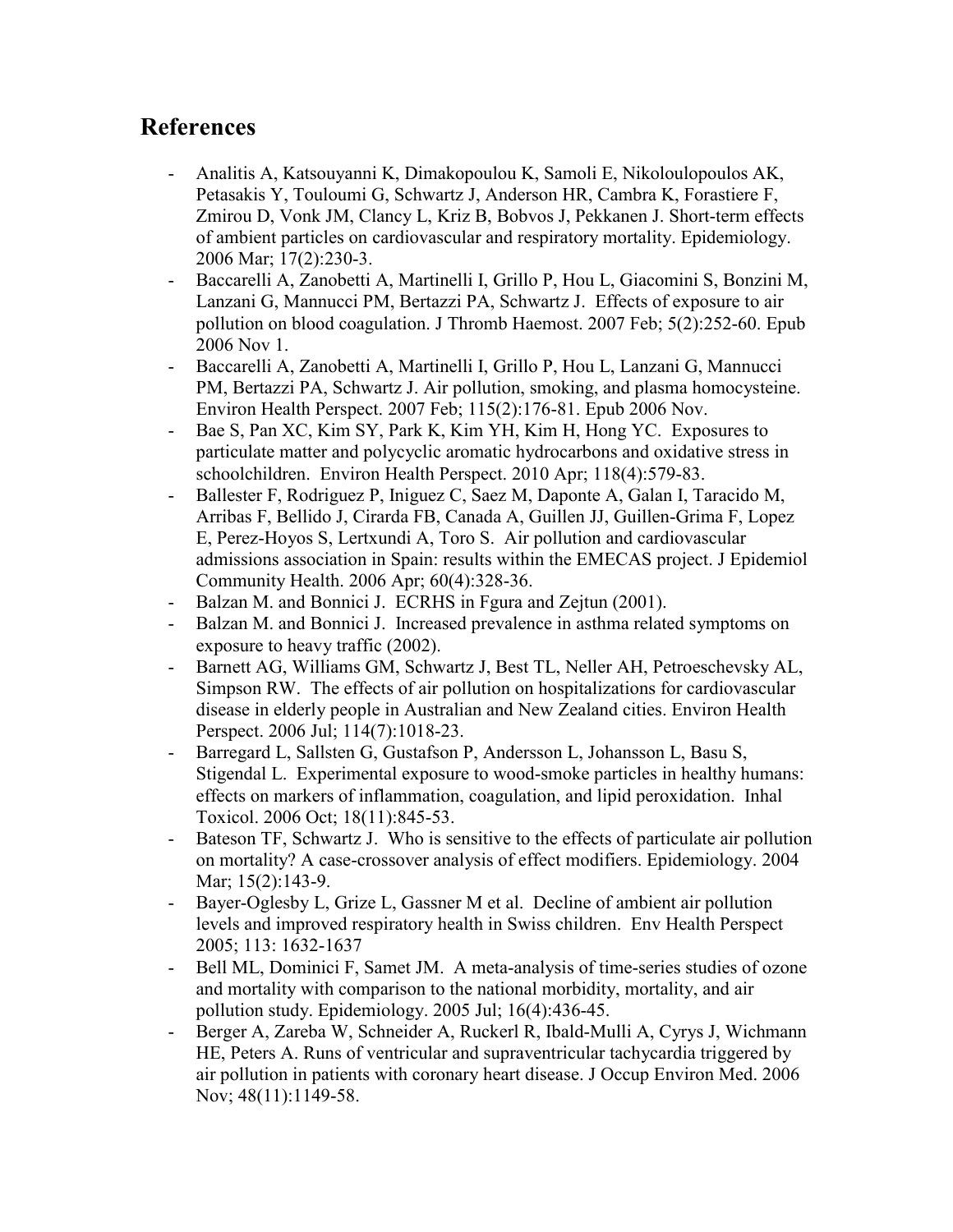- [Boldo E,](http://www.ncbi.nlm.nih.gov/pubmed?term=%22Boldo%20E%22%5BAuthor%5D) [Linares C,](http://www.ncbi.nlm.nih.gov/pubmed?term=%22Linares%20C%22%5BAuthor%5D) [Lumbreras J](http://www.ncbi.nlm.nih.gov/pubmed?term=%22Lumbreras%20J%22%5BAuthor%5D), [Borge R](http://www.ncbi.nlm.nih.gov/pubmed?term=%22Borge%20R%22%5BAuthor%5D), [Narros A,](http://www.ncbi.nlm.nih.gov/pubmed?term=%22Narros%20A%22%5BAuthor%5D) [García-Pérez J](http://www.ncbi.nlm.nih.gov/pubmed?term=%22Garc%C3%ADa-P%C3%A9rez%20J%22%5BAuthor%5D), [Fernández-](http://www.ncbi.nlm.nih.gov/pubmed?term=%22Fern%C3%A1ndez-Navarro%20P%22%5BAuthor%5D)[Navarro P](http://www.ncbi.nlm.nih.gov/pubmed?term=%22Fern%C3%A1ndez-Navarro%20P%22%5BAuthor%5D), [Pérez-Gómez B](http://www.ncbi.nlm.nih.gov/pubmed?term=%22P%C3%A9rez-G%C3%B3mez%20B%22%5BAuthor%5D), [Aragonés N,](http://www.ncbi.nlm.nih.gov/pubmed?term=%22Aragon%C3%A9s%20N%22%5BAuthor%5D) [Ramis R,](http://www.ncbi.nlm.nih.gov/pubmed?term=%22Ramis%20R%22%5BAuthor%5D) [Pollán M,](http://www.ncbi.nlm.nih.gov/pubmed?term=%22Poll%C3%A1n%20M%22%5BAuthor%5D) [Moreno T](http://www.ncbi.nlm.nih.gov/pubmed?term=%22Moreno%20T%22%5BAuthor%5D), [Karanasiou A](http://www.ncbi.nlm.nih.gov/pubmed?term=%22Karanasiou%20A%22%5BAuthor%5D), [López-Abente G.](http://www.ncbi.nlm.nih.gov/pubmed?term=%22L%C3%B3pez-Abente%20G%22%5BAuthor%5D) Health impact assessment of a reduction in ambient PM(2.5) levels in Spain. [Environ Int.](http://www.ncbi.nlm.nih.gov/pubmed/21056471##) 2011 Feb; 37(2):342-8. Epub 2010 Nov 5.
- [Brook RD,](http://www.ncbi.nlm.nih.gov/entrez/query.fcgi?db=pubmed&cmd=Search&itool=pubmed_AbstractPlus&term=%22Brook+RD%22%5BAuthor%5D) [Brook JR](http://www.ncbi.nlm.nih.gov/entrez/query.fcgi?db=pubmed&cmd=Search&itool=pubmed_AbstractPlus&term=%22Brook+JR%22%5BAuthor%5D), [Urch B](http://www.ncbi.nlm.nih.gov/entrez/query.fcgi?db=pubmed&cmd=Search&itool=pubmed_AbstractPlus&term=%22Urch+B%22%5BAuthor%5D), [Vincent R,](http://www.ncbi.nlm.nih.gov/entrez/query.fcgi?db=pubmed&cmd=Search&itool=pubmed_AbstractPlus&term=%22Vincent+R%22%5BAuthor%5D) [Rajagopalan S](http://www.ncbi.nlm.nih.gov/entrez/query.fcgi?db=pubmed&cmd=Search&itool=pubmed_AbstractPlus&term=%22Rajagopalan+S%22%5BAuthor%5D), [Silverman F](http://www.ncbi.nlm.nih.gov/entrez/query.fcgi?db=pubmed&cmd=Search&itool=pubmed_AbstractPlus&term=%22Silverman+F%22%5BAuthor%5D) Inhalation of fine particulate air pollution and ozone causes acute arterial vasoconstriction in healthy adults. Circulation. 2002 Apr 2; 105(13):1534-6.
- [Brunekreef B,](http://www.ncbi.nlm.nih.gov/pubmed?term=%22Brunekreef%20B%22%5BAuthor%5D) [Forsberg B.](http://www.ncbi.nlm.nih.gov/pubmed?term=%22Forsberg%20B%22%5BAuthor%5D) Epidemiological evidence of effects of coarse airborne particles on health. [Eur Respir J.](http://www.ncbi.nlm.nih.gov/pubmed/16055881##) 2005 Aug; 26(2):309-18.
- Calvagna V. Investigation of possible higher cancer rates around the Maghtab Landfill and the Marsa Power Station. Masters in Public Health, University of Malta, 2005.
- - [Chang G,](http://www.ncbi.nlm.nih.gov/entrez/query.fcgi?db=pubmed&cmd=Search&itool=pubmed_AbstractPlus&term=%22Chang+G%22%5BAuthor%5D) [Pan X,](http://www.ncbi.nlm.nih.gov/entrez/query.fcgi?db=pubmed&cmd=Search&itool=pubmed_AbstractPlus&term=%22Pan+X%22%5BAuthor%5D) [Xie X,](http://www.ncbi.nlm.nih.gov/entrez/query.fcgi?db=pubmed&cmd=Search&itool=pubmed_AbstractPlus&term=%22Xie+X%22%5BAuthor%5D) [Gao Y](http://www.ncbi.nlm.nih.gov/entrez/query.fcgi?db=pubmed&cmd=Search&itool=pubmed_AbstractPlus&term=%22Gao+Y%22%5BAuthor%5D). Time-series analysis on the relationship between air pollution and daily mortality in Beijing. Wei Sheng Yan Jiu. 2003 Nov; 32(6):565-8.
- [Chen H,](http://www.ncbi.nlm.nih.gov/pubmed?term=%22Chen%20H%22%5BAuthor%5D) [Goldberg MS](http://www.ncbi.nlm.nih.gov/pubmed?term=%22Goldberg%20MS%22%5BAuthor%5D), [Villeneuve PJ](http://www.ncbi.nlm.nih.gov/pubmed?term=%22Villeneuve%20PJ%22%5BAuthor%5D). A systematic review of the relation between long-term exposure to ambient air pollution and chronic diseases. [Rev](http://www.ncbi.nlm.nih.gov/pubmed/19235364##)  [Environ Health.](http://www.ncbi.nlm.nih.gov/pubmed/19235364##) 2008 Oct-Dec; 23(4):243-97.
- [Cohen AJ,](http://www.ncbi.nlm.nih.gov/pubmed?term=%22Cohen%20AJ%22%5BAuthor%5D) [Ross Anderson H](http://www.ncbi.nlm.nih.gov/pubmed?term=%22Ross%20Anderson%20H%22%5BAuthor%5D), [Ostro B,](http://www.ncbi.nlm.nih.gov/pubmed?term=%22Ostro%20B%22%5BAuthor%5D) [Pandey KD,](http://www.ncbi.nlm.nih.gov/pubmed?term=%22Pandey%20KD%22%5BAuthor%5D) [Krzyzanowski M,](http://www.ncbi.nlm.nih.gov/pubmed?term=%22Krzyzanowski%20M%22%5BAuthor%5D) [Künzli N](http://www.ncbi.nlm.nih.gov/pubmed?term=%22K%C3%BCnzli%20N%22%5BAuthor%5D), [Gutschmidt K,](http://www.ncbi.nlm.nih.gov/pubmed?term=%22Gutschmidt%20K%22%5BAuthor%5D) [Pope A](http://www.ncbi.nlm.nih.gov/pubmed?term=%22Pope%20A%22%5BAuthor%5D), [Romieu I,](http://www.ncbi.nlm.nih.gov/pubmed?term=%22Romieu%20I%22%5BAuthor%5D) [Samet JM](http://www.ncbi.nlm.nih.gov/pubmed?term=%22Samet%20JM%22%5BAuthor%5D), [Smith K.](http://www.ncbi.nlm.nih.gov/pubmed?term=%22Smith%20K%22%5BAuthor%5D) The global burden of disease due to outdoor air pollution. [J Toxicol Environ Health A.](http://www.ncbi.nlm.nih.gov/pubmed/16024504##) 2005 Jul 9-23; 68(13-14):1301-7.
- Cuschieri T. Investigation of possible risk of congenital anomalies in the vicinity of the Maghtab Landfill and the Marsa Power Station. Masters in Public Health, University of Malta, 2002.
- [Dominici F](http://www.ncbi.nlm.nih.gov/entrez/query.fcgi?db=pubmed&cmd=Search&itool=pubmed_AbstractPlus&term=%22Dominici+F%22%5BAuthor%5D), [Peng RD,](http://www.ncbi.nlm.nih.gov/entrez/query.fcgi?db=pubmed&cmd=Search&itool=pubmed_AbstractPlus&term=%22Peng+RD%22%5BAuthor%5D) [Bell ML](http://www.ncbi.nlm.nih.gov/entrez/query.fcgi?db=pubmed&cmd=Search&itool=pubmed_AbstractPlus&term=%22Bell+ML%22%5BAuthor%5D), [Pham L,](http://www.ncbi.nlm.nih.gov/entrez/query.fcgi?db=pubmed&cmd=Search&itool=pubmed_AbstractPlus&term=%22Pham+L%22%5BAuthor%5D) [McDermott A](http://www.ncbi.nlm.nih.gov/entrez/query.fcgi?db=pubmed&cmd=Search&itool=pubmed_AbstractPlus&term=%22McDermott+A%22%5BAuthor%5D), [Zeger SL,](http://www.ncbi.nlm.nih.gov/entrez/query.fcgi?db=pubmed&cmd=Search&itool=pubmed_AbstractPlus&term=%22Zeger+SL%22%5BAuthor%5D) [Samet JM](http://www.ncbi.nlm.nih.gov/entrez/query.fcgi?db=pubmed&cmd=Search&itool=pubmed_AbstractPlus&term=%22Samet+JM%22%5BAuthor%5D). Fine particulate air pollution and hospital admission for cardiovascular and respiratory diseases. JAMA. 2006 Mar 8; 295(10):1127-34.
- Downs SH, Schindler C, Liu LJ, et al. Reduced exposure to PM10 and attenuated age-related decline in lung function. N Engl J Med 2007; 357: 2338-2347
- [Eilstein D](http://www.ncbi.nlm.nih.gov/entrez/query.fcgi?db=pubmed&cmd=Search&itool=pubmed_AbstractPlus&term=%22Eilstein+D%22%5BAuthor%5D), [Quenel P,](http://www.ncbi.nlm.nih.gov/entrez/query.fcgi?db=pubmed&cmd=Search&itool=pubmed_AbstractPlus&term=%22Quenel+P%22%5BAuthor%5D) [Hedelin G](http://www.ncbi.nlm.nih.gov/entrez/query.fcgi?db=pubmed&cmd=Search&itool=pubmed_AbstractPlus&term=%22Hedelin+G%22%5BAuthor%5D), [Kleinpeter J](http://www.ncbi.nlm.nih.gov/entrez/query.fcgi?db=pubmed&cmd=Search&itool=pubmed_AbstractPlus&term=%22Kleinpeter+J%22%5BAuthor%5D), [Arveiler D](http://www.ncbi.nlm.nih.gov/entrez/query.fcgi?db=pubmed&cmd=Search&itool=pubmed_AbstractPlus&term=%22Arveiler+D%22%5BAuthor%5D), [Schaffer P.](http://www.ncbi.nlm.nih.gov/entrez/query.fcgi?db=pubmed&cmd=Search&itool=pubmed_AbstractPlus&term=%22Schaffer+P%22%5BAuthor%5D) Air pollution and myocardial infarction. Strasbourg France, 1984-89. Rev Epidemiol Sante Publique. 2001 Feb;49(1):13-25.
- [Frampton MW](http://www.ncbi.nlm.nih.gov/entrez/query.fcgi?db=pubmed&cmd=Search&itool=pubmed_AbstractPlus&term=%22Frampton+MW%22%5BAuthor%5D), [Stewart JC](http://www.ncbi.nlm.nih.gov/entrez/query.fcgi?db=pubmed&cmd=Search&itool=pubmed_AbstractPlus&term=%22Stewart+JC%22%5BAuthor%5D), [Oberdorster G,](http://www.ncbi.nlm.nih.gov/entrez/query.fcgi?db=pubmed&cmd=Search&itool=pubmed_AbstractPlus&term=%22Oberdorster+G%22%5BAuthor%5D) [Morrow PE,](http://www.ncbi.nlm.nih.gov/entrez/query.fcgi?db=pubmed&cmd=Search&itool=pubmed_AbstractPlus&term=%22Morrow+PE%22%5BAuthor%5D) [Chalupa D,](http://www.ncbi.nlm.nih.gov/entrez/query.fcgi?db=pubmed&cmd=Search&itool=pubmed_AbstractPlus&term=%22Chalupa+D%22%5BAuthor%5D) [Pietropaoli](http://www.ncbi.nlm.nih.gov/entrez/query.fcgi?db=pubmed&cmd=Search&itool=pubmed_AbstractPlus&term=%22Pietropaoli+AP%22%5BAuthor%5D) [AP,](http://www.ncbi.nlm.nih.gov/entrez/query.fcgi?db=pubmed&cmd=Search&itool=pubmed_AbstractPlus&term=%22Pietropaoli+AP%22%5BAuthor%5D) [Frasier LM,](http://www.ncbi.nlm.nih.gov/entrez/query.fcgi?db=pubmed&cmd=Search&itool=pubmed_AbstractPlus&term=%22Frasier+LM%22%5BAuthor%5D) [Speers DM,](http://www.ncbi.nlm.nih.gov/entrez/query.fcgi?db=pubmed&cmd=Search&itool=pubmed_AbstractPlus&term=%22Speers+DM%22%5BAuthor%5D) [Cox C](http://www.ncbi.nlm.nih.gov/entrez/query.fcgi?db=pubmed&cmd=Search&itool=pubmed_AbstractPlus&term=%22Cox+C%22%5BAuthor%5D), [Huang LS,](http://www.ncbi.nlm.nih.gov/entrez/query.fcgi?db=pubmed&cmd=Search&itool=pubmed_AbstractPlus&term=%22Huang+LS%22%5BAuthor%5D) [Utell MJ](http://www.ncbi.nlm.nih.gov/entrez/query.fcgi?db=pubmed&cmd=Search&itool=pubmed_AbstractPlus&term=%22Utell+MJ%22%5BAuthor%5D). Inhalation of ultrafine particles alters blood leukocyte expression of adhesion molecules in humans. Environ Health Perspect. 2006 Jan; 114(1):51-8.
- Friedman MS, Powell KE, Hutwagner L, et al. Impact of changes in transportation and commuting behaviours during the 1996 Summer Olympic Games in Atlanta on air quality and childhood asthma. JAMA 2001; 285: 897- 905.
- Gilliland FD. Outdoor air pollution, genetic susceptibility, and asthma management: opportunities for intervention to reduce the burden of asthma. Pediatrics 2009; 123: Suppl 3, S168-173.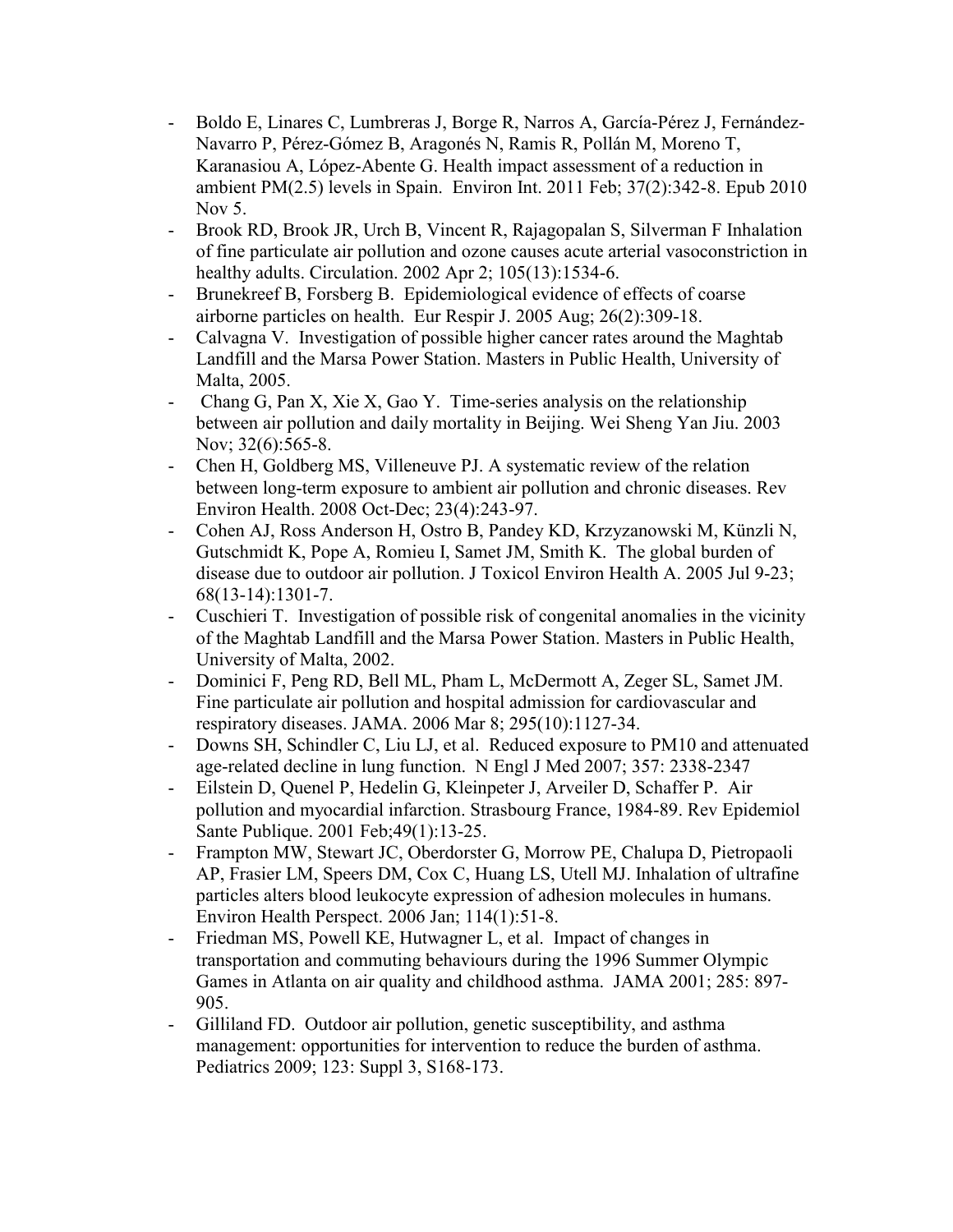- [Goldberg MS,](http://www.ncbi.nlm.nih.gov/entrez/query.fcgi?db=pubmed&cmd=Search&itool=pubmed_AbstractPlus&term=%22Goldberg+MS%22%5BAuthor%5D) [Burnett RT](http://www.ncbi.nlm.nih.gov/entrez/query.fcgi?db=pubmed&cmd=Search&itool=pubmed_AbstractPlus&term=%22Burnett+RT%22%5BAuthor%5D), [Yale JF](http://www.ncbi.nlm.nih.gov/entrez/query.fcgi?db=pubmed&cmd=Search&itool=pubmed_AbstractPlus&term=%22Yale+JF%22%5BAuthor%5D), [Valois MF](http://www.ncbi.nlm.nih.gov/entrez/query.fcgi?db=pubmed&cmd=Search&itool=pubmed_AbstractPlus&term=%22Valois+MF%22%5BAuthor%5D), [Brook JR](http://www.ncbi.nlm.nih.gov/entrez/query.fcgi?db=pubmed&cmd=Search&itool=pubmed_AbstractPlus&term=%22Brook+JR%22%5BAuthor%5D). Associations between ambient air pollution and daily mortality among persons with diabetes and cardiovascular disease. Environ Res. 2006 Feb; 100(2):255-67. Epub 2005 Jun 27.
- [Gryparis A,](http://www.ncbi.nlm.nih.gov/entrez/query.fcgi?db=pubmed&cmd=Search&itool=pubmed_AbstractPlus&term=%22Gryparis+A%22%5BAuthor%5D) [Forsberg B](http://www.ncbi.nlm.nih.gov/entrez/query.fcgi?db=pubmed&cmd=Search&itool=pubmed_AbstractPlus&term=%22Forsberg+B%22%5BAuthor%5D), [Katsouyanni K,](http://www.ncbi.nlm.nih.gov/entrez/query.fcgi?db=pubmed&cmd=Search&itool=pubmed_AbstractPlus&term=%22Katsouyanni+K%22%5BAuthor%5D) [Analitis A](http://www.ncbi.nlm.nih.gov/entrez/query.fcgi?db=pubmed&cmd=Search&itool=pubmed_AbstractPlus&term=%22Analitis+A%22%5BAuthor%5D), [Touloumi G](http://www.ncbi.nlm.nih.gov/entrez/query.fcgi?db=pubmed&cmd=Search&itool=pubmed_AbstractPlus&term=%22Touloumi+G%22%5BAuthor%5D), [Schwartz J](http://www.ncbi.nlm.nih.gov/entrez/query.fcgi?db=pubmed&cmd=Search&itool=pubmed_AbstractPlus&term=%22Schwartz+J%22%5BAuthor%5D), [Samoli E](http://www.ncbi.nlm.nih.gov/entrez/query.fcgi?db=pubmed&cmd=Search&itool=pubmed_AbstractPlus&term=%22Samoli+E%22%5BAuthor%5D), [Medina S](http://www.ncbi.nlm.nih.gov/entrez/query.fcgi?db=pubmed&cmd=Search&itool=pubmed_AbstractPlus&term=%22Medina+S%22%5BAuthor%5D), [Anderson HR,](http://www.ncbi.nlm.nih.gov/entrez/query.fcgi?db=pubmed&cmd=Search&itool=pubmed_AbstractPlus&term=%22Anderson+HR%22%5BAuthor%5D) [Niciu EM](http://www.ncbi.nlm.nih.gov/entrez/query.fcgi?db=pubmed&cmd=Search&itool=pubmed_AbstractPlus&term=%22Niciu+EM%22%5BAuthor%5D), [Wichmann HE](http://www.ncbi.nlm.nih.gov/entrez/query.fcgi?db=pubmed&cmd=Search&itool=pubmed_AbstractPlus&term=%22Wichmann+HE%22%5BAuthor%5D), [Kriz B,](http://www.ncbi.nlm.nih.gov/entrez/query.fcgi?db=pubmed&cmd=Search&itool=pubmed_AbstractPlus&term=%22Kriz+B%22%5BAuthor%5D) [Kosnik M](http://www.ncbi.nlm.nih.gov/entrez/query.fcgi?db=pubmed&cmd=Search&itool=pubmed_AbstractPlus&term=%22Kosnik+M%22%5BAuthor%5D), [Skorkovsky J](http://www.ncbi.nlm.nih.gov/entrez/query.fcgi?db=pubmed&cmd=Search&itool=pubmed_AbstractPlus&term=%22Skorkovsky+J%22%5BAuthor%5D), [Vonk JM](http://www.ncbi.nlm.nih.gov/entrez/query.fcgi?db=pubmed&cmd=Search&itool=pubmed_AbstractPlus&term=%22Vonk+JM%22%5BAuthor%5D), [Dortbudak Z.](http://www.ncbi.nlm.nih.gov/entrez/query.fcgi?db=pubmed&cmd=Search&itool=pubmed_AbstractPlus&term=%22Dortbudak+Z%22%5BAuthor%5D) Acute effects of ozone on mortality from the "air pollution and health: a European approach" project. Am J Respir Crit Care Med. 2004 Nov 15; 170(10):1080-7. Epub 2004 Jul.
- Heinrich J., Hoelscher B, Frye C, et al. Improved air quality in reunified Germany and decreases in respiratory symptoms. Epidemiology 2002; 13: 394- 401.
- [Henneberger A,](http://www.ncbi.nlm.nih.gov/entrez/query.fcgi?db=pubmed&cmd=Search&itool=pubmed_AbstractPlus&term=%22Henneberger+A%22%5BAuthor%5D) [Zareba W](http://www.ncbi.nlm.nih.gov/entrez/query.fcgi?db=pubmed&cmd=Search&itool=pubmed_AbstractPlus&term=%22Zareba+W%22%5BAuthor%5D), [Ibald-Mulli A,](http://www.ncbi.nlm.nih.gov/entrez/query.fcgi?db=pubmed&cmd=Search&itool=pubmed_AbstractPlus&term=%22Ibald%2DMulli+A%22%5BAuthor%5D) [Ruckerl R,](http://www.ncbi.nlm.nih.gov/entrez/query.fcgi?db=pubmed&cmd=Search&itool=pubmed_AbstractPlus&term=%22Ruckerl+R%22%5BAuthor%5D) [Cyrys J,](http://www.ncbi.nlm.nih.gov/entrez/query.fcgi?db=pubmed&cmd=Search&itool=pubmed_AbstractPlus&term=%22Cyrys+J%22%5BAuthor%5D) [Couderc JP](http://www.ncbi.nlm.nih.gov/entrez/query.fcgi?db=pubmed&cmd=Search&itool=pubmed_AbstractPlus&term=%22Couderc+JP%22%5BAuthor%5D), [Mykins B,](http://www.ncbi.nlm.nih.gov/entrez/query.fcgi?db=pubmed&cmd=Search&itool=pubmed_AbstractPlus&term=%22Mykins+B%22%5BAuthor%5D) [Woelke G](http://www.ncbi.nlm.nih.gov/entrez/query.fcgi?db=pubmed&cmd=Search&itool=pubmed_AbstractPlus&term=%22Woelke+G%22%5BAuthor%5D), [Wichmann HE](http://www.ncbi.nlm.nih.gov/entrez/query.fcgi?db=pubmed&cmd=Search&itool=pubmed_AbstractPlus&term=%22Wichmann+HE%22%5BAuthor%5D), [Peters A.](http://www.ncbi.nlm.nih.gov/entrez/query.fcgi?db=pubmed&cmd=Search&itool=pubmed_AbstractPlus&term=%22Peters+A%22%5BAuthor%5D) Repolarization changes induced by air pollution in ischemic heart disease patients. Environ Health Perspect. 2005 Apr; 113(4):440-6.
- [Hinwood AL,](http://www.ncbi.nlm.nih.gov/entrez/query.fcgi?db=pubmed&cmd=Search&itool=pubmed_AbstractPlus&term=%22Hinwood+AL%22%5BAuthor%5D) [De Klerk N,](http://www.ncbi.nlm.nih.gov/entrez/query.fcgi?db=pubmed&cmd=Search&itool=pubmed_AbstractPlus&term=%22De+Klerk+N%22%5BAuthor%5D) [Rodriguez C](http://www.ncbi.nlm.nih.gov/entrez/query.fcgi?db=pubmed&cmd=Search&itool=pubmed_AbstractPlus&term=%22Rodriguez+C%22%5BAuthor%5D), [Jacoby P](http://www.ncbi.nlm.nih.gov/entrez/query.fcgi?db=pubmed&cmd=Search&itool=pubmed_AbstractPlus&term=%22Jacoby+P%22%5BAuthor%5D), [Runnion T](http://www.ncbi.nlm.nih.gov/entrez/query.fcgi?db=pubmed&cmd=Search&itool=pubmed_AbstractPlus&term=%22Runnion+T%22%5BAuthor%5D), [Rye P](http://www.ncbi.nlm.nih.gov/entrez/query.fcgi?db=pubmed&cmd=Search&itool=pubmed_AbstractPlus&term=%22Rye+P%22%5BAuthor%5D), [Landau L,](http://www.ncbi.nlm.nih.gov/entrez/query.fcgi?db=pubmed&cmd=Search&itool=pubmed_AbstractPlus&term=%22Landau+L%22%5BAuthor%5D) [Murray F,](http://www.ncbi.nlm.nih.gov/entrez/query.fcgi?db=pubmed&cmd=Search&itool=pubmed_AbstractPlus&term=%22Murray+F%22%5BAuthor%5D) [Feldwick M](http://www.ncbi.nlm.nih.gov/entrez/query.fcgi?db=pubmed&cmd=Search&itool=pubmed_AbstractPlus&term=%22Feldwick+M%22%5BAuthor%5D), [Spickett J](http://www.ncbi.nlm.nih.gov/entrez/query.fcgi?db=pubmed&cmd=Search&itool=pubmed_AbstractPlus&term=%22Spickett+J%22%5BAuthor%5D). The relationship between changes in daily air pollution and hospitalizations in Perth, Australia 1992-1998: a case-crossover study. Int J Environ Health Res. 2006 Feb; 16(1):27-46.
- [Hoek G,](http://www.ncbi.nlm.nih.gov/entrez/query.fcgi?db=pubmed&cmd=Search&itool=pubmed_AbstractPlus&term=%22Hoek+G%22%5BAuthor%5D) [Brunekreef B](http://www.ncbi.nlm.nih.gov/entrez/query.fcgi?db=pubmed&cmd=Search&itool=pubmed_AbstractPlus&term=%22Brunekreef+B%22%5BAuthor%5D), [Goldbohm S](http://www.ncbi.nlm.nih.gov/entrez/query.fcgi?db=pubmed&cmd=Search&itool=pubmed_AbstractPlus&term=%22Goldbohm+S%22%5BAuthor%5D), [Fischer P](http://www.ncbi.nlm.nih.gov/entrez/query.fcgi?db=pubmed&cmd=Search&itool=pubmed_AbstractPlus&term=%22Fischer+P%22%5BAuthor%5D), [van den Brandt PA.](http://www.ncbi.nlm.nih.gov/entrez/query.fcgi?db=pubmed&cmd=Search&itool=pubmed_AbstractPlus&term=%22van+den+Brandt+PA%22%5BAuthor%5D) Association between mortality and indicators of traffic-related air pollution in the Netherlands: a cohort study. Lancet. 2002 Oct 19; 360(9341):1203-9.
- Hoffman B, Moebus S, Mohlenkamp S, et al. Residential exposure to traffic is associated wiht coronary atherosclerosis. Circulation 2007; 116: 489-496.
- [Hoffmann B,](http://www.ncbi.nlm.nih.gov/entrez/query.fcgi?db=pubmed&cmd=Search&itool=pubmed_AbstractPlus&term=%22Hoffmann+B%22%5BAuthor%5D) [Moebus S](http://www.ncbi.nlm.nih.gov/entrez/query.fcgi?db=pubmed&cmd=Search&itool=pubmed_AbstractPlus&term=%22Moebus+S%22%5BAuthor%5D), [Stang A,](http://www.ncbi.nlm.nih.gov/entrez/query.fcgi?db=pubmed&cmd=Search&itool=pubmed_AbstractPlus&term=%22Stang+A%22%5BAuthor%5D) [Beck EM](http://www.ncbi.nlm.nih.gov/entrez/query.fcgi?db=pubmed&cmd=Search&itool=pubmed_AbstractPlus&term=%22Beck+EM%22%5BAuthor%5D), [Dragano N](http://www.ncbi.nlm.nih.gov/entrez/query.fcgi?db=pubmed&cmd=Search&itool=pubmed_AbstractPlus&term=%22Dragano+N%22%5BAuthor%5D), [Mohlenkamp S,](http://www.ncbi.nlm.nih.gov/entrez/query.fcgi?db=pubmed&cmd=Search&itool=pubmed_AbstractPlus&term=%22Mohlenkamp+S%22%5BAuthor%5D) [Schmermund A,](http://www.ncbi.nlm.nih.gov/entrez/query.fcgi?db=pubmed&cmd=Search&itool=pubmed_AbstractPlus&term=%22Schmermund+A%22%5BAuthor%5D) [Memmesheimer M](http://www.ncbi.nlm.nih.gov/entrez/query.fcgi?db=pubmed&cmd=Search&itool=pubmed_AbstractPlus&term=%22Memmesheimer+M%22%5BAuthor%5D), [Mann K,](http://www.ncbi.nlm.nih.gov/entrez/query.fcgi?db=pubmed&cmd=Search&itool=pubmed_AbstractPlus&term=%22Mann+K%22%5BAuthor%5D) [Erbel R,](http://www.ncbi.nlm.nih.gov/entrez/query.fcgi?db=pubmed&cmd=Search&itool=pubmed_AbstractPlus&term=%22Erbel+R%22%5BAuthor%5D) [Jockel KH;](http://www.ncbi.nlm.nih.gov/entrez/query.fcgi?db=pubmed&cmd=Search&itool=pubmed_AbstractPlus&term=%22Jockel+KH%22%5BAuthor%5D) [Heinz Nixdorf](http://www.ncbi.nlm.nih.gov/entrez/query.fcgi?db=pubmed&cmd=Search&itool=pubmed_AbstractPlus&term=%22Heinz+Nixdorf+RECALL+Study+Investigative+Group%22%5BCorporate+Author%5D)  [RECALL Study Investigative Group.](http://www.ncbi.nlm.nih.gov/entrez/query.fcgi?db=pubmed&cmd=Search&itool=pubmed_AbstractPlus&term=%22Heinz+Nixdorf+RECALL+Study+Investigative+Group%22%5BCorporate+Author%5D) Residence close to high traffic and prevalence of coronary heart disease. Eur Heart J. 2006 Nov; 27(22):2696-702. Epub 2006 Sep 26.
- Kunzli N, Kaiser R, Medina S, et al. Public-Health impact of outdoor and trafficrelated air pollution: a European assessment. Lancet 2000; 356: 795-801.
- Kunzli N., Perez L. and Rapp R. Air Quality and Health. European Respiratory Society, 2010.
- [Lacasaña M](http://www.ncbi.nlm.nih.gov/pubmed?term=%22Lacasa%C3%B1a%20M%22%5BAuthor%5D), [Esplugues A,](http://www.ncbi.nlm.nih.gov/pubmed?term=%22Esplugues%20A%22%5BAuthor%5D) [Ballester F.](http://www.ncbi.nlm.nih.gov/pubmed?term=%22Ballester%20F%22%5BAuthor%5D) Exposure to ambient air pollution and prenatal and early childhood health effects. [Eur J Epidemiol.](http://www.ncbi.nlm.nih.gov/pubmed/15792286##) 2005; 20(2):183-99.
- [Lanki T](http://www.ncbi.nlm.nih.gov/entrez/query.fcgi?db=pubmed&cmd=Search&itool=pubmed_AbstractPlus&term=%22Lanki+T%22%5BAuthor%5D), [Pekkanen J](http://www.ncbi.nlm.nih.gov/entrez/query.fcgi?db=pubmed&cmd=Search&itool=pubmed_AbstractPlus&term=%22Pekkanen+J%22%5BAuthor%5D), [Aalto P](http://www.ncbi.nlm.nih.gov/entrez/query.fcgi?db=pubmed&cmd=Search&itool=pubmed_AbstractPlus&term=%22Aalto+P%22%5BAuthor%5D), [Elosua R,](http://www.ncbi.nlm.nih.gov/entrez/query.fcgi?db=pubmed&cmd=Search&itool=pubmed_AbstractPlus&term=%22Elosua+R%22%5BAuthor%5D) [Berglind N](http://www.ncbi.nlm.nih.gov/entrez/query.fcgi?db=pubmed&cmd=Search&itool=pubmed_AbstractPlus&term=%22Berglind+N%22%5BAuthor%5D), [D'Ippoliti D](http://www.ncbi.nlm.nih.gov/entrez/query.fcgi?db=pubmed&cmd=Search&itool=pubmed_AbstractPlus&term=%22D%27Ippoliti+D%22%5BAuthor%5D), [Kulmala M](http://www.ncbi.nlm.nih.gov/entrez/query.fcgi?db=pubmed&cmd=Search&itool=pubmed_AbstractPlus&term=%22Kulmala+M%22%5BAuthor%5D), [Nyberg F,](http://www.ncbi.nlm.nih.gov/entrez/query.fcgi?db=pubmed&cmd=Search&itool=pubmed_AbstractPlus&term=%22Nyberg+F%22%5BAuthor%5D) [Peters A,](http://www.ncbi.nlm.nih.gov/entrez/query.fcgi?db=pubmed&cmd=Search&itool=pubmed_AbstractPlus&term=%22Peters+A%22%5BAuthor%5D) [Picciotto S](http://www.ncbi.nlm.nih.gov/entrez/query.fcgi?db=pubmed&cmd=Search&itool=pubmed_AbstractPlus&term=%22Picciotto+S%22%5BAuthor%5D), [Salomaa V](http://www.ncbi.nlm.nih.gov/entrez/query.fcgi?db=pubmed&cmd=Search&itool=pubmed_AbstractPlus&term=%22Salomaa+V%22%5BAuthor%5D), [Sunyer J](http://www.ncbi.nlm.nih.gov/entrez/query.fcgi?db=pubmed&cmd=Search&itool=pubmed_AbstractPlus&term=%22Sunyer+J%22%5BAuthor%5D), [Tiittanen P](http://www.ncbi.nlm.nih.gov/entrez/query.fcgi?db=pubmed&cmd=Search&itool=pubmed_AbstractPlus&term=%22Tiittanen+P%22%5BAuthor%5D), [von Klot S,](http://www.ncbi.nlm.nih.gov/entrez/query.fcgi?db=pubmed&cmd=Search&itool=pubmed_AbstractPlus&term=%22von+Klot+S%22%5BAuthor%5D) [Forastiere F.](http://www.ncbi.nlm.nih.gov/entrez/query.fcgi?db=pubmed&cmd=Search&itool=pubmed_AbstractPlus&term=%22Forastiere+F%22%5BAuthor%5D) Associations of traffic related air pollutants with hospitalisation for first acute myocardial infarction: the HEAPSS study. Occup Environ Med. 2006 Dec; 63(12):844-51. Epub 2006 Aug.
- [Li Z,](http://www.ncbi.nlm.nih.gov/entrez/query.fcgi?db=pubmed&cmd=Search&itool=pubmed_AbstractPlus&term=%22Li+Z%22%5BAuthor%5D) [Carter JD](http://www.ncbi.nlm.nih.gov/entrez/query.fcgi?db=pubmed&cmd=Search&itool=pubmed_AbstractPlus&term=%22Carter+JD%22%5BAuthor%5D), [Dailey LA](http://www.ncbi.nlm.nih.gov/entrez/query.fcgi?db=pubmed&cmd=Search&itool=pubmed_AbstractPlus&term=%22Dailey+LA%22%5BAuthor%5D), [Huang YC.](http://www.ncbi.nlm.nih.gov/entrez/query.fcgi?db=pubmed&cmd=Search&itool=pubmed_AbstractPlus&term=%22Huang+YC%22%5BAuthor%5D) Pollutant particles produce vasoconstriction and enhance MAPK signaling via angiotensin type I receptor. Environ Health Perspect. 2005 Aug; 113(8):1009-14.
- [Liao D,](http://www.ncbi.nlm.nih.gov/entrez/query.fcgi?db=pubmed&cmd=Search&itool=pubmed_AbstractPlus&term=%22Liao+D%22%5BAuthor%5D) [Duan Y,](http://www.ncbi.nlm.nih.gov/entrez/query.fcgi?db=pubmed&cmd=Search&itool=pubmed_AbstractPlus&term=%22Duan+Y%22%5BAuthor%5D) [Whitsel EA,](http://www.ncbi.nlm.nih.gov/entrez/query.fcgi?db=pubmed&cmd=Search&itool=pubmed_AbstractPlus&term=%22Whitsel+EA%22%5BAuthor%5D) [Zheng ZJ](http://www.ncbi.nlm.nih.gov/entrez/query.fcgi?db=pubmed&cmd=Search&itool=pubmed_AbstractPlus&term=%22Zheng+ZJ%22%5BAuthor%5D), [Heiss G,](http://www.ncbi.nlm.nih.gov/entrez/query.fcgi?db=pubmed&cmd=Search&itool=pubmed_AbstractPlus&term=%22Heiss+G%22%5BAuthor%5D) [Chinchilli VM](http://www.ncbi.nlm.nih.gov/entrez/query.fcgi?db=pubmed&cmd=Search&itool=pubmed_AbstractPlus&term=%22Chinchilli+VM%22%5BAuthor%5D), [Lin HM.](http://www.ncbi.nlm.nih.gov/entrez/query.fcgi?db=pubmed&cmd=Search&itool=pubmed_AbstractPlus&term=%22Lin+HM%22%5BAuthor%5D) Association of higher levels of ambient criteria pollutants with impaired cardiac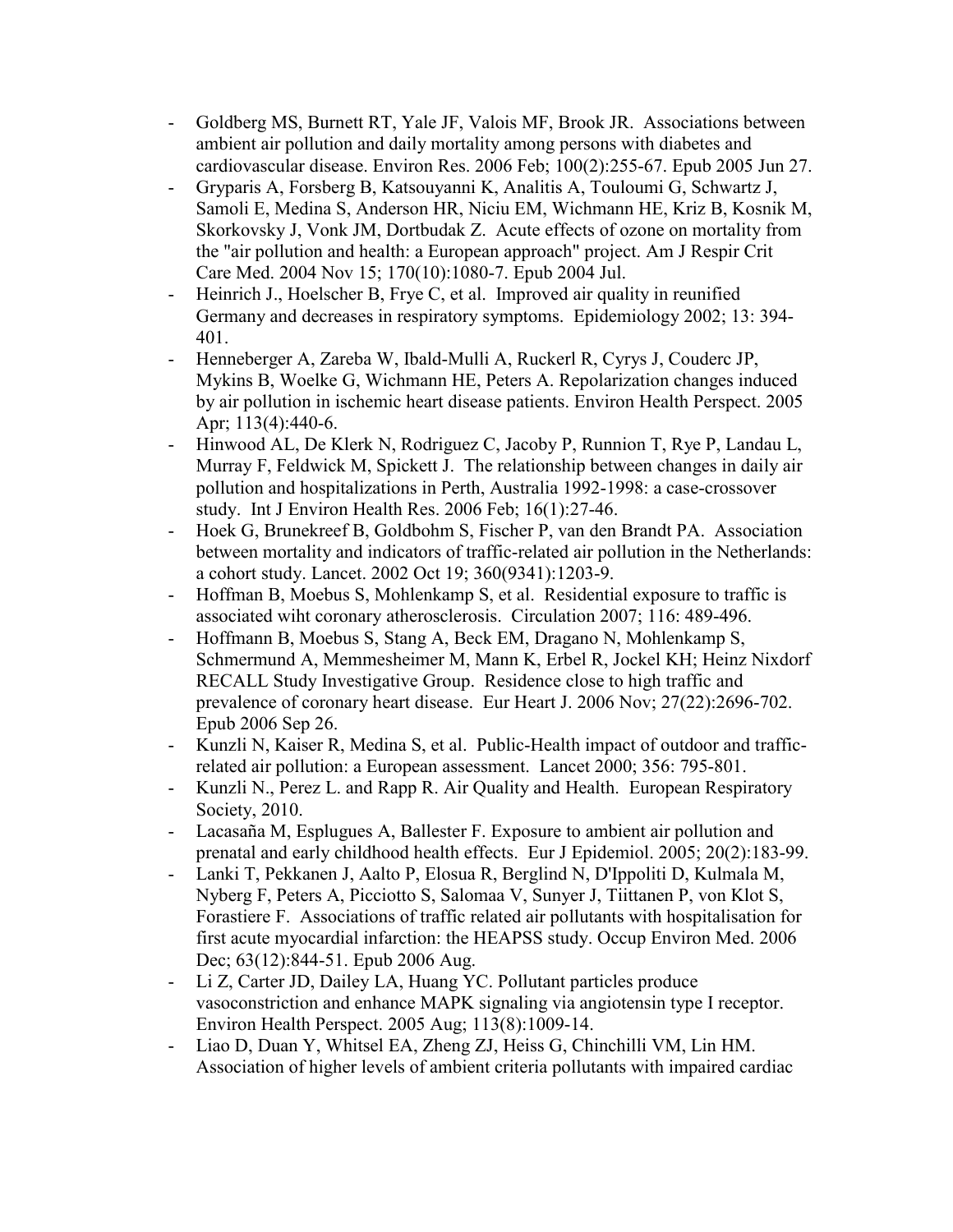autonomic control: a population-based study. Am J Epidemiol. 2004 Apr 15; 159(8):768-77.

- [Lipsett MJ,](http://www.ncbi.nlm.nih.gov/entrez/query.fcgi?db=pubmed&cmd=Search&itool=pubmed_AbstractPlus&term=%22Lipsett+MJ%22%5BAuthor%5D) [Tsai FC](http://www.ncbi.nlm.nih.gov/entrez/query.fcgi?db=pubmed&cmd=Search&itool=pubmed_AbstractPlus&term=%22Tsai+FC%22%5BAuthor%5D), [Roger L,](http://www.ncbi.nlm.nih.gov/entrez/query.fcgi?db=pubmed&cmd=Search&itool=pubmed_AbstractPlus&term=%22Roger+L%22%5BAuthor%5D) [Woo M](http://www.ncbi.nlm.nih.gov/entrez/query.fcgi?db=pubmed&cmd=Search&itool=pubmed_AbstractPlus&term=%22Woo+M%22%5BAuthor%5D), [Ostro BD.](http://www.ncbi.nlm.nih.gov/entrez/query.fcgi?db=pubmed&cmd=Search&itool=pubmed_AbstractPlus&term=%22Ostro+BD%22%5BAuthor%5D) Coarse particles and heart rate variability among older adults with coronary artery disease in the Coachella Valley, California. Environ Health Perspect. 2006 Aug; 114(8):1215-20.
- [Martins LC,](http://www.ncbi.nlm.nih.gov/entrez/query.fcgi?db=pubmed&cmd=Search&itool=pubmed_AbstractPlus&term=%22Martins+LC%22%5BAuthor%5D) [Pereira LA,](http://www.ncbi.nlm.nih.gov/entrez/query.fcgi?db=pubmed&cmd=Search&itool=pubmed_AbstractPlus&term=%22Pereira+LA%22%5BAuthor%5D) [Lin CA,](http://www.ncbi.nlm.nih.gov/entrez/query.fcgi?db=pubmed&cmd=Search&itool=pubmed_AbstractPlus&term=%22Lin+CA%22%5BAuthor%5D) [Santos UP,](http://www.ncbi.nlm.nih.gov/entrez/query.fcgi?db=pubmed&cmd=Search&itool=pubmed_AbstractPlus&term=%22Santos+UP%22%5BAuthor%5D) [Prioli G,](http://www.ncbi.nlm.nih.gov/entrez/query.fcgi?db=pubmed&cmd=Search&itool=pubmed_AbstractPlus&term=%22Prioli+G%22%5BAuthor%5D) [Luiz Odo C,](http://www.ncbi.nlm.nih.gov/entrez/query.fcgi?db=pubmed&cmd=Search&itool=pubmed_AbstractPlus&term=%22Luiz+Odo+C%22%5BAuthor%5D) [Saldiva PH,](http://www.ncbi.nlm.nih.gov/entrez/query.fcgi?db=pubmed&cmd=Search&itool=pubmed_AbstractPlus&term=%22Saldiva+PH%22%5BAuthor%5D) [Braga AL.](http://www.ncbi.nlm.nih.gov/entrez/query.fcgi?db=pubmed&cmd=Search&itool=pubmed_AbstractPlus&term=%22Braga+AL%22%5BAuthor%5D) The effects of air pollution on cardiovascular diseases: lag structures. Rev Saude Publica. 2006 Aug;40(4):677-83.
- Medina S, Boldo E, and contributing members of the APHEIS group. APHEIS: Health Impact Assessment of Air Pollution Communication Strategy. Third year report. <http://www.apheis.net/>.
- Medina S, Plasencia A, Ballester F, et al. APHEIS: public health impact of PM10 in 19 European cities. J Epidemiol Community Health 2004; 58: 831-836
- [Michelozzi P,](http://www.ncbi.nlm.nih.gov/entrez/query.fcgi?db=pubmed&cmd=Search&itool=pubmed_AbstractPlus&term=%22Michelozzi+P%22%5BAuthor%5D) [Forastiere F](http://www.ncbi.nlm.nih.gov/entrez/query.fcgi?db=pubmed&cmd=Search&itool=pubmed_AbstractPlus&term=%22Forastiere+F%22%5BAuthor%5D), [Perucci CA,](http://www.ncbi.nlm.nih.gov/entrez/query.fcgi?db=pubmed&cmd=Search&itool=pubmed_AbstractPlus&term=%22Perucci+CA%22%5BAuthor%5D) [Fusco D](http://www.ncbi.nlm.nih.gov/entrez/query.fcgi?db=pubmed&cmd=Search&itool=pubmed_AbstractPlus&term=%22Fusco+D%22%5BAuthor%5D), [Barca A,](http://www.ncbi.nlm.nih.gov/entrez/query.fcgi?db=pubmed&cmd=Search&itool=pubmed_AbstractPlus&term=%22Barca+A%22%5BAuthor%5D) [Spadea T](http://www.ncbi.nlm.nih.gov/entrez/query.fcgi?db=pubmed&cmd=Search&itool=pubmed_AbstractPlus&term=%22Spadea+T%22%5BAuthor%5D). Acute effects of [Pope CA 3rd,](http://www.ncbi.nlm.nih.gov/entrez/query.fcgi?db=pubmed&cmd=Search&itool=pubmed_AbstractPlus&term=%22Pope+CA+3rd%22%5BAuthor%5D) [Burnett RT,](http://www.ncbi.nlm.nih.gov/entrez/query.fcgi?db=pubmed&cmd=Search&itool=pubmed_AbstractPlus&term=%22Burnett+RT%22%5BAuthor%5D) [Thurston GD,](http://www.ncbi.nlm.nih.gov/entrez/query.fcgi?db=pubmed&cmd=Search&itool=pubmed_AbstractPlus&term=%22Thurston+GD%22%5BAuthor%5D) [Thun MJ](http://www.ncbi.nlm.nih.gov/entrez/query.fcgi?db=pubmed&cmd=Search&itool=pubmed_AbstractPlus&term=%22Thun+MJ%22%5BAuthor%5D), [Calle EE,](http://www.ncbi.nlm.nih.gov/entrez/query.fcgi?db=pubmed&cmd=Search&itool=pubmed_AbstractPlus&term=%22Calle+EE%22%5BAuthor%5D) [Krewski](http://www.ncbi.nlm.nih.gov/entrez/query.fcgi?db=pubmed&cmd=Search&itool=pubmed_AbstractPlus&term=%22Krewski+D%22%5BAuthor%5D)  [D,](http://www.ncbi.nlm.nih.gov/entrez/query.fcgi?db=pubmed&cmd=Search&itool=pubmed_AbstractPlus&term=%22Krewski+D%22%5BAuthor%5D) [Godleski JJ](http://www.ncbi.nlm.nih.gov/entrez/query.fcgi?db=pubmed&cmd=Search&itool=pubmed_AbstractPlus&term=%22Godleski+JJ%22%5BAuthor%5D).air pollution in Rome. Ann Ist Super Sanita. 2000;36(3):297-304
- [Miller KA,](http://www.ncbi.nlm.nih.gov/entrez/query.fcgi?db=pubmed&cmd=Search&itool=pubmed_AbstractPlus&term=%22Miller+KA%22%5BAuthor%5D) [Siscovick DS](http://www.ncbi.nlm.nih.gov/entrez/query.fcgi?db=pubmed&cmd=Search&itool=pubmed_AbstractPlus&term=%22Siscovick+DS%22%5BAuthor%5D), [Sheppard L,](http://www.ncbi.nlm.nih.gov/entrez/query.fcgi?db=pubmed&cmd=Search&itool=pubmed_AbstractPlus&term=%22Sheppard+L%22%5BAuthor%5D) [Shepherd K](http://www.ncbi.nlm.nih.gov/entrez/query.fcgi?db=pubmed&cmd=Search&itool=pubmed_AbstractPlus&term=%22Shepherd+K%22%5BAuthor%5D), [Sullivan JH](http://www.ncbi.nlm.nih.gov/entrez/query.fcgi?db=pubmed&cmd=Search&itool=pubmed_AbstractPlus&term=%22Sullivan+JH%22%5BAuthor%5D), [Anderson GL,](http://www.ncbi.nlm.nih.gov/entrez/query.fcgi?db=pubmed&cmd=Search&itool=pubmed_AbstractPlus&term=%22Anderson+GL%22%5BAuthor%5D) [Kaufman JD.](http://www.ncbi.nlm.nih.gov/entrez/query.fcgi?db=pubmed&cmd=Search&itool=pubmed_AbstractPlus&term=%22Kaufman+JD%22%5BAuthor%5D) Long-term exposure to air pollution and incidence of cardiovascular events in women. N Engl J Med. 2007 Feb 1; 356(5):447-58.
- Montefort S., Lenicker H., Caruana S., Agius Muscat H. ISAAC study Phase I (1994).
- Montefort S., Ellul P., Montefort M., Caruana S., Agius Muscat H. ISAAC study Phase III (2001/2).
- [Moolgavkar SH.](http://www.ncbi.nlm.nih.gov/entrez/query.fcgi?db=pubmed&cmd=Search&itool=pubmed_AbstractPlus&term=%22Moolgavkar+SH%22%5BAuthor%5D) Air pollution and daily mortality in two U.S. counties: seasonspecific analyses and exposure-response relationships. Inhal Toxicol. 2003 Aug; 15(9):877-907.
- [Naess O](http://www.ncbi.nlm.nih.gov/entrez/query.fcgi?db=pubmed&cmd=Search&itool=pubmed_AbstractPlus&term=%22Naess+O%22%5BAuthor%5D), [Nafstad P,](http://www.ncbi.nlm.nih.gov/entrez/query.fcgi?db=pubmed&cmd=Search&itool=pubmed_AbstractPlus&term=%22Nafstad+P%22%5BAuthor%5D) [Aamodt G,](http://www.ncbi.nlm.nih.gov/entrez/query.fcgi?db=pubmed&cmd=Search&itool=pubmed_AbstractPlus&term=%22Aamodt+G%22%5BAuthor%5D) [Claussen B,](http://www.ncbi.nlm.nih.gov/entrez/query.fcgi?db=pubmed&cmd=Search&itool=pubmed_AbstractPlus&term=%22Claussen+B%22%5BAuthor%5D) [Rosland P](http://www.ncbi.nlm.nih.gov/entrez/query.fcgi?db=pubmed&cmd=Search&itool=pubmed_AbstractPlus&term=%22Rosland+P%22%5BAuthor%5D). Relation between concentration of air pollution and cause-specific mortality: four-year exposures to nitrogen dioxide and particulate matter pollutants in 470 neighborhoods in Oslo, Norway. Am J Epidemiol. 2007 Feb 15; 165(4):435-43. Epub 2006 Nov.
- [Ostro B,](http://www.ncbi.nlm.nih.gov/entrez/query.fcgi?db=pubmed&cmd=Search&itool=pubmed_AbstractPlus&term=%22Ostro+B%22%5BAuthor%5D) [Broadwin R](http://www.ncbi.nlm.nih.gov/entrez/query.fcgi?db=pubmed&cmd=Search&itool=pubmed_AbstractPlus&term=%22Broadwin+R%22%5BAuthor%5D), [Green S](http://www.ncbi.nlm.nih.gov/entrez/query.fcgi?db=pubmed&cmd=Search&itool=pubmed_AbstractPlus&term=%22Green+S%22%5BAuthor%5D), [Feng WY,](http://www.ncbi.nlm.nih.gov/entrez/query.fcgi?db=pubmed&cmd=Search&itool=pubmed_AbstractPlus&term=%22Feng+WY%22%5BAuthor%5D) [Lipsett M](http://www.ncbi.nlm.nih.gov/entrez/query.fcgi?db=pubmed&cmd=Search&itool=pubmed_AbstractPlus&term=%22Lipsett+M%22%5BAuthor%5D). Fine particulate air pollution and mortality in nine California counties: results from CALFINE. Environ Health Perspect. 2006 Jan; 114(1):29-33.
- [Park SK](http://www.ncbi.nlm.nih.gov/entrez/query.fcgi?db=pubmed&cmd=Search&itool=pubmed_AbstractPlus&term=%22Park+SK%22%5BAuthor%5D), [O'Neill MS](http://www.ncbi.nlm.nih.gov/entrez/query.fcgi?db=pubmed&cmd=Search&itool=pubmed_AbstractPlus&term=%22O%27Neill+MS%22%5BAuthor%5D), [Wright RO,](http://www.ncbi.nlm.nih.gov/entrez/query.fcgi?db=pubmed&cmd=Search&itool=pubmed_AbstractPlus&term=%22Wright+RO%22%5BAuthor%5D) [Hu H,](http://www.ncbi.nlm.nih.gov/entrez/query.fcgi?db=pubmed&cmd=Search&itool=pubmed_AbstractPlus&term=%22Hu+H%22%5BAuthor%5D) [Vokonas PS](http://www.ncbi.nlm.nih.gov/entrez/query.fcgi?db=pubmed&cmd=Search&itool=pubmed_AbstractPlus&term=%22Vokonas+PS%22%5BAuthor%5D), [Sparrow D,](http://www.ncbi.nlm.nih.gov/entrez/query.fcgi?db=pubmed&cmd=Search&itool=pubmed_AbstractPlus&term=%22Sparrow+D%22%5BAuthor%5D) [Suh H,](http://www.ncbi.nlm.nih.gov/entrez/query.fcgi?db=pubmed&cmd=Search&itool=pubmed_AbstractPlus&term=%22Suh+H%22%5BAuthor%5D) [Schwartz J](http://www.ncbi.nlm.nih.gov/entrez/query.fcgi?db=pubmed&cmd=Search&itool=pubmed_AbstractPlus&term=%22Schwartz+J%22%5BAuthor%5D). HFE genotype, particulate air pollution, and heart rate variability: a gene-environment interaction. Circulation. 2006 Dec 19;114(25):2798-805. Epub 2006 Dec 4.
- [Parodi S](http://www.ncbi.nlm.nih.gov/entrez/query.fcgi?db=pubmed&cmd=Search&itool=pubmed_AbstractPlus&term=%22Parodi+S%22%5BAuthor%5D), [Vercelli M](http://www.ncbi.nlm.nih.gov/entrez/query.fcgi?db=pubmed&cmd=Search&itool=pubmed_AbstractPlus&term=%22Vercelli+M%22%5BAuthor%5D), [Garrone E,](http://www.ncbi.nlm.nih.gov/entrez/query.fcgi?db=pubmed&cmd=Search&itool=pubmed_AbstractPlus&term=%22Garrone+E%22%5BAuthor%5D) [Fontana V](http://www.ncbi.nlm.nih.gov/entrez/query.fcgi?db=pubmed&cmd=Search&itool=pubmed_AbstractPlus&term=%22Fontana+V%22%5BAuthor%5D), [Izzotti A.](http://www.ncbi.nlm.nih.gov/entrez/query.fcgi?db=pubmed&cmd=Search&itool=pubmed_AbstractPlus&term=%22Izzotti+A%22%5BAuthor%5D) Ozone air pollution and daily mortality in Genoa, Italy between 1993 and 1996. Public Health. 2005 Sep; 119(9):844-50.
- [Peel JL,](http://www.ncbi.nlm.nih.gov/entrez/query.fcgi?db=pubmed&cmd=Search&itool=pubmed_AbstractPlus&term=%22Peel+JL%22%5BAuthor%5D) [Metzger KB,](http://www.ncbi.nlm.nih.gov/entrez/query.fcgi?db=pubmed&cmd=Search&itool=pubmed_AbstractPlus&term=%22Metzger+KB%22%5BAuthor%5D) [Klein M,](http://www.ncbi.nlm.nih.gov/entrez/query.fcgi?db=pubmed&cmd=Search&itool=pubmed_AbstractPlus&term=%22Klein+M%22%5BAuthor%5D) [Flanders WD,](http://www.ncbi.nlm.nih.gov/entrez/query.fcgi?db=pubmed&cmd=Search&itool=pubmed_AbstractPlus&term=%22Flanders+WD%22%5BAuthor%5D) [Mulholland JA](http://www.ncbi.nlm.nih.gov/entrez/query.fcgi?db=pubmed&cmd=Search&itool=pubmed_AbstractPlus&term=%22Mulholland+JA%22%5BAuthor%5D), [Tolbert PE](http://www.ncbi.nlm.nih.gov/entrez/query.fcgi?db=pubmed&cmd=Search&itool=pubmed_AbstractPlus&term=%22Tolbert+PE%22%5BAuthor%5D). Ambient air pollution and cardiovascular emergency department visits in potentially sensitive groups. Am J Epidemiol. 2007 Mar 15; 165(6):625-33. Epub 2006 Dec.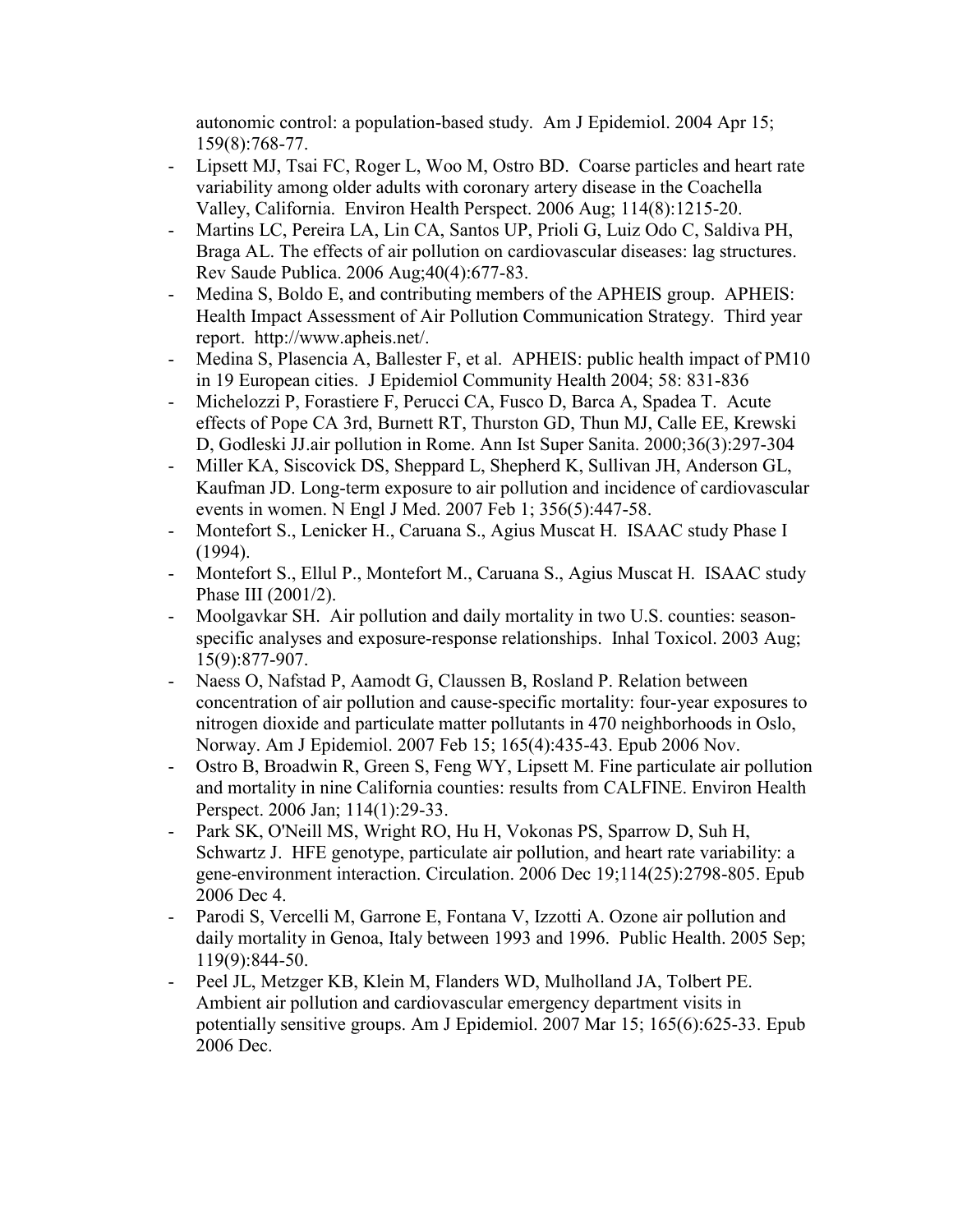- [Peel JL,](http://www.ncbi.nlm.nih.gov/pubmed?term=%22Peel%20JL%22%5BAuthor%5D) [Tolbert PE,](http://www.ncbi.nlm.nih.gov/pubmed?term=%22Tolbert%20PE%22%5BAuthor%5D) [Klein M](http://www.ncbi.nlm.nih.gov/pubmed?term=%22Klein%20M%22%5BAuthor%5D), [Metzger KB,](http://www.ncbi.nlm.nih.gov/pubmed?term=%22Metzger%20KB%22%5BAuthor%5D) [Flanders WD](http://www.ncbi.nlm.nih.gov/pubmed?term=%22Flanders%20WD%22%5BAuthor%5D), [Todd K,](http://www.ncbi.nlm.nih.gov/pubmed?term=%22Todd%20K%22%5BAuthor%5D) [Mulholland](http://www.ncbi.nlm.nih.gov/pubmed?term=%22Mulholland%20JA%22%5BAuthor%5D) [JA,](http://www.ncbi.nlm.nih.gov/pubmed?term=%22Mulholland%20JA%22%5BAuthor%5D) [Ryan PB,](http://www.ncbi.nlm.nih.gov/pubmed?term=%22Ryan%20PB%22%5BAuthor%5D) [Frumkin H](http://www.ncbi.nlm.nih.gov/pubmed?term=%22Frumkin%20H%22%5BAuthor%5D). Ambient air pollution and respiratory emergency department visits. [Epidemiology.](http://www.ncbi.nlm.nih.gov/pubmed/15703530##) 2005 Mar; 16(2):164-74.
- [Pekkanen J](http://www.ncbi.nlm.nih.gov/entrez/query.fcgi?db=pubmed&cmd=Search&itool=pubmed_AbstractPlus&term=%22Pekkanen+J%22%5BAuthor%5D), [Peters A,](http://www.ncbi.nlm.nih.gov/entrez/query.fcgi?db=pubmed&cmd=Search&itool=pubmed_AbstractPlus&term=%22Peters+A%22%5BAuthor%5D) [Hoek G,](http://www.ncbi.nlm.nih.gov/entrez/query.fcgi?db=pubmed&cmd=Search&itool=pubmed_AbstractPlus&term=%22Hoek+G%22%5BAuthor%5D) [Tiittanen P](http://www.ncbi.nlm.nih.gov/entrez/query.fcgi?db=pubmed&cmd=Search&itool=pubmed_AbstractPlus&term=%22Tiittanen+P%22%5BAuthor%5D), [Brunekreef B,](http://www.ncbi.nlm.nih.gov/entrez/query.fcgi?db=pubmed&cmd=Search&itool=pubmed_AbstractPlus&term=%22Brunekreef+B%22%5BAuthor%5D) [de Hartog J](http://www.ncbi.nlm.nih.gov/entrez/query.fcgi?db=pubmed&cmd=Search&itool=pubmed_AbstractPlus&term=%22de+Hartog+J%22%5BAuthor%5D), [Heinrich J](http://www.ncbi.nlm.nih.gov/entrez/query.fcgi?db=pubmed&cmd=Search&itool=pubmed_AbstractPlus&term=%22Heinrich+J%22%5BAuthor%5D), [Ibald-Mulli A,](http://www.ncbi.nlm.nih.gov/entrez/query.fcgi?db=pubmed&cmd=Search&itool=pubmed_AbstractPlus&term=%22Ibald%2DMulli+A%22%5BAuthor%5D) [Kreyling WG](http://www.ncbi.nlm.nih.gov/entrez/query.fcgi?db=pubmed&cmd=Search&itool=pubmed_AbstractPlus&term=%22Kreyling+WG%22%5BAuthor%5D), [Lanki T](http://www.ncbi.nlm.nih.gov/entrez/query.fcgi?db=pubmed&cmd=Search&itool=pubmed_AbstractPlus&term=%22Lanki+T%22%5BAuthor%5D), [Timonen KL,](http://www.ncbi.nlm.nih.gov/entrez/query.fcgi?db=pubmed&cmd=Search&itool=pubmed_AbstractPlus&term=%22Timonen+KL%22%5BAuthor%5D) [Vanninen E](http://www.ncbi.nlm.nih.gov/entrez/query.fcgi?db=pubmed&cmd=Search&itool=pubmed_AbstractPlus&term=%22Vanninen+E%22%5BAuthor%5D). Particulate air pollution and risk of ST-segment depression during repeated submaximal exercise tests among subjects with coronary heart disease: the Exposure and Risk Assessment for Fine and Ultrafine Particles in Ambient Air (ULTRA) study. Circulation. 2002 Aug 20; 106(8):933-8.
- Perez L, Sunyer J, Kunzli N. Estimating the health and economic benefits associated with reducing air pollution in the Barcelona metropolitan area (Spain). Gac Sanit 2009; 23: 287-294.
- [Pope CA 3rd,](http://www.ncbi.nlm.nih.gov/entrez/query.fcgi?db=pubmed&cmd=Search&itool=pubmed_AbstractPlus&term=%22Pope+CA+3rd%22%5BAuthor%5D) [Burnett RT](http://www.ncbi.nlm.nih.gov/entrez/query.fcgi?db=pubmed&cmd=Search&itool=pubmed_AbstractPlus&term=%22Burnett+RT%22%5BAuthor%5D), [Thun MJ](http://www.ncbi.nlm.nih.gov/entrez/query.fcgi?db=pubmed&cmd=Search&itool=pubmed_AbstractPlus&term=%22Thun+MJ%22%5BAuthor%5D), [Calle EE,](http://www.ncbi.nlm.nih.gov/entrez/query.fcgi?db=pubmed&cmd=Search&itool=pubmed_AbstractPlus&term=%22Calle+EE%22%5BAuthor%5D) [Krewski D,](http://www.ncbi.nlm.nih.gov/entrez/query.fcgi?db=pubmed&cmd=Search&itool=pubmed_AbstractPlus&term=%22Krewski+D%22%5BAuthor%5D) [Ito K,](http://www.ncbi.nlm.nih.gov/entrez/query.fcgi?db=pubmed&cmd=Search&itool=pubmed_AbstractPlus&term=%22Ito+K%22%5BAuthor%5D) [Thurston GD.](http://www.ncbi.nlm.nih.gov/entrez/query.fcgi?db=pubmed&cmd=Search&itool=pubmed_AbstractPlus&term=%22Thurston+GD%22%5BAuthor%5D) Lung cancer, cardiopulmonary mortality, and long-term exposure to fine particulate air pollution. JAMA. 2002 Mar 6; 287(9):1132-41.
- Pope CA et al. Fine-particulate air pollution and life expectancy in the United States. N Engl J Med 2009; 360: 376-386.
- [Roberts S](http://www.ncbi.nlm.nih.gov/entrez/query.fcgi?db=pubmed&cmd=Search&itool=pubmed_AbstractPlus&term=%22Roberts+S%22%5BAuthor%5D), [Martin MA](http://www.ncbi.nlm.nih.gov/entrez/query.fcgi?db=pubmed&cmd=Search&itool=pubmed_AbstractPlus&term=%22Martin+MA%22%5BAuthor%5D). Applying a moving total mortality count to the cities in the NMMAPS database to estimate the mortality effects of particulate matter air pollution. Occup Environ Med. 2006 Mar; 63(3):193-7.
- [Rosenlund M](http://www.ncbi.nlm.nih.gov/entrez/query.fcgi?db=pubmed&cmd=Search&itool=pubmed_AbstractPlus&term=%22Rosenlund+M%22%5BAuthor%5D), [Berglind N,](http://www.ncbi.nlm.nih.gov/entrez/query.fcgi?db=pubmed&cmd=Search&itool=pubmed_AbstractPlus&term=%22Berglind+N%22%5BAuthor%5D) [Pershagen G,](http://www.ncbi.nlm.nih.gov/entrez/query.fcgi?db=pubmed&cmd=Search&itool=pubmed_AbstractPlus&term=%22Pershagen+G%22%5BAuthor%5D) [Hallqvist J](http://www.ncbi.nlm.nih.gov/entrez/query.fcgi?db=pubmed&cmd=Search&itool=pubmed_AbstractPlus&term=%22Hallqvist+J%22%5BAuthor%5D), [Jonson T](http://www.ncbi.nlm.nih.gov/entrez/query.fcgi?db=pubmed&cmd=Search&itool=pubmed_AbstractPlus&term=%22Jonson+T%22%5BAuthor%5D), [Bellander T](http://www.ncbi.nlm.nih.gov/entrez/query.fcgi?db=pubmed&cmd=Search&itool=pubmed_AbstractPlus&term=%22Bellander+T%22%5BAuthor%5D). Long-term exposure to urban air pollution and myocardial infarction. Epidemiology. 2006 Jul;17(4):383-90.
- [Ruckerl R,](http://www.ncbi.nlm.nih.gov/entrez/query.fcgi?db=pubmed&cmd=Search&itool=pubmed_AbstractPlus&term=%22Ruckerl+R%22%5BAuthor%5D) [Ibald-Mulli A](http://www.ncbi.nlm.nih.gov/entrez/query.fcgi?db=pubmed&cmd=Search&itool=pubmed_AbstractPlus&term=%22Ibald%2DMulli+A%22%5BAuthor%5D), [Koenig W,](http://www.ncbi.nlm.nih.gov/entrez/query.fcgi?db=pubmed&cmd=Search&itool=pubmed_AbstractPlus&term=%22Koenig+W%22%5BAuthor%5D) [Schneider A,](http://www.ncbi.nlm.nih.gov/entrez/query.fcgi?db=pubmed&cmd=Search&itool=pubmed_AbstractPlus&term=%22Schneider+A%22%5BAuthor%5D) [Woelke G](http://www.ncbi.nlm.nih.gov/entrez/query.fcgi?db=pubmed&cmd=Search&itool=pubmed_AbstractPlus&term=%22Woelke+G%22%5BAuthor%5D), [Cyrys J](http://www.ncbi.nlm.nih.gov/entrez/query.fcgi?db=pubmed&cmd=Search&itool=pubmed_AbstractPlus&term=%22Cyrys+J%22%5BAuthor%5D), [Heinrich](http://www.ncbi.nlm.nih.gov/entrez/query.fcgi?db=pubmed&cmd=Search&itool=pubmed_AbstractPlus&term=%22Heinrich+J%22%5BAuthor%5D) [J,](http://www.ncbi.nlm.nih.gov/entrez/query.fcgi?db=pubmed&cmd=Search&itool=pubmed_AbstractPlus&term=%22Heinrich+J%22%5BAuthor%5D) [Marder V,](http://www.ncbi.nlm.nih.gov/entrez/query.fcgi?db=pubmed&cmd=Search&itool=pubmed_AbstractPlus&term=%22Marder+V%22%5BAuthor%5D) [Frampton M,](http://www.ncbi.nlm.nih.gov/entrez/query.fcgi?db=pubmed&cmd=Search&itool=pubmed_AbstractPlus&term=%22Frampton+M%22%5BAuthor%5D) [Wichmann HE,](http://www.ncbi.nlm.nih.gov/entrez/query.fcgi?db=pubmed&cmd=Search&itool=pubmed_AbstractPlus&term=%22Wichmann+HE%22%5BAuthor%5D) [Peters A.](http://www.ncbi.nlm.nih.gov/entrez/query.fcgi?db=pubmed&cmd=Search&itool=pubmed_AbstractPlus&term=%22Peters+A%22%5BAuthor%5D) Air pollution and markers of inflammation and coagulation in patients with coronary heart disease. Am J Respir Crit Care Med. 2006 Feb 15; 173(4):432-41. Epub 2005 Nov.
- [Ruckerl R,](http://www.ncbi.nlm.nih.gov/entrez/query.fcgi?db=pubmed&cmd=Search&itool=pubmed_AbstractPlus&term=%22Ruckerl+R%22%5BAuthor%5D) [Phipps RP,](http://www.ncbi.nlm.nih.gov/entrez/query.fcgi?db=pubmed&cmd=Search&itool=pubmed_AbstractPlus&term=%22Phipps+RP%22%5BAuthor%5D) [Schneider A,](http://www.ncbi.nlm.nih.gov/entrez/query.fcgi?db=pubmed&cmd=Search&itool=pubmed_AbstractPlus&term=%22Schneider+A%22%5BAuthor%5D) [Frampton M](http://www.ncbi.nlm.nih.gov/entrez/query.fcgi?db=pubmed&cmd=Search&itool=pubmed_AbstractPlus&term=%22Frampton+M%22%5BAuthor%5D), [Cyrys J,](http://www.ncbi.nlm.nih.gov/entrez/query.fcgi?db=pubmed&cmd=Search&itool=pubmed_AbstractPlus&term=%22Cyrys+J%22%5BAuthor%5D) [Oberdorster G,](http://www.ncbi.nlm.nih.gov/entrez/query.fcgi?db=pubmed&cmd=Search&itool=pubmed_AbstractPlus&term=%22Oberdorster+G%22%5BAuthor%5D) [Wichmann HE,](http://www.ncbi.nlm.nih.gov/entrez/query.fcgi?db=pubmed&cmd=Search&itool=pubmed_AbstractPlus&term=%22Wichmann+HE%22%5BAuthor%5D) [Peters A.](http://www.ncbi.nlm.nih.gov/entrez/query.fcgi?db=pubmed&cmd=Search&itool=pubmed_AbstractPlus&term=%22Peters+A%22%5BAuthor%5D) Ultrafine particles and platelet activation in patients with coronary heart disease - results from a prospective panel study. Part Fibre Toxicol. 2007 Jan 22; 4:1.
- [Ruidavets JB,](http://www.ncbi.nlm.nih.gov/entrez/query.fcgi?db=pubmed&cmd=Search&itool=pubmed_AbstractPlus&term=%22Ruidavets+JB%22%5BAuthor%5D) [Cournot M](http://www.ncbi.nlm.nih.gov/entrez/query.fcgi?db=pubmed&cmd=Search&itool=pubmed_AbstractPlus&term=%22Cournot+M%22%5BAuthor%5D), [Cassadou S](http://www.ncbi.nlm.nih.gov/entrez/query.fcgi?db=pubmed&cmd=Search&itool=pubmed_AbstractPlus&term=%22Cassadou+S%22%5BAuthor%5D), [Giroux M](http://www.ncbi.nlm.nih.gov/entrez/query.fcgi?db=pubmed&cmd=Search&itool=pubmed_AbstractPlus&term=%22Giroux+M%22%5BAuthor%5D), [Meybeck M](http://www.ncbi.nlm.nih.gov/entrez/query.fcgi?db=pubmed&cmd=Search&itool=pubmed_AbstractPlus&term=%22Meybeck+M%22%5BAuthor%5D), [Ferrieres J](http://www.ncbi.nlm.nih.gov/entrez/query.fcgi?db=pubmed&cmd=Search&itool=pubmed_AbstractPlus&term=%22Ferrieres+J%22%5BAuthor%5D). Ozone air pollution is associated with acute myocardial infarction. Circulation. 2005 Feb 8; 111(5):563-9.
- [Saez M](http://www.ncbi.nlm.nih.gov/entrez/query.fcgi?db=pubmed&cmd=Search&itool=pubmed_AbstractPlus&term=%22Saez+M%22%5BAuthor%5D), [Ballester F](http://www.ncbi.nlm.nih.gov/entrez/query.fcgi?db=pubmed&cmd=Search&itool=pubmed_AbstractPlus&term=%22Ballester+F%22%5BAuthor%5D), [Barcelo MA](http://www.ncbi.nlm.nih.gov/entrez/query.fcgi?db=pubmed&cmd=Search&itool=pubmed_AbstractPlus&term=%22Barcelo+MA%22%5BAuthor%5D), [Perez-Hoyos S,](http://www.ncbi.nlm.nih.gov/entrez/query.fcgi?db=pubmed&cmd=Search&itool=pubmed_AbstractPlus&term=%22Perez%2DHoyos+S%22%5BAuthor%5D) [Bellido J](http://www.ncbi.nlm.nih.gov/entrez/query.fcgi?db=pubmed&cmd=Search&itool=pubmed_AbstractPlus&term=%22Bellido+J%22%5BAuthor%5D), [Tenias JM](http://www.ncbi.nlm.nih.gov/entrez/query.fcgi?db=pubmed&cmd=Search&itool=pubmed_AbstractPlus&term=%22Tenias+JM%22%5BAuthor%5D), [Ocana R,](http://www.ncbi.nlm.nih.gov/entrez/query.fcgi?db=pubmed&cmd=Search&itool=pubmed_AbstractPlus&term=%22Ocana+R%22%5BAuthor%5D) [Figueiras A,](http://www.ncbi.nlm.nih.gov/entrez/query.fcgi?db=pubmed&cmd=Search&itool=pubmed_AbstractPlus&term=%22Figueiras+A%22%5BAuthor%5D) [Arribas F,](http://www.ncbi.nlm.nih.gov/entrez/query.fcgi?db=pubmed&cmd=Search&itool=pubmed_AbstractPlus&term=%22Arribas+F%22%5BAuthor%5D) [Aragones N,](http://www.ncbi.nlm.nih.gov/entrez/query.fcgi?db=pubmed&cmd=Search&itool=pubmed_AbstractPlus&term=%22Aragones+N%22%5BAuthor%5D) [Tobias A,](http://www.ncbi.nlm.nih.gov/entrez/query.fcgi?db=pubmed&cmd=Search&itool=pubmed_AbstractPlus&term=%22Tobias+A%22%5BAuthor%5D) [Cirera L](http://www.ncbi.nlm.nih.gov/entrez/query.fcgi?db=pubmed&cmd=Search&itool=pubmed_AbstractPlus&term=%22Cirera+L%22%5BAuthor%5D), [Canada A;](http://www.ncbi.nlm.nih.gov/entrez/query.fcgi?db=pubmed&cmd=Search&itool=pubmed_AbstractPlus&term=%22Canada+A%22%5BAuthor%5D) [EMECAM.](http://www.ncbi.nlm.nih.gov/entrez/query.fcgi?db=pubmed&cmd=Search&itool=pubmed_AbstractPlus&term=%22EMECAM%22%5BCorporate+Author%5D) A combined analysis of the short-term effects of photochemical air pollutants on mortality within the EMECAM project. Environ Health Perspect. 2002 Mar; 110(3):221-8.
- [Samoli E](http://www.ncbi.nlm.nih.gov/entrez/query.fcgi?db=pubmed&cmd=Search&itool=pubmed_AbstractPlus&term=%22Samoli+E%22%5BAuthor%5D), [Aga E,](http://www.ncbi.nlm.nih.gov/entrez/query.fcgi?db=pubmed&cmd=Search&itool=pubmed_AbstractPlus&term=%22Aga+E%22%5BAuthor%5D) [Touloumi G,](http://www.ncbi.nlm.nih.gov/entrez/query.fcgi?db=pubmed&cmd=Search&itool=pubmed_AbstractPlus&term=%22Touloumi+G%22%5BAuthor%5D) [Nisiotis K,](http://www.ncbi.nlm.nih.gov/entrez/query.fcgi?db=pubmed&cmd=Search&itool=pubmed_AbstractPlus&term=%22Nisiotis+K%22%5BAuthor%5D) [Forsberg B,](http://www.ncbi.nlm.nih.gov/entrez/query.fcgi?db=pubmed&cmd=Search&itool=pubmed_AbstractPlus&term=%22Forsberg+B%22%5BAuthor%5D) [Lefranc A,](http://www.ncbi.nlm.nih.gov/entrez/query.fcgi?db=pubmed&cmd=Search&itool=pubmed_AbstractPlus&term=%22Lefranc+A%22%5BAuthor%5D) [Pekkanen J,](http://www.ncbi.nlm.nih.gov/entrez/query.fcgi?db=pubmed&cmd=Search&itool=pubmed_AbstractPlus&term=%22Pekkanen+J%22%5BAuthor%5D) [Wojtyniak B,](http://www.ncbi.nlm.nih.gov/entrez/query.fcgi?db=pubmed&cmd=Search&itool=pubmed_AbstractPlus&term=%22Wojtyniak+B%22%5BAuthor%5D) [Schindler C,](http://www.ncbi.nlm.nih.gov/entrez/query.fcgi?db=pubmed&cmd=Search&itool=pubmed_AbstractPlus&term=%22Schindler+C%22%5BAuthor%5D) [Niciu E,](http://www.ncbi.nlm.nih.gov/entrez/query.fcgi?db=pubmed&cmd=Search&itool=pubmed_AbstractPlus&term=%22Niciu+E%22%5BAuthor%5D) [Brunstein R,](http://www.ncbi.nlm.nih.gov/entrez/query.fcgi?db=pubmed&cmd=Search&itool=pubmed_AbstractPlus&term=%22Brunstein+R%22%5BAuthor%5D) [Dodic Fikfak M](http://www.ncbi.nlm.nih.gov/entrez/query.fcgi?db=pubmed&cmd=Search&itool=pubmed_AbstractPlus&term=%22Dodic+Fikfak+M%22%5BAuthor%5D), [Schwartz J](http://www.ncbi.nlm.nih.gov/entrez/query.fcgi?db=pubmed&cmd=Search&itool=pubmed_AbstractPlus&term=%22Schwartz+J%22%5BAuthor%5D), [Katsouyanni K](http://www.ncbi.nlm.nih.gov/entrez/query.fcgi?db=pubmed&cmd=Search&itool=pubmed_AbstractPlus&term=%22Katsouyanni+K%22%5BAuthor%5D). Short-term effects of nitrogen dioxide on mortality: an analysis within the APHEA project. Eur Respir J. 2006 Jun; 27(6):1129-38. Epub 2006 Mar 15.